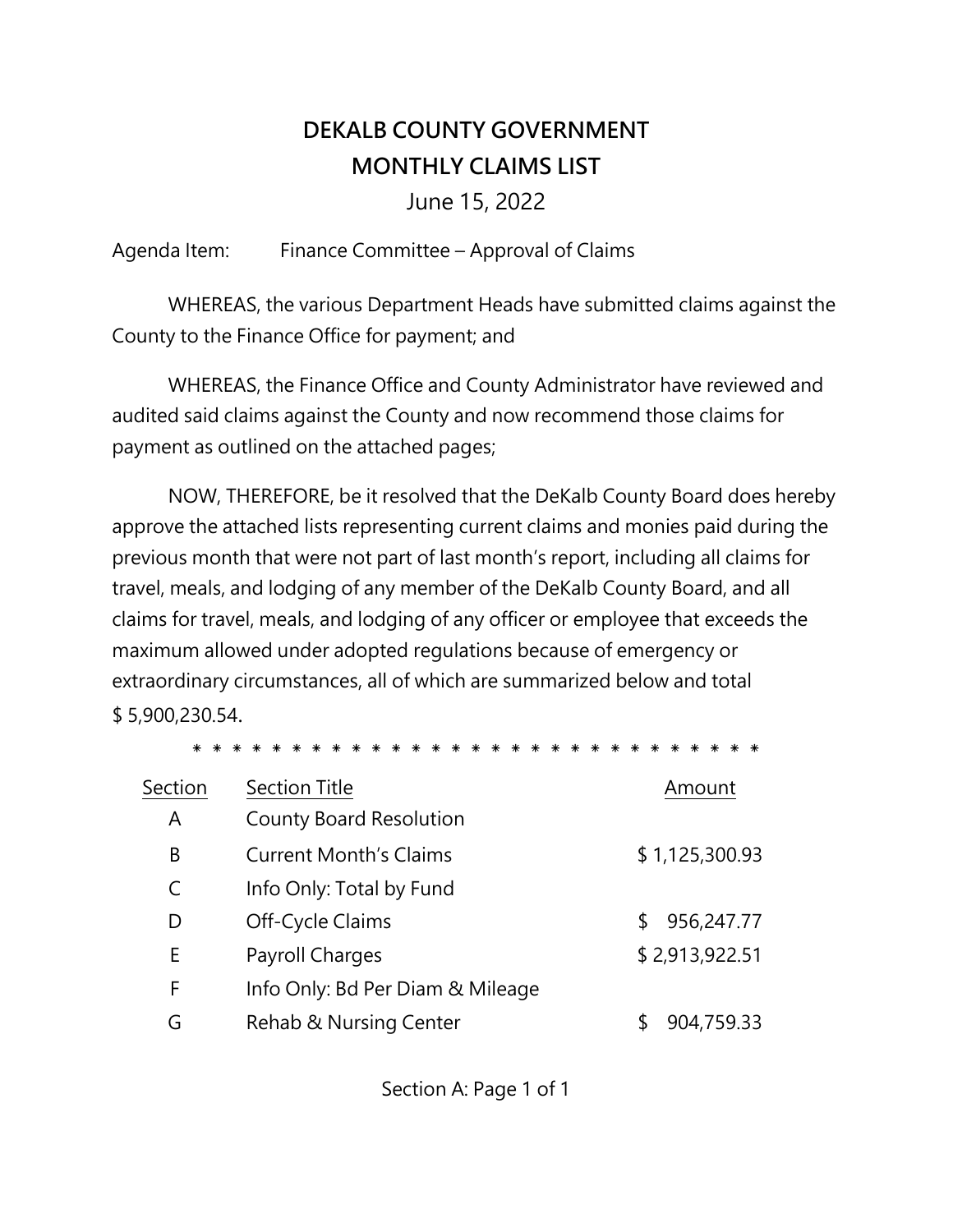**Printed**

**6/10/2022**

| <b>SEQUENCE #</b> | <b>VENDOR</b>                       | <b>BUDGET ACCOUNT CHARGED</b>              | <b>AMOUNT</b> | <b>FREQUENCY</b>                  | <b>BOARD NOTES</b>          |
|-------------------|-------------------------------------|--------------------------------------------|---------------|-----------------------------------|-----------------------------|
| 1000              | <b>Administration Group</b>         | <b>Department Head: Brian Gregory</b>      |               | <b>Board Oversight Committee:</b> | <b>Executive</b>            |
| 1001              | <b>Administration - General</b>     |                                            |               |                                   |                             |
|                   | <b>FACILITIES MANAGEMENT</b>        | <b>POSTAGE</b>                             | \$3.32        | As Necessary                      | Postage                     |
|                   | <b>FACILITIES MANAGEMENT</b>        | <b>COPIES - IN-HOUSE</b>                   | \$33.56       | Monthly                           | May Copies                  |
|                   | <b>FACILITIES MANAGEMENT</b>        | <b>SUPPLIES</b>                            | \$27.90       | Monthly                           | <b>Mic Batteries</b>        |
|                   | <b>FACILITIES MANAGEMENT</b>        | <b>SUPPLIES</b>                            | \$35.50       | As Necessary                      | Paper                       |
|                   | NORTHWEST WATER PLANNING AGENCY     | <b>MEMBERSHIPS</b>                         | \$500.00      | Annually                          | 2022 NWPA Dues              |
|                   |                                     | <b>Administration - General Total:</b>     | \$600.28      |                                   |                             |
| 1002              | <b>Asset Replacement</b>            |                                            |               |                                   |                             |
|                   | CDW GOVERNMENT, INC.                | NETWORK/WEB INFRASTRUCTUR                  | \$154.30      | As Necessary                      | <b>Network Cables</b>       |
|                   | CDW GOVERNMENT, INC.                | NETWORK/WEB INFRASTRUCTUR                  | \$221.24      | As Necessary                      | Network/USB Cables          |
|                   | <b>COURT AUTOMATION FUND</b>        | NETWORK/WEB INFRASTRUCTUR                  | \$1,794.82    | As Necessary                      | DELL COMPUER/LICENSING      |
|                   | DELL MARKETING LP                   | COMPUTER REPLACEMENT                       | \$33,622.20   | As Necessary                      | <b>ARF PCs</b>              |
|                   | FIRST NATIONAL BANK OMAHA           | NETWORK/WEB INFRASTRUCTUR                  | \$468.00      | Monthly                           | StreamMtg; Drives; K&Mice   |
|                   | FIRST NATIONAL BANK OMAHA           | <b>COMPUTER REPLACEMENT</b>                | \$1,308.94    | Monthly                           | StreamMtg; Drives; K&Mice   |
|                   | SYNDEO NETWORKS INC.                | NETWORK/WEB INFRASTRUCTUR                  | \$7,770.00    | One-time                          | Phone System                |
|                   | SYNDEO NETWORKS INC.                | NETWORK/WEB INFRASTRUCTUR                  | \$1,199.99    | One-time                          | Remote Access               |
|                   |                                     | <b>Asset Replacement Total:</b>            | \$46,539.49   |                                   |                             |
| 1008              | <b>Non-Departmental Services</b>    |                                            |               |                                   |                             |
|                   | FIRST NATIONAL BANK OMAHA           | <b>CONTINGENCY</b>                         | \$4.33        | As Necessary                      | <b>SLF TAX PAYMENT</b>      |
|                   | LANER MUCHIN, LTD                   | PROFESSIONAL SERVICES                      | \$1,706.55    | Monthly                           | June, 2022 Retainer         |
|                   |                                     | <b>Non-Departmental Services Total:</b>    | \$1,710.88    |                                   |                             |
|                   |                                     | <b>Administration Group Total:</b>         | \$48,850.65   |                                   |                             |
| 1100              | <b>Assessments Group</b>            | <b>Department Head: Bridget Nordurft</b>   |               | <b>Board Oversight Committee:</b> | <b>Economic Development</b> |
| 1101              | <b>Assessments Office - General</b> |                                            |               |                                   |                             |
|                   | CHRISTENSEN, MICHELLE               | <b>TRAVEL</b>                              | \$131.36      |                                   |                             |
|                   | DEKALB CO TREASURER PETTY CASH      | <b>TRAVEL</b>                              | \$399.17      |                                   |                             |
|                   | <b>FACILITIES MANAGEMENT</b>        | <b>POSTAGE</b>                             | \$385.24      |                                   |                             |
|                   | <b>FACILITIES MANAGEMENT</b>        | <b>SUPPLIES</b>                            | \$141.32      |                                   |                             |
|                   | FIRST NATIONAL BANK OMAHA           | <b>MEMBERSHIPS</b>                         | \$14.99       |                                   |                             |
|                   | FIRST NATIONAL BANK OMAHA           | <b>SUPPLIES</b>                            | \$9.90        |                                   |                             |
|                   | GORDON FLESCH CO.                   | COPIES - IN-HOUSE                          | \$26.63       |                                   |                             |
|                   | SHAW MEDIA                          | PUBLIC NOTICES                             | \$172.36      |                                   |                             |
|                   |                                     | <b>Assessments Office - General Total:</b> | \$1,280.97    |                                   |                             |
|                   |                                     |                                            |               |                                   |                             |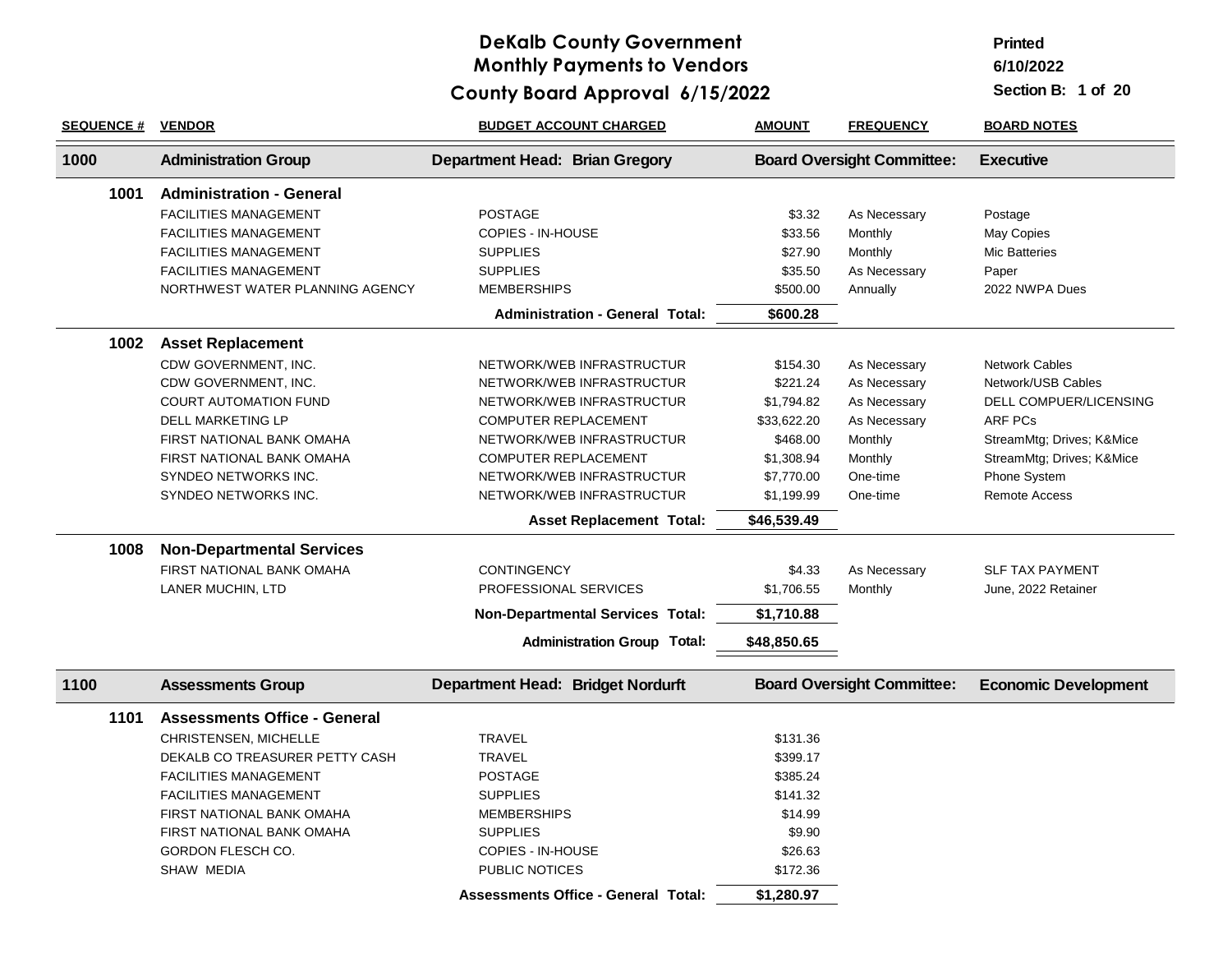### **DeKalb County Government Monthly Payments to Vendors**

**6/15/2022 County Board Approval**

**6/10/2022 Printed**

| <b>SEQUENCE # VENDOR</b> |                                                 | <b>BUDGET ACCOUNT CHARGED</b>         | <b>AMOUNT</b> | <b>FREQUENCY</b>                  | <b>BOARD NOTES</b>                 |
|--------------------------|-------------------------------------------------|---------------------------------------|---------------|-----------------------------------|------------------------------------|
|                          |                                                 | <b>Assessments Group Total:</b>       | \$1,280.97    |                                   |                                    |
| 1200                     | <b>Circuit Clerk Group</b>                      | <b>Department Head: Lori Grubbs</b>   |               | <b>Board Oversight Committee:</b> | Law & Justice                      |
| 1202                     | <b>Circuit Clerk - General</b>                  |                                       |               |                                   |                                    |
|                          | CIRCUIT CLERK OPERATION & ADMIN.                | <b>TRAVEL</b>                         | \$615.00      | As Necessary                      | Seminar Registration               |
|                          | <b>FACILITIES MANAGEMENT</b>                    | COPIES - IN-HOUSE                     | \$259.87      | As Necessary                      | Printing                           |
|                          | <b>FACILITIES MANAGEMENT</b>                    | <b>SUPPLIES</b>                       | \$355.00      | Monthly                           | supplies                           |
|                          | <b>FACILITIES MANAGEMENT</b>                    | <b>COPIES - IN-HOUSE</b>              | \$23.86       | Monthly                           | Copies                             |
|                          | <b>FACILITIES MANAGEMENT</b>                    | <b>POSTAGE</b>                        | \$631.75      | Monthly                           | Postage                            |
|                          | FIRST NATIONAL BANK OMAHA                       | <b>COMMERCIAL SERVICES</b>            | \$75.00       | As Necessary                      | Cleaning                           |
|                          | FIRST NATIONAL BANK OMAHA                       | <b>POSTAGE</b>                        | \$7.38        | As Necessary                      | postage                            |
|                          | FIRST NATIONAL BANK OMAHA                       | <b>SUPPLIES</b>                       | \$1,322.85    | As Necessary                      | Supplies                           |
|                          | FIRST NATIONAL BANK OMAHA                       | <b>TRAVEL</b>                         | \$451.44      | As Necessary                      | travel                             |
|                          | <b>GORDON FLESCH CO.</b>                        | PROFESSIONAL SERVICES                 | \$122.03      | Monthly                           | <b>Professional Services</b>       |
|                          | <b>GRUBBS, LORI</b>                             | <b>TRAVEL</b>                         | \$232.84      | As Necessary                      | Mileage                            |
|                          | INNOVATIVE BUSINESS SYSTEMS, INC.               | PROFESSIONAL SERVICES                 | \$4,354.15    | Annually                          | Maintenance                        |
|                          | JANO TECHNOLOGIES, INC.                         | PROFESSIONAL SERVICES                 | \$59.70       | As Necessary                      | <b>Professional Services</b>       |
|                          | LAMPHERE, CHRISTINA                             | <b>INTERNET</b>                       | \$78.00       | Monthly                           | Internet                           |
|                          | MID-CITY OFFICE PRODUCTS                        | <b>SUPPLIES</b>                       | \$548.41      | As Necessary                      | Supplies                           |
|                          |                                                 | <b>Circuit Clerk - General Total:</b> | \$9,137.28    |                                   |                                    |
| 1204                     | <b>Court Automation</b>                         |                                       |               |                                   |                                    |
|                          | JANO TECHNOLOGIES, INC.                         | MAINTENANCE - SOFTWARE                | \$22,500.00   | As Necessary                      | Software                           |
|                          | MENTIS TECHNOLOGY INC                           | DATA PROCESSING                       | \$132,800.00  | One-time                          | <b>AOIC GRANT</b>                  |
|                          | SENTINEL TECHNOLOGIES, INC.                     | MAINTENANCE - EQUIPMENT               | \$105.00      | Monthly                           | Maintenance                        |
|                          |                                                 | <b>Court Automation Total:</b>        | \$155,405.00  |                                   |                                    |
|                          |                                                 |                                       |               |                                   |                                    |
| 1207                     | <b>SRL Self Help Room</b><br>STROMBORG, MARILYN | MISCELLANEOUS EXPENSE                 | \$106.47      | As Necessary                      | Mileage                            |
|                          |                                                 | <b>SRL Self Help Room Total:</b>      | \$106.47      |                                   |                                    |
|                          |                                                 | <b>Circuit Clerk Group Total:</b>     | \$164,648.75  |                                   |                                    |
|                          |                                                 |                                       |               |                                   |                                    |
| 1300                     | <b>Community Action Group</b>                   | Department Head: Deanna Cada          |               | <b>Board Oversight Committee:</b> | <b>Health &amp; Human Services</b> |
| 1304                     | <b>Senior Services</b>                          |                                       |               |                                   |                                    |
|                          | FAMILY SERVICE AGENCY INC                       | <b>CONTRIBUTION TO AGENCIES</b>       | \$8,333.34    | Monthly                           | Grant                              |
|                          | FOX VALLEY OLDER ADULT SERVICES                 | <b>CONTRIBUTION TO AGENCIES</b>       | \$20,851.24   | Monthly                           | Grant                              |
|                          |                                                 |                                       |               |                                   |                                    |
|                          | KISHWAUKEE FAMILY YMCA                          | <b>CONTRIBUTION TO AGENCIES</b>       | \$125.00      | Monthly                           | Grant                              |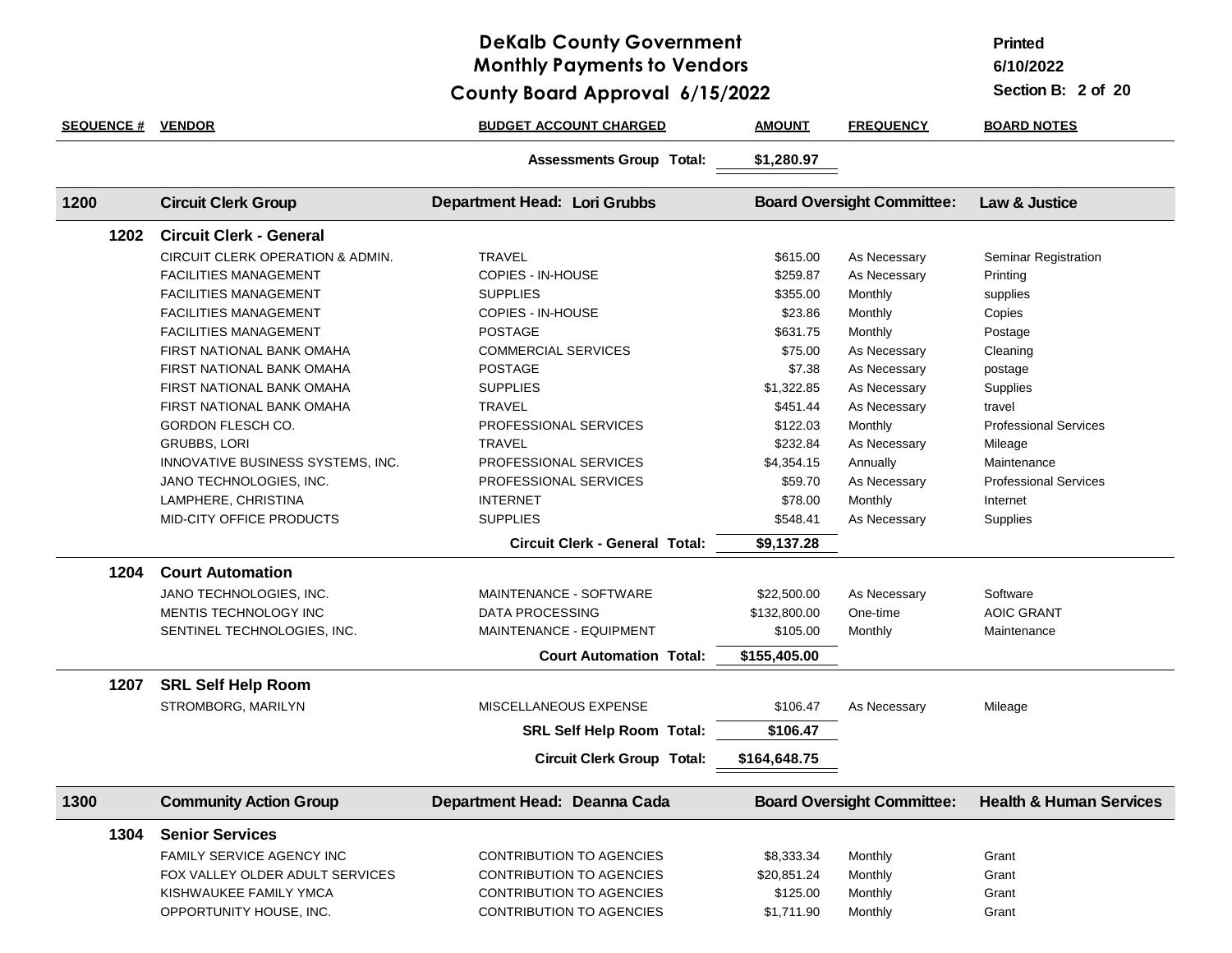**Printed**

**6/10/2022**

| <b>SEQUENCE #</b> | <b>VENDOR</b>                               | <b>BUDGET ACCOUNT CHARGED</b>                 | <b>AMOUNT</b> | <b>FREQUENCY</b>                  | <b>BOARD NOTES</b>           |
|-------------------|---------------------------------------------|-----------------------------------------------|---------------|-----------------------------------|------------------------------|
|                   | <b>VOLUNTARY ACTION CENTER OF NO. ILL.</b>  | <b>CONTRIBUTION TO AGENCIES</b>               | \$17,875.00   | Monthly                           | Grant                        |
|                   |                                             | <b>Senior Services Total:</b>                 | \$48,896.48   |                                   |                              |
|                   |                                             | <b>Community Action Group Total:</b>          | \$48,896.48   |                                   |                              |
| 1400              | <b>Community Development Group</b>          | Department Head: Derek Hiland                 |               | <b>Board Oversight Committee:</b> | <b>Planning &amp; Zoning</b> |
| 1404              | <b>Community Development - General</b>      |                                               |               |                                   |                              |
|                   | <b>B &amp; F CONSTRUCTION SERVICES INC.</b> | PROFESSIONAL SERVICES                         | \$1,071.95    | As Necessary                      | <b>Professional Services</b> |
|                   | <b>FACILITIES MANAGEMENT</b>                | <b>POSTAGE</b>                                | \$41.21       | Monthly                           | Postage                      |
|                   | GORDON FLESCH CO.                           | <b>SUPPLIES</b>                               | \$7.92        | Monthly                           | Copy Machine                 |
|                   | <b>HIGHWAY FUND</b>                         | <b>FUEL</b>                                   | \$335.46      | Monthly                           | Fuel                         |
|                   | SHAW MEDIA                                  | PUBLIC NOTICES                                | \$335.42      | As Necessary                      | <b>Public Notice</b>         |
|                   | SHAW MEDIA                                  | PUBLIC NOTICES                                | \$320.54      | As Necessary                      | <b>Public Hearing</b>        |
|                   | SLINGERLAND & CLARK PC                      | ZONING/HEARING OFFICER                        | \$1,800.00    | As Necessary                      | <b>Hearing Officer</b>       |
|                   | <b>T-MOBILE USA</b>                         | <b>TELEPHONE</b>                              | \$46.25       | Monthly                           | Cell Phone                   |
|                   |                                             | <b>Community Development - General Total:</b> | \$3,958.75    |                                   |                              |
|                   |                                             | <b>Community Development Group Total:</b>     | \$3,958.75    |                                   |                              |
|                   | <b>Coroner/ESDA Group</b>                   | <b>Department Head: Dennis Miller</b>         |               | <b>Board Oversight Committee:</b> | Law & Justice                |
| 1600              |                                             |                                               |               |                                   |                              |
| 1601              | <b>Coroner - General</b>                    |                                               |               |                                   |                              |
|                   | FILKINS, JAMES A, MD, JD                    | PROFESSIONAL SERVICES                         | \$2,400.00    |                                   |                              |
|                   | FIRST NATIONAL BANK OMAHA                   | <b>FUEL</b>                                   | \$57.00       | As Necessary<br>As Necessary      |                              |
|                   | FIRST NATIONAL BANK OMAHA                   | <b>SUPPLIES</b>                               | \$1,786.98    | As Necessary                      |                              |
|                   | FIRST NATIONAL BANK OMAHA                   | <b>TRAVEL</b>                                 | \$228.19      |                                   |                              |
|                   | KALELKAR MD, MITRA                          | PROFESSIONAL SERVICES                         | \$1,550.00    | As Necessary<br>As Necessary      |                              |
|                   | <b>NMS LABS CORP</b>                        | PROFESSIONAL SERVICES                         | \$1,154.00    | As Necessary                      |                              |
|                   | STERICYCLE, INC.                            | PROFESSIONAL SERVICES                         | \$289.60      | As Necessary                      |                              |
|                   | <b>VERIZON WIRELESS</b>                     | <b>TELEPHONE</b>                              | \$316.36      | Monthly                           |                              |
|                   |                                             | <b>Coroner - General Total:</b>               | \$7,782.13    |                                   |                              |
| 1602              | <b>ESDA - General</b>                       |                                               |               |                                   |                              |
|                   | C A W AUTO INC.                             | MAINTENANCE - VEHICLES                        | \$199.07      | As Necessary                      |                              |
|                   | <b>FACILITIES MANAGEMENT</b>                | <b>POSTAGE</b>                                | \$5.56        | As Necessary                      |                              |
|                   | FIRST NATIONAL BANK OMAHA                   | <b>RENT - EQUIPMENT</b>                       | \$42.50       | As Necessary                      |                              |
|                   | <b>GENERAL FUND</b>                         | <b>INTERNET</b>                               | \$3,750.00    | Quarterly                         |                              |
|                   | <b>HIGHWAY FUND</b>                         | <b>FUEL</b>                                   | \$365.27      | As Necessary                      |                              |
|                   | SOFT WATER CITY                             | <b>SUPPLIES</b>                               | \$13.86       | Monthly                           |                              |
|                   | <b>VERIZON WIRELESS</b>                     | <b>RENT - EQUIPMENT</b>                       | \$1,294.86    | Monthly                           |                              |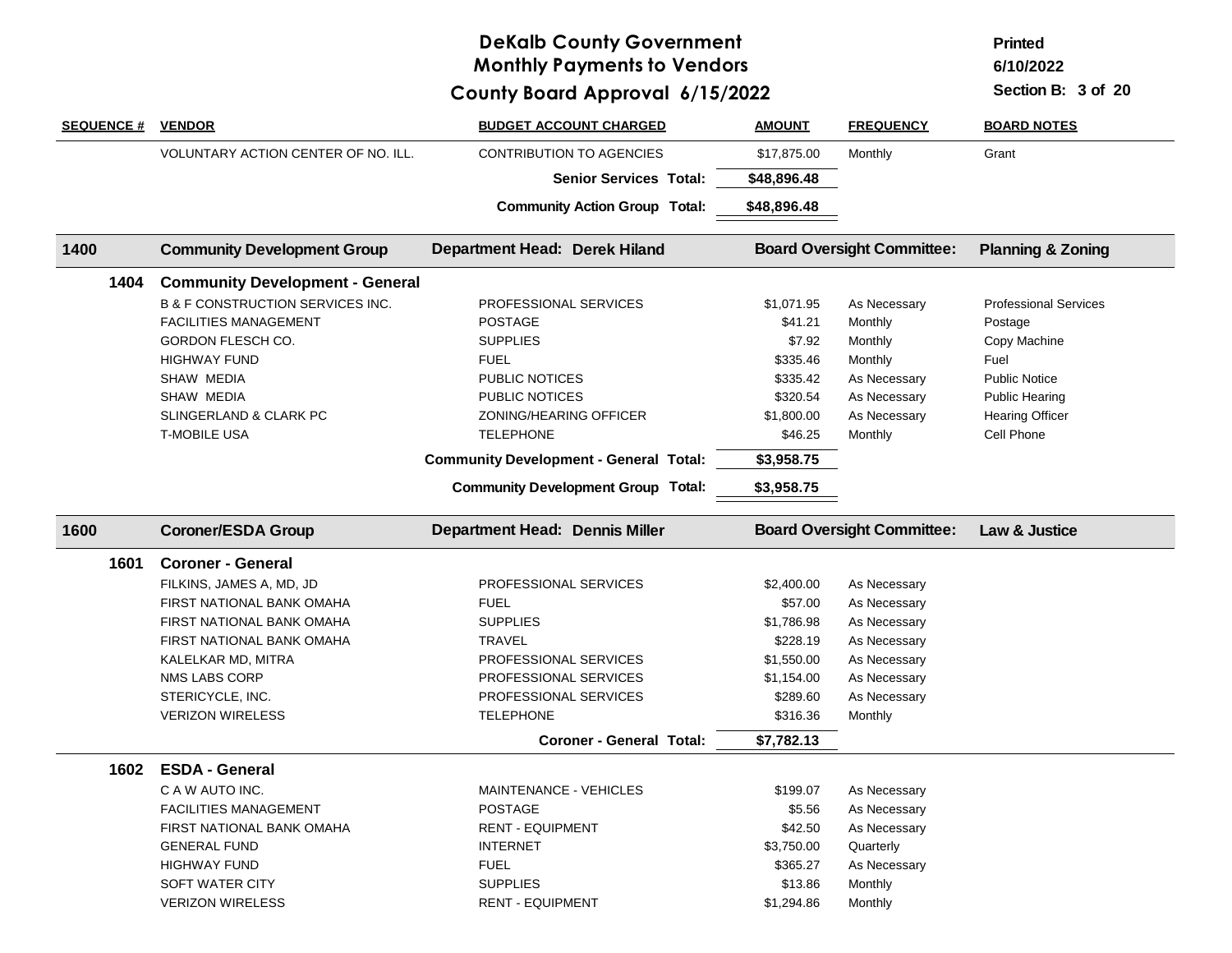# **DeKalb County Government Monthly Payments to Vendors**

**6/15/2022 County Board Approval**

**Printed**

**6/10/2022**

| <b>SEQUENCE #</b> | <b>VENDOR</b>                                | <b>BUDGET ACCOUNT CHARGED</b>            | <b>AMOUNT</b> | <b>FREQUENCY</b>                  | <b>BOARD NOTES</b>          |
|-------------------|----------------------------------------------|------------------------------------------|---------------|-----------------------------------|-----------------------------|
|                   |                                              | <b>ESDA - General Total:</b>             | \$5,671.12    |                                   |                             |
|                   |                                              | Coroner/ESDA Group Total:                | \$13,453.25   |                                   |                             |
| 1700              | <b>County Clerk &amp; Recorder Group</b>     | Department Head: Douglas Johnson         |               | <b>Board Oversight Committee:</b> | <b>Economic Development</b> |
| 1701              | <b>County Clerk &amp; Recorder - General</b> |                                          |               |                                   |                             |
|                   | <b>FACILITIES MANAGEMENT</b>                 | <b>POSTAGE</b>                           | \$1,297.34    | Monthly                           | Postage                     |
|                   | FED EX                                       | <b>POSTAGE</b>                           | \$12.15       | As Necessary                      | Secretary of State          |
|                   | <b>FIRST NATIONAL BANK OMAHA</b>             | <b>SUPPLIES</b>                          | \$69.00       | As Necessary                      | <b>Office Supplies</b>      |
|                   | MID-CITY OFFICE PRODUCTS                     | <b>SUPPLIES</b>                          | \$126.00      | As Necessary                      | <b>Office Supplies</b>      |
|                   | SOFT WATER CITY                              | <b>SUPPLIES</b>                          | \$57.58       | As Necessary                      | Water                       |
|                   |                                              | County Clerk & Recorder - General Total: | \$1,562.07    |                                   |                             |
| 1702              | <b>Elections</b>                             |                                          |               |                                   |                             |
|                   | ELECTION SYSTEMS & SOFTWARE, INC.            | PROFESSIONAL SERVICES                    | \$1,824.76    | As Necessary                      | <b>Election Costs</b>       |
|                   | <b>FACILITIES MANAGEMENT</b>                 | <b>POSTAGE</b>                           | \$1,490.87    | Monthly                           | Postage                     |
|                   | FIRST NATIONAL BANK OMAHA                    | MAINTENANCE - EQUIPMENT                  | \$68.82       | As Necessary                      | <b>Election Costs</b>       |
|                   | <b>FIRST NATIONAL BANK OMAHA</b>             | <b>SUPPLIES</b>                          | \$669.00      | As Necessary                      | <b>Election Costs</b>       |
|                   | <b>MID-CITY OFFICE PRODUCTS</b>              | <b>SUPPLIES</b>                          | \$83.81       | As Necessary                      | <b>Election Costs</b>       |
|                   | PLATINUM TECHNOLOGY RESOURCE LLC             | MAINTENANCE - EQUIPMENT                  | \$16,000.00   | Annually                          | Voter Reg License           |
|                   | PLATINUM TECHNOLOGY RESOURCE LLC             | PROFESSIONAL SERVICES                    | \$40,433.00   | Annually                          | Voter Reg License           |
|                   | SHAW MEDIA                                   | PUBLIC NOTICES                           | \$299.00      | As Necessary                      | <b>Election Costs</b>       |
|                   |                                              | <b>Elections Total:</b>                  | \$60,869.26   |                                   |                             |
| 1703              | <b>Micrographics</b>                         |                                          |               |                                   |                             |
|                   | CATALYST CONSULTING GROUP, INC.              | <b>DATA PROCESSING</b>                   | \$325.00      | Monthly                           | <b>Hosting Fee</b>          |
|                   | FIRST NATIONAL BANK OMAHA                    | <b>SUPPLIES</b>                          | \$147.00      | As Necessary                      | Toner                       |
|                   | FIRST NATIONAL BANK OMAHA                    | <b>COMPUTER EQUIPMENT</b>                | \$1,365.38    | As Necessary                      | Computer                    |
|                   | FIRST NATIONAL BANK OMAHA                    | <b>EMPLOYEE WELLNESS</b>                 | \$160.25      | As Necessary                      | Admin Professionals Day     |
|                   | GORDON FLESCH CO.                            | <b>DATA PROCESSING</b>                   | \$67.08       | Monthly                           | Copiers                     |
|                   | LAND-CODE LLC                                | <b>MAINTENANCE - SOFTWARE</b>            | \$2,955.00    | Monthly                           | \$3.00 per Doc Fee          |
|                   | <b>MID-CITY OFFICE PRODUCTS</b>              | <b>SUPPLIES</b>                          | \$595.82      | As Necessary                      | <b>Office Supplies</b>      |
|                   |                                              | <b>Micrographics Total:</b>              | \$5,615.53    |                                   |                             |
|                   |                                              | County Clerk & Recorder Group Total:     | \$68,046.86   |                                   |                             |
| 1800              | <b>Court Services Group</b>                  | Department Head: Michael Venditti        |               | <b>Board Oversight Committee:</b> | Law & Justice               |
| 1801              | <b>COAP Probation Program</b>                |                                          |               |                                   |                             |
|                   | REDWOOD TOXICOLOGY LABORATORY                | <b>DRUG TESTING</b>                      | \$121.37      | As Necessary                      | drug testing                |
|                   |                                              |                                          |               |                                   |                             |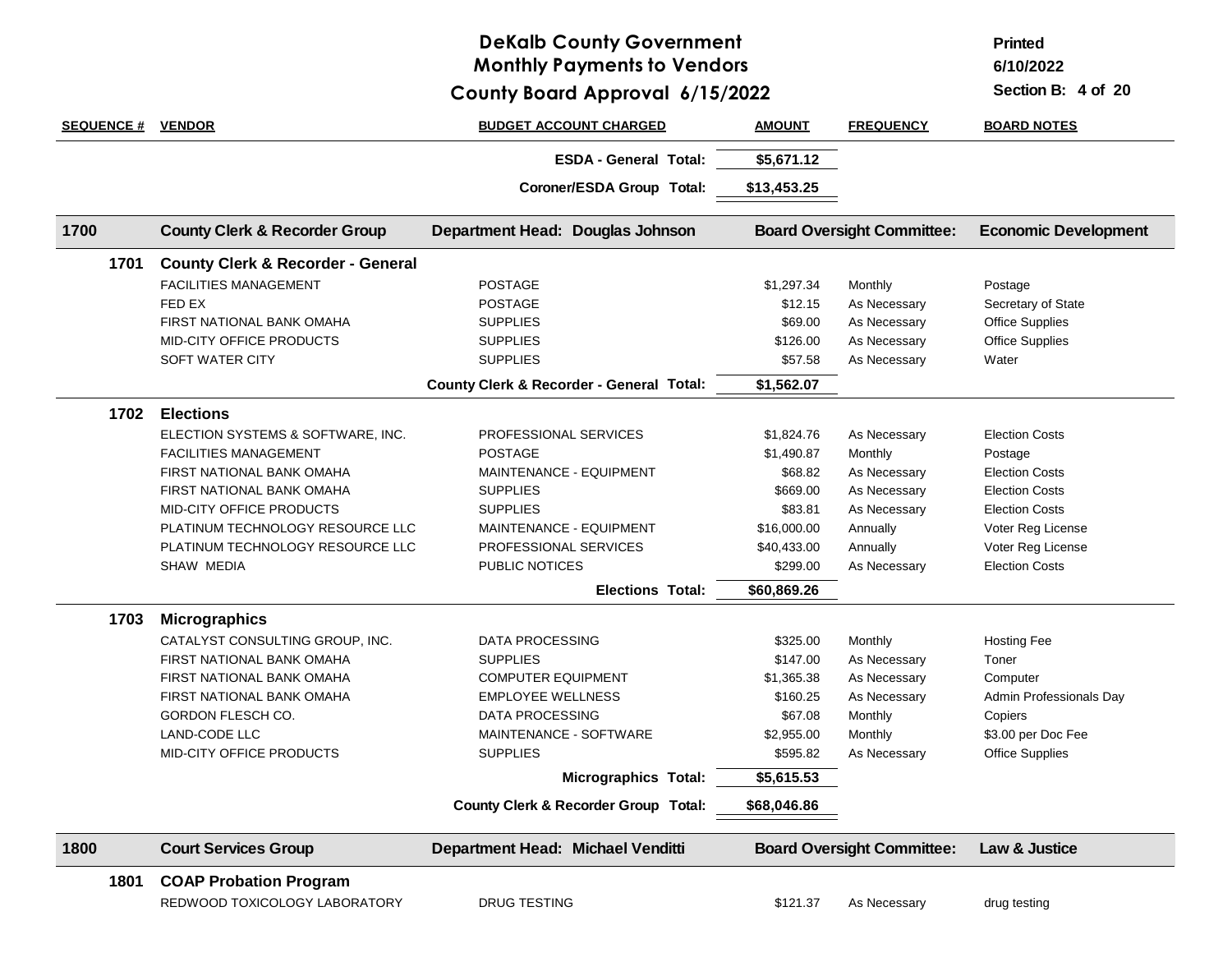# **Printed**

**6/10/2022**

| <b>SEQUENCE #</b> | <b>VENDOR</b>                       | <b>BUDGET ACCOUNT CHARGED</b>          | <b>AMOUNT</b> | <b>FREQUENCY</b> | <b>BOARD NOTES</b>           |
|-------------------|-------------------------------------|----------------------------------------|---------------|------------------|------------------------------|
|                   | REDWOOD TOXICOLOGY LABORATORY       | <b>PROFESSIONAL SERVICES</b>           | \$980.00      | As Necessary     | drug testing                 |
|                   | SERENITY HOUSE COUNSELING SERV INC  | PROFESSIONAL SERVICES                  | \$436.00      | As Necessary     | treatment                    |
|                   | SOLUTION SPECIALTIES INC.           | MAINTENANCE - SOFTWARE                 | \$1,018.85    | As Necessary     | software maintenance         |
|                   | <b>TREATMENT COURTS FUND</b>        | PROFESSIONAL SERVICES                  | \$285.00      | As Necessary     | <b>Client Housing</b>        |
|                   |                                     | <b>COAP Probation Program Total:</b>   | \$2,841.22    |                  |                              |
|                   | 1802 Court Services - General       |                                        |               |                  |                              |
|                   | <b>FACILITIES MANAGEMENT</b>        | <b>SUPPLIES</b>                        | \$106.50      | Monthly          | paper                        |
|                   | <b>FACILITIES MANAGEMENT</b>        | <b>POSTAGE</b>                         | \$34.09       | Monthly          | postage                      |
|                   | <b>FACILITIES MANAGEMENT</b>        | COPIES - IN-HOUSE                      | \$32.10       | Monthly          | copies                       |
|                   | IL DEPT. OF INNOVATION & TECHNOLOGY | <b>COMMERCIAL SERVICES</b>             | \$406.70      | Monthly          | <b>LEADS</b> access fees     |
|                   | <b>KANE COUNTY TREASURER</b>        | <b>MEDICAL EXPENSE</b>                 | \$7.86        | As Necessary     | Medical - Detained Juveni    |
|                   | <b>KANE COUNTY TREASURER</b>        | <b>DETENTION SPACE</b>                 | \$20,385.00   | Monthly          | Juvenile Detention           |
|                   | MID-CITY OFFICE PRODUCTS            | <b>SUPPLIES</b>                        | \$401.92      | As Necessary     | supplies                     |
|                   |                                     | <b>Court Services - General Total:</b> | \$21,374.17   |                  |                              |
| 1803              | <b>HOPE Probation Program</b>       |                                        |               |                  |                              |
|                   | <b>FIRST NATIONAL BANK OMAHA</b>    | <b>DRUG TESTING</b>                    | \$90.00       | As Necessary     | drug testing                 |
|                   | FIRST NATIONAL BANK OMAHA           | <b>SUPPLIES</b>                        | \$44.79       | As Necessary     | supplies                     |
|                   | SHERIFF'S DEPARTMENT                | <b>DETENTION SPACE</b>                 | \$420.00      | Monthly          | Detention space              |
|                   | SHERIFF'S DEPARTMENT                | <b>DETENTION SPACE</b>                 | \$68.00       | Monthly          | <b>EHM</b> costs for clients |
|                   | <b>VERIZON WIRELESS</b>             | <b>TELEPHONE</b>                       | \$84.56       | Monthly          | telephone                    |
|                   |                                     | <b>HOPE Probation Program Total:</b>   | \$707.35      |                  |                              |
| 1804              | <b>Probation Services</b>           |                                        |               |                  |                              |
|                   | BRAKE, ELIZABETH                    | <b>TRAVEL</b>                          | \$51.59       | As Necessary     | travel reimbursement         |
|                   | FIRST NATIONAL BANK OMAHA           | <b>COMMERCIAL SERVICES</b>             | \$9.99        | As Necessary     | fax service                  |
|                   | FIRST NATIONAL BANK OMAHA           | <b>TELEPHONE</b>                       | \$149.90      | As Necessary     | zoom accounts                |
|                   | FIRST NATIONAL BANK OMAHA           | <b>SUPPLIES</b>                        | \$47.98       | As Necessary     | supplies                     |
|                   | FIRST NATIONAL BANK OMAHA           | <b>TRAVEL</b>                          | \$10.00       | As Necessary     | Ipass/tolls                  |
|                   | FIRST NATIONAL BANK OMAHA           | <b>COMMERCIAL SERVICES</b>             | \$48.18       | As Necessary     | client incentives            |
|                   | FIRST NATIONAL BANK OMAHA           | <b>COMMERCIAL SERVICES</b>             | \$56.00       | As Necessary     | award                        |
|                   | FIRST NATIONAL BANK OMAHA           | <b>REGISTRATIONS</b>                   | \$25.00       | As Necessary     | registration                 |
|                   | <b>HIGHWAY FUND</b>                 | <b>FUEL</b>                            | \$240.56      | Monthly          | fuel                         |
|                   | IL PROBATION & COURT SERVICES ASSN. | <b>MEMBERSHIPS</b>                     | \$175.00      | As Necessary     | Memberships                  |
|                   | MID-CITY OFFICE PRODUCTS            | <b>SUPPLIES</b>                        | \$377.21      | As Necessary     | supplies                     |
|                   | NORTHERN ILLINOIS UNIVERSITY        | PROFESSIONAL SERVICES                  | \$3,873.32    | Monthly          | Psych Extern Program         |
|                   | SOLUTION SPECIALTIES INC.           | MAINTENANCE - SOFTWARE                 | \$1,346.34    | As Necessary     | software maintenance         |
|                   | <b>VERIZON WIRELESS</b>             | <b>TELEPHONE</b>                       | \$675.45      | Monthly          | telephone                    |
|                   |                                     | <b>Probation Services Total:</b>       | \$7,086.52    |                  |                              |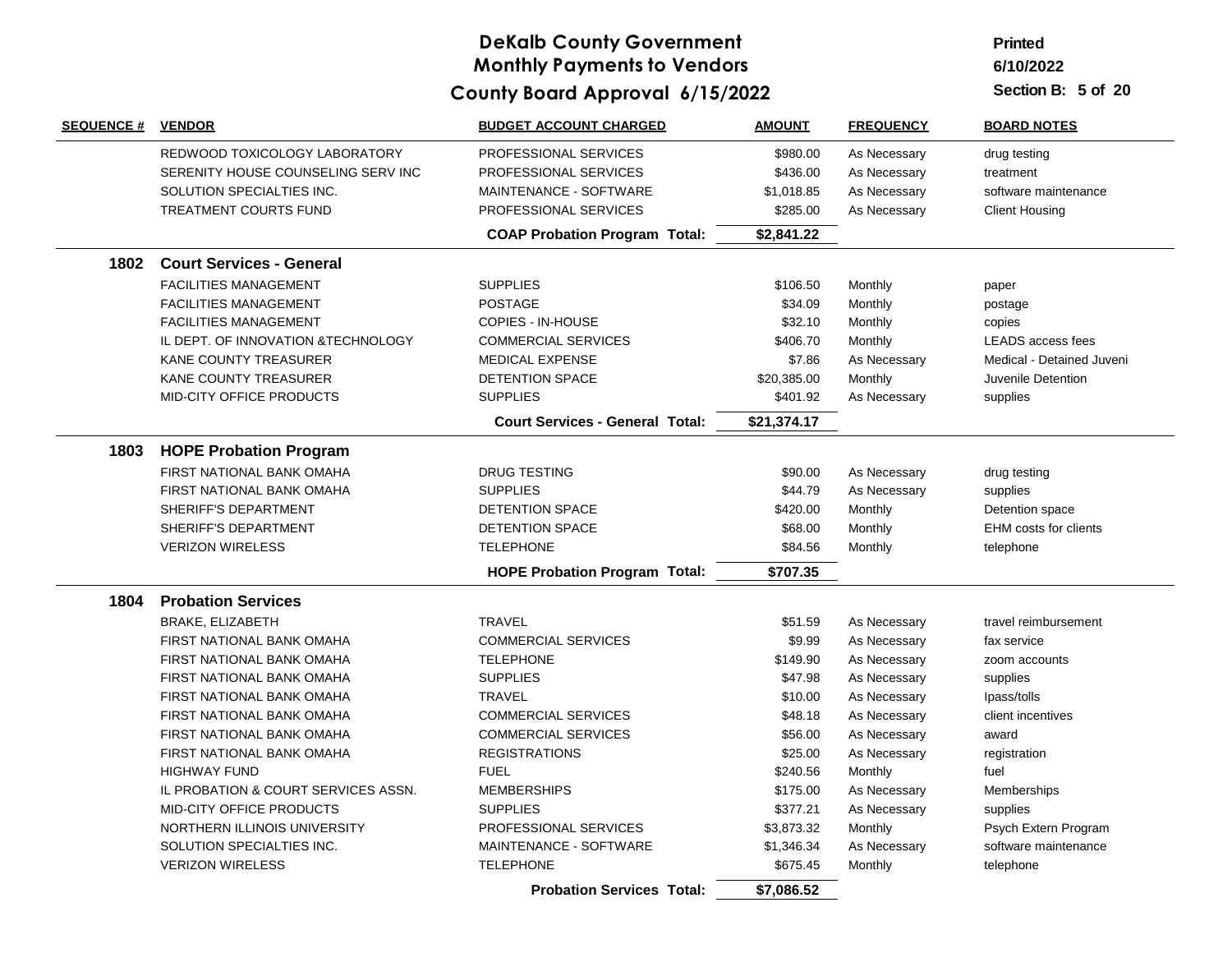### **DeKalb County Government Monthly Payments to Vendors**

**Printed**

**6/10/2022**

**6/15/2022 County Board Approval**

| <b>SEQUENCE # VENDOR</b> |                                        | <b>BUDGET ACCOUNT CHARGED</b>             | <b>AMOUNT</b> | <b>FREQUENCY</b>                  | <b>BOARD NOTES</b> |
|--------------------------|----------------------------------------|-------------------------------------------|---------------|-----------------------------------|--------------------|
|                          |                                        | <b>Court Services Group Total:</b>        | \$32,009.26   |                                   |                    |
| 1900                     | <b>Facilities Management Group</b>     | <b>Department Head: Jim Scheffers</b>     |               | <b>Board Oversight Committee:</b> | <b>Finance</b>     |
| 1901                     | <b>Community Outreach Building</b>     |                                           |               |                                   |                    |
|                          | ARAMARK UNIFORM SERVICES, INC.         | <b>COMMERCIAL SERVICES</b>                | \$94.02       | Monthly                           |                    |
|                          | <b>DIRECT ENERGY BUSINESS</b>          | <b>ELECTRICITY</b>                        | \$3,377.12    | Monthly                           |                    |
|                          | <b>FACILITIES MANAGEMENT</b>           | <b>JANITORIAL SUPPLIES</b>                | \$137.00      | As Necessary                      |                    |
|                          | ON THE SPOT JANITORIAL & MAINT LLC     | <b>JANITORIAL CONTRACT</b>                | \$375.00      | Monthly                           |                    |
|                          | PLUNKETT'S PEST CONTROL, INC.          | <b>COMMERCIAL SERVICES</b>                | \$48.29       | Monthly                           |                    |
|                          |                                        | <b>Community Outreach Building Total:</b> | \$4,031.43    |                                   |                    |
| 1902                     | <b>Facilities Management - General</b> |                                           |               |                                   |                    |
|                          | ADVANCE AUTO PARTS                     | <b>MAINTENANCE - VEHICLES</b>             | \$22.79       | As Necessary                      |                    |
|                          | AIRGAS USA LLC                         | <b>LEASED EQUIPMENT</b>                   | \$66.45       | Monthly                           |                    |
|                          | ARAMARK UNIFORM SERVICES, INC.         | <b>COMMERCIAL SERVICES</b>                | \$558.84      | Monthly                           |                    |
|                          | <b>BATTERIES PLUS BULBS</b>            | MAINTENANCE - BUILDING                    | \$55.06       | As Necessary                      |                    |
|                          | <b>BATTERIES PLUS BULBS</b>            | MAINTENANCE - BUILDING                    | \$27.90       | Monthly                           |                    |
|                          | BEE DESIGNS LLC                        | <b>CLOTHING</b>                           | \$255.00      | As Necessary                      |                    |
|                          | BRYANT, ADAM                           | <b>GENERAL PAINTING</b>                   | \$1,000.00    | As Necessary                      |                    |
|                          | C.S.R. BOBCAT, INC.                    | MAINTENANCE - BUILDING                    | \$13.43       | As Necessary                      |                    |
|                          | CITY OF SYCAMORE-WATER DIV.            | <b>UTILITIES</b>                          | \$6,598.86    | Bi-monthly                        |                    |
|                          | CITYWIDE BUILDING MAINTENANCE INC.     | <b>COMMERCIAL SERVICES</b>                | \$7,070.88    | Monthly                           |                    |
|                          | DIRECT ENERGY BUSINESS                 | <b>UTILITIES</b>                          | \$18,526.80   | Monthly                           |                    |
|                          | ECOLAB PEST ELIMINATION                | <b>COMMERCIAL SERVICES</b>                | \$184.23      | Monthly                           |                    |
|                          | <b>FACILITIES MANAGEMENT</b>           | <b>POSTAGE</b>                            | \$1.59        | Monthly                           |                    |
|                          | FIRST NATIONAL BANK OMAHA              | <b>CLOTHING</b>                           | \$563.86      | Monthly                           |                    |
|                          | FIRST NATIONAL BANK OMAHA              | MAINTENANCE - BUILDING                    | \$2,920.57    | Monthly                           |                    |
|                          | FIRST NATIONAL BANK OMAHA              | <b>MEMBERSHIPS</b>                        | \$179.00      | Monthly                           |                    |
|                          | <b>FRONTIER</b>                        | <b>TELEPHONE</b>                          | \$424.49      | Monthly                           |                    |
|                          | GEHRKE TECHNOLOGY GROUP INC            | <b>COMMERCIAL SERVICES</b>                | \$550.00      | Monthly                           |                    |
|                          | GORDON FLESCH CO.                      | <b>LEASED EQUIPMENT</b>                   | \$1,674.24    | Monthly                           |                    |
|                          | <b>GRAINGER</b>                        | MAINTENANCE - BUILDING                    | \$10.96       | As Necessary                      |                    |
|                          | <b>HIGHWAY FUND</b>                    | <b>FUEL</b>                               | \$1,088.87    | Monthly                           |                    |
|                          | INTEGRA BUSINESS SYSTEMS, INC.         | PRINTING SUPPLIES                         | \$128.83      | Monthly                           |                    |
|                          | INTEGRA BUSINESS SYSTEMS, INC.         | <b>LEASED EQUIPMENT</b>                   | \$289.50      | Monthly                           |                    |
|                          | JANCO CHEMICAL COMPANY INC.            | <b>JANITORIAL SUPPLIES</b>                | \$2,208.85    | Monthly                           |                    |
|                          | LOWES COMPANIES INC                    | MAINTENANCE - BUILDING                    | \$481.57      | As Necessary                      |                    |
|                          | MAINTAINX, INC                         | MAINTENANCE - EQUIPMENT                   | \$519.98      | Monthly                           |                    |
|                          | MARTENSON TURF PRODUCTS, INC.          | MAINTENANCE - BUILDING                    | \$255.50      | As Necessary                      |                    |
|                          | MENARDS, INC.                          | MAINTENANCE - BUILDING                    | \$120.14      | Monthly                           |                    |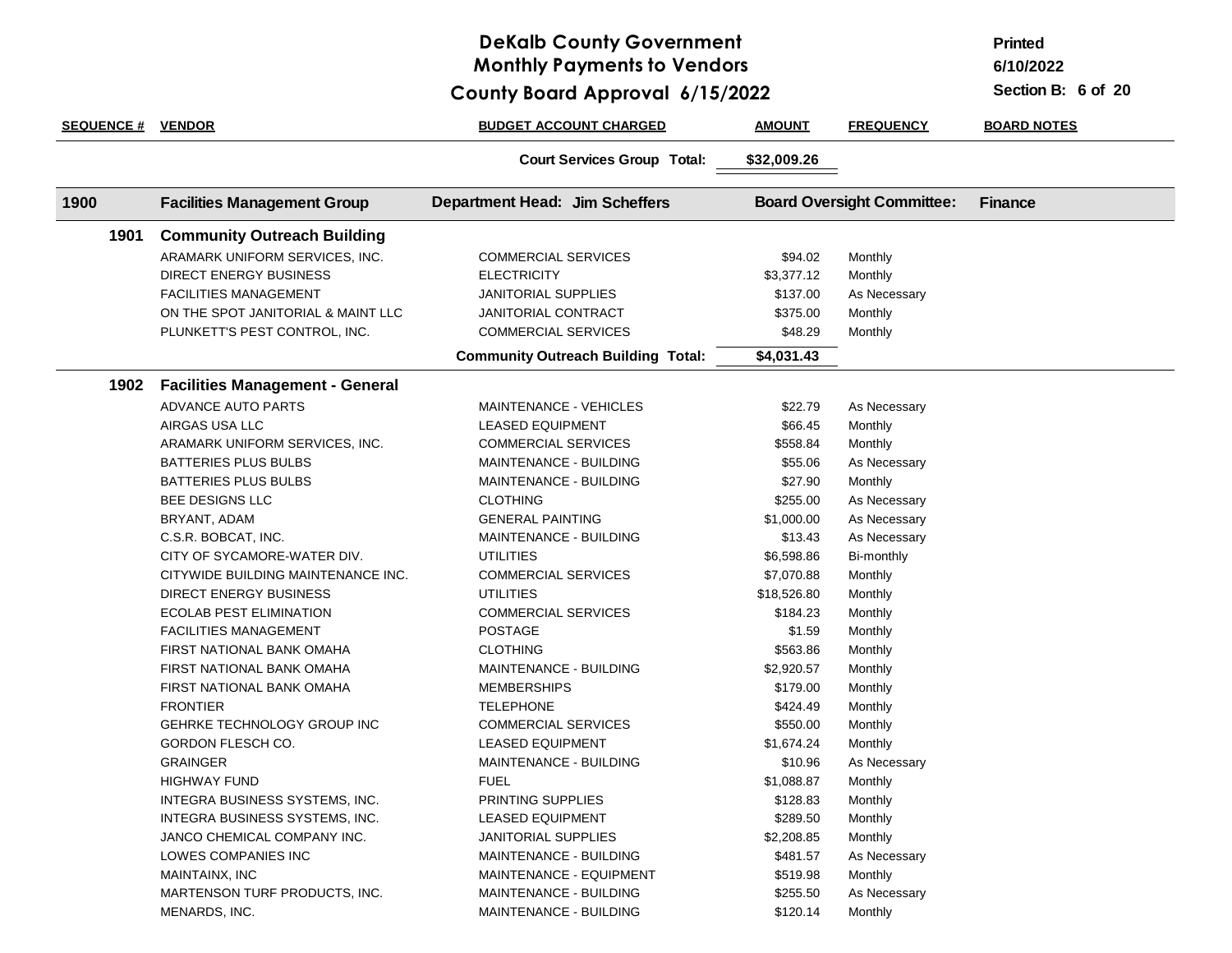**Printed**

**6/10/2022**

| <u>SEQUENCE #</u> | <u>VENDOR</u>                            | <b>BUDGET ACCOUNT CHARGED</b>                   | <u>AMOUNT</u> | <b>FREQUENCY</b> | <b>BOARD NOTES</b> |
|-------------------|------------------------------------------|-------------------------------------------------|---------------|------------------|--------------------|
|                   | MENARDS, INC.                            | MAINTENANCE - BUILDING                          | \$158.35      | As Necessary     |                    |
|                   | MID-CITY OFFICE PRODUCTS                 | <b>SUPPLIES</b>                                 | \$115.07      | As Necessary     |                    |
|                   | MID-CITY OFFICE PRODUCTS                 | <b>STOCK PAPER</b>                              | \$71.94       | As Necessary     |                    |
|                   | <b>MIDLAND PAPER</b>                     | <b>STOCK PAPER</b>                              | \$1,786.40    | As Necessary     |                    |
|                   | <b>NICOR GAS</b>                         | <b>UTILITIES</b>                                | \$1,267.85    | Monthly          |                    |
|                   | PITNEY BOWES                             | <b>SUPPLIES</b>                                 | \$581.36      | As Necessary     |                    |
|                   | SHRED IT USA                             | COMMERCIAL SERVICES                             | \$734.38      |                  |                    |
|                   | SYMMETRY ENERGY SOLUTIONS, LLC           | <b>UTILITIES</b>                                | \$3,456.17    | Monthly          |                    |
|                   | TECZA LANDSCAPE GROUP INC.               | LANDSCAPING                                     | \$4,200.00    |                  |                    |
|                   | TECZA LANDSCAPE GROUP INC.               | <b>COMMERCIAL SERVICES</b>                      | \$1,107.50    | Monthly          |                    |
|                   | TRI-DIM FILTER CORPORATION               | MAINTENANCE - BUILDING                          | \$158.04      | As Necessary     |                    |
|                   | <b>VERIZON WIRELESS</b>                  | <b>TELEPHONE</b>                                | \$422.80      | Monthly          |                    |
|                   |                                          | <b>Facilities Management - General Total:</b>   | \$59,858.05   |                  |                    |
| 1903              | Facilities Management - Jail Expan       |                                                 |               |                  |                    |
|                   | CITY OF SYCAMORE-WATER DIV.              | WATER & SEWER                                   | \$4,507.85    | Bi-monthly       |                    |
|                   | CITYWIDE BUILDING MAINTENANCE INC.       | <b>JANITORIAL CONTRACT</b>                      | \$1,725.91    | Monthly          |                    |
|                   | <b>DIRECT ENERGY BUSINESS</b>            | <b>ELECTRICITY</b>                              | \$5,350.45    | Monthly          |                    |
|                   | <b>FRONTIER</b>                          | <b>TELEPHONE</b>                                | \$225.75      | Monthly          |                    |
|                   | GEHRKE TECHNOLOGY GROUP INC              | <b>COMMERCIAL SERVICES</b>                      | \$160.00      | Monthly          |                    |
|                   | JOHNSON CONTROLS FIRE PROTECTION         | MAINTENANCE - EQUIPMENT                         | \$15,978.00   | Annually         |                    |
|                   | MENARDS, INC.                            | MAINTENANCE - BUILDING                          | \$156.82      | As Necessary     |                    |
|                   | NATIONAL ELEVATOR INSPECT SRV INC.       | MAINTENANCE - BUILDING                          | \$495.00      | As Necessary     |                    |
|                   | <b>NICOR GAS</b>                         | GAS                                             | \$711.23      | Monthly          |                    |
|                   | RELIABLE FIRE EQUIPMENT CO.              | MAINTENANCE - BUILDING                          | \$1,470.00    | Annually         |                    |
|                   | SHRED IT USA                             | <b>COMMERCIAL SERVICES</b>                      | \$392.82      |                  |                    |
|                   | SHRED IT USA                             | <b>COMMERCIAL SERVICES</b>                      | \$420.99      | Monthly          |                    |
|                   | SYMMETRY ENERGY SOLUTIONS, LLC           | <b>GAS</b>                                      | \$4,469.22    | Monthly          |                    |
|                   | WASTE MANAGEMENT WEST                    | GARBAGE                                         | \$839.22      | Monthly          |                    |
|                   |                                          | Facilities Management - Jail Expansion Total:   | \$36,903.26   |                  |                    |
| 1904              | <b>Facilities Management - Buildings</b> |                                                 |               |                  |                    |
|                   | CITY OF SYCAMORE-WATER DIV.              | WATER & SEWER                                   | \$292.59      | Bi-monthly       |                    |
|                   | CITYWIDE BUILDING MAINTENANCE INC.       | MAINTENANCE - BUILDING                          | \$800.00      | As Necessary     |                    |
|                   | <b>COMMONWEALTH EDISON</b>               | <b>ELECTRICITY</b>                              | \$261.18      | Monthly          |                    |
|                   | <b>NICOR GAS</b>                         | GAS                                             | \$636.84      | Monthly          |                    |
|                   |                                          | <b>Facilities Management - Buildings Total:</b> | \$1,990.61    |                  |                    |
| 1905              | <b>Public Health Maintenance</b>         |                                                 |               |                  |                    |
|                   | <b>DIRECT ENERGY BUSINESS</b>            | <b>ELECTRICITY</b>                              | \$3,983.40    | Monthly          | Electricity        |
|                   | FIRST NATIONAL BANK OMAHA                | <b>JANITORIAL SUPPLIES</b>                      | \$36.95       | As Necessary     | <b>CAN LINERS</b>  |
|                   |                                          |                                                 |               |                  |                    |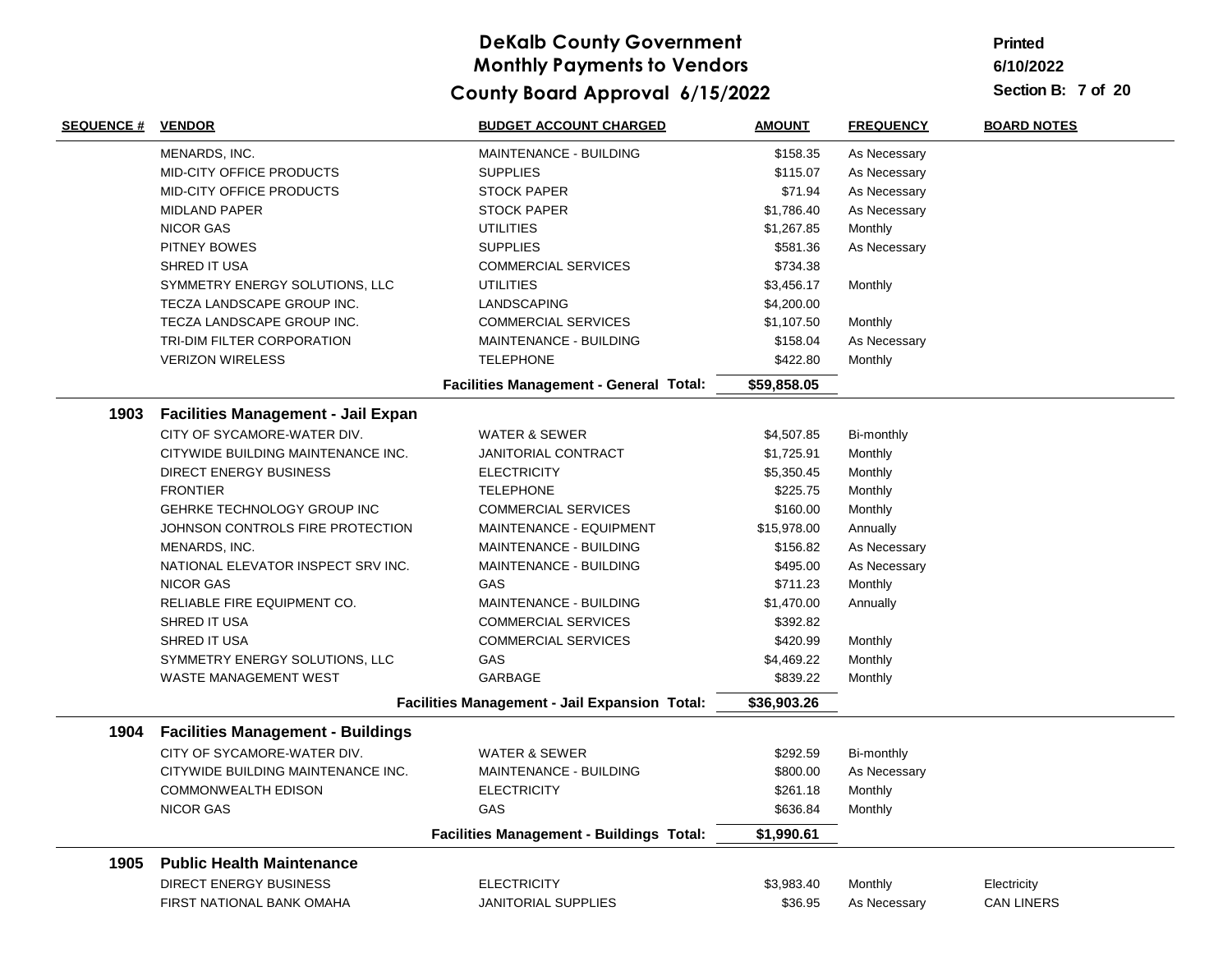#### **6/10/2022 Printed**

| <b>SEQUENCE #</b> | <b>VENDOR</b>                               | <b>BUDGET ACCOUNT CHARGED</b>             | <b>AMOUNT</b> | <b>FREQUENCY</b>                  | <b>BOARD NOTES</b>         |
|-------------------|---------------------------------------------|-------------------------------------------|---------------|-----------------------------------|----------------------------|
|                   | FIRST NATIONAL BANK OMAHA                   | MAINTENANCE - BUILDING                    | \$253.00      | As Necessary                      | <b>INTERIOR SIGN</b>       |
|                   | FIRST NATIONAL BANK OMAHA                   | <b>JANITORIAL SUPPLIES</b>                | \$57.98       | As Necessary                      | <b>JANITORIAL SUPPLIES</b> |
|                   | <b>FRONTIER</b>                             | MAINTENANCE - BUILDING                    | \$86.20       | Monthly                           | <b>HEALTH FIRE ALARMS</b>  |
|                   | <b>HEART TECHNOLOGIES INC.</b>              | <b>COMMERCIAL SERVICES</b>                | \$480.00      | Annually                          | FIRE ALARM MONITORING      |
|                   | HOME DEPOT PRO                              | <b>JANITORIAL SUPPLIES</b>                | \$462.00      | As Necessary                      | <b>JANITORIAL SUPPLIES</b> |
|                   | ON THE SPOT JANITORIAL & MAINT LLC          | JANITORIAL CONTRACT                       | \$2,700.00    | Monthly                           | JANITORIAL SERVICES        |
|                   | PLUNKETT'S PEST CONTROL, INC.               | <b>COMMERCIAL SERVICES</b>                | \$46.29       | Monthly                           | PEST CONTROL               |
|                   | SYMMETRY ENERGY SOLUTIONS, LLC              | GAS                                       | \$1,845.02    | Monthly                           | Gas (Natural)              |
|                   | TECZA LANDSCAPE GROUP INC.                  | MAINTENANCE - GROUNDS                     | \$210.00      | As Necessary                      | Landscaping                |
|                   | TECZA LANDSCAPE GROUP INC.                  | MAINTENANCE - GROUNDS                     | \$70.00       | Monthly                           | LANSCAPING MAINTENANCE     |
|                   | <b>WASTE MANAGEMENT WEST</b>                | GARBAGE                                   | \$648.50      | Monthly                           | <b>GARRBAGE</b>            |
|                   | <b>WASTE MANAGEMENT WEST</b>                | <b>GARBAGE</b>                            | \$1,177.59    | Monthly                           | Garbage                    |
|                   |                                             | <b>Public Health Maintenance Total:</b>   | \$12,056.93   |                                   |                            |
|                   |                                             | <b>Facilities Management Group Total:</b> | \$114,840.28  |                                   |                            |
| 2000              | <b>Finance Group</b>                        | <b>Department Head: Robert Miller</b>     |               | <b>Board Oversight Committee:</b> | <b>Finance</b>             |
| 2001              | <b>Alternate Revenue Bonds</b>              |                                           |               |                                   |                            |
|                   | <b>ZIONS BANK</b>                           | <b>COMMERCIAL SERVICES</b>                | \$400.00      | Annually                          | PAYING AGENT FEE           |
|                   |                                             | <b>Alternate Revenue Bonds Total:</b>     | \$400.00      |                                   |                            |
| 2005              | <b>Employee Health &amp; Life Insurance</b> |                                           |               |                                   |                            |
|                   | NORTHWESTERN MEDICINE KISHWAUKEE            | <b>EMPLOYEE ASST. PROGRAM</b>             | \$9,300.00    | Annually                          | EAP CONTRACT 05/22-05/23   |
|                   |                                             | Employee Health & Life Insurance Total:   | \$9,300.00    |                                   |                            |
| 2006              | <b>Finance - General</b>                    |                                           |               |                                   |                            |
|                   | <b>FACILITIES MANAGEMENT</b>                | COPIES - IN-HOUSE                         | \$5.64        | Monthly                           | COPY CHARGES - MAY 2022    |
|                   | <b>FACILITIES MANAGEMENT</b>                | <b>POSTAGE</b>                            | \$262.54      | Monthly                           | POSTAGE - MAY 2022         |
|                   | PAY FLEX SYSTEMS USA INC.                   | FLEXIBLE BENEFITS PROGRAM                 | \$171.00      | Monthly                           | FSA PLAN ADMIN FEES - MAY  |
|                   |                                             | <b>Finance - General Total:</b>           | \$439.18      |                                   |                            |
| 2013              | <b>Tort &amp; Liability Insurance</b>       |                                           |               |                                   |                            |
|                   | EKL WILLIAMS & PROVENZALE LLC               | PROFESSIONAL SERVICES                     | \$1,401.25    | Monthly                           | U-15-21 IN RE DARSIE       |
|                   | INSURANCE PROGRAM MANAGERS GROUP            | PROFESSIONAL SERVICES                     | \$100.00      | Monthly                           | MEDICARE SCREENING - JUN   |
|                   |                                             |                                           |               |                                   |                            |
|                   |                                             | Tort & Liability Insurance Total:         | \$1,501.25    |                                   |                            |
| 2014              | <b>Transportation Grant</b>                 |                                           |               |                                   |                            |
|                   | <b>VOLUNTARY ACTION CENTER OF NO. ILL.</b>  | PASS-THRU GRANT PAYMENTS                  | \$83,381.04   | As Necessary                      | DOAP GRANT - MAR 2022      |
|                   |                                             | <b>Transportation Grant Total:</b>        | \$83,381.04   |                                   |                            |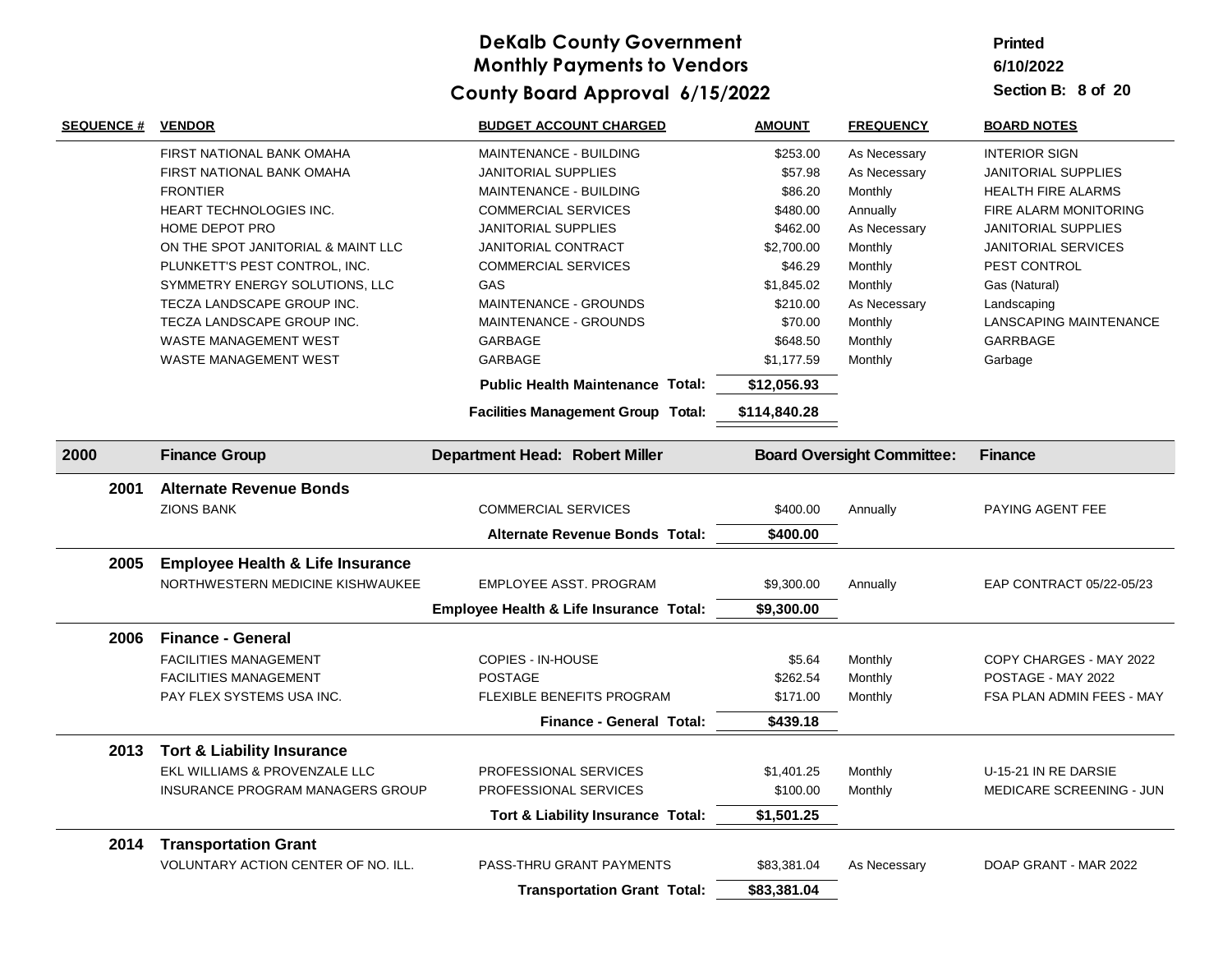### **DeKalb County Government Monthly Payments to Vendors**

**Printed**

**6/10/2022**

**6/15/2022 County Board Approval**

| <b>SEQUENCE #</b> | <b>VENDOR</b>                        | <b>BUDGET ACCOUNT CHARGED</b>        | <b>AMOUNT</b> | <b>FREQUENCY</b>                  | <b>BOARD NOTES</b> |
|-------------------|--------------------------------------|--------------------------------------|---------------|-----------------------------------|--------------------|
|                   |                                      | <b>Finance Group Total:</b>          | \$95,021.47   |                                   |                    |
| 2200              | <b>Highway Group</b>                 | Department Head: Nathan Schwartz     |               | <b>Board Oversight Committee:</b> | Highway            |
| 2201              | <b>Aid to Bridges</b>                |                                      |               |                                   |                    |
|                   | CHASTAIN & ASSOCIATES LLC            | PROFESSIONAL SERVICES                | \$9,478.80    | As Necessary                      |                    |
|                   | ENGINEERING RESOURCE ASSOCIATES INC  | PROFESSIONAL SERVICES                | \$3,184.85    | As Necessary                      |                    |
|                   | HAMPTON, LENZINI & RENWICK INC.      | PROFESSIONAL SERVICES                | \$14,713.75   | As Necessary                      |                    |
|                   | METAL CULVERTS INC.                  | <b>BRIDGES &amp; OTHER STRUCTURE</b> | \$20,536.86   | As Necessary                      |                    |
|                   |                                      | Aid to Bridges Total:                | \$47,914.26   |                                   |                    |
| 2203              | <b>DSATS Transportation</b>          |                                      |               |                                   |                    |
|                   | FIRST NATIONAL BANK OMAHA            | MAINTENANCE - SOFTWARE               | \$299.88      | As Necessary                      |                    |
|                   |                                      | <b>DSATS Transportation Total:</b>   | \$299.88      |                                   |                    |
| 2204              | <b>Engineering</b>                   |                                      |               |                                   |                    |
|                   | <b>CHASTAIN &amp; ASSOCIATES LLC</b> | PROFESSIONAL SERVICES                | \$3,237.30    | As Necessary                      |                    |
|                   | CLIFFORD WALD & CO                   | MAINTENANCE - EQUIPMENT              | \$68.62       | Monthly                           |                    |
|                   | DOCUMENT IMAGING SERVICES LLC        | <b>SUPPLIES</b>                      | \$409.00      | As Necessary                      |                    |
|                   | FIRST NATIONAL BANK OMAHA            | <b>SUPPLIES</b>                      | \$44.94       | As Necessary                      |                    |
|                   | GORDON FLESCH CO.                    | MAINTENANCE - EQUIPMENT              | \$1.98        | Monthly                           |                    |
|                   | <b>VERIZON WIRELESS</b>              | <b>TELEPHONE</b>                     | \$76.88       | Monthly                           |                    |
|                   |                                      | <b>Engineering Total:</b>            | \$3,838.72    |                                   |                    |
| 2206              | <b>Highway - General</b>             |                                      |               |                                   |                    |
|                   | AIRGAS USA LLC                       | MAINTENANCE - EQUIPMENT              | \$21.19       | As Necessary                      |                    |
|                   | ARNDT DRAINAGE COMPANY               | DAY LABOR MATERIALS                  | \$378.16      | As Necessary                      |                    |
|                   | <b>BOCKMAN'S TRUCK &amp; FLEET</b>   | MAINTENANCE - EQUIPMENT              | \$164.00      | Annually                          |                    |
|                   | <b>BOCKMAN'S TRUCK &amp; FLEET</b>   | MAINTENANCE - VEHICLES               | \$188.00      | Annually                          |                    |
|                   | <b>BOCKMAN'S TRUCK &amp; FLEET</b>   | MAINTENANCE - EQUIPMENT              | \$607.00      | Semi-Annually                     |                    |
|                   | <b>BOCKMAN'S TRUCK &amp; FLEET</b>   | <b>MAINTENANCE - VEHICLES</b>        | \$47.00       | Semi-Annually                     |                    |
|                   | <b>BROWN TIRE SERVICE INC</b>        | MAINTENANCE - EQUIPMENT              | \$4,540.00    | As Necessary                      |                    |
|                   | C.S.R. BOBCAT, INC.                  | MAINTENANCE - EQUIPMENT              | \$248.18      | As Necessary                      |                    |
|                   | CINTAS CORP.                         | <b>JANITORIAL CONTRACT</b>           | \$264.08      | As Necessary                      |                    |
|                   | <b>CITY OF DEKALB</b>                | <b>WATER &amp; SEWER</b>             | \$989.12      | Quarterly                         |                    |
|                   | <b>COMMONWEALTH EDISON</b>           | <b>ELECTRICITY</b>                   | \$1,220.44    | Monthly                           |                    |
|                   | <b>CONSERV FS</b>                    | <b>FUEL</b>                          | \$32,706.19   | As Necessary                      |                    |
|                   | <b>CONSERV FS</b>                    | <b>FUEL</b>                          | \$1,982.34    | Monthly                           |                    |
|                   | <b>CRAFCO INC</b>                    | DAY LABOR MATERIALS                  | \$11,160.00   | As Necessary                      |                    |
|                   | CRAWFORD MURPHY & TILLY INC          | <b>PROFESSIONAL SERVICES</b>         | \$3,719.59    | As Necessary                      |                    |
|                   | DEKALB MECHANICAL INC.               | <b>MAINTENANCE - HVAC</b>            | \$474.66      | As Necessary                      |                    |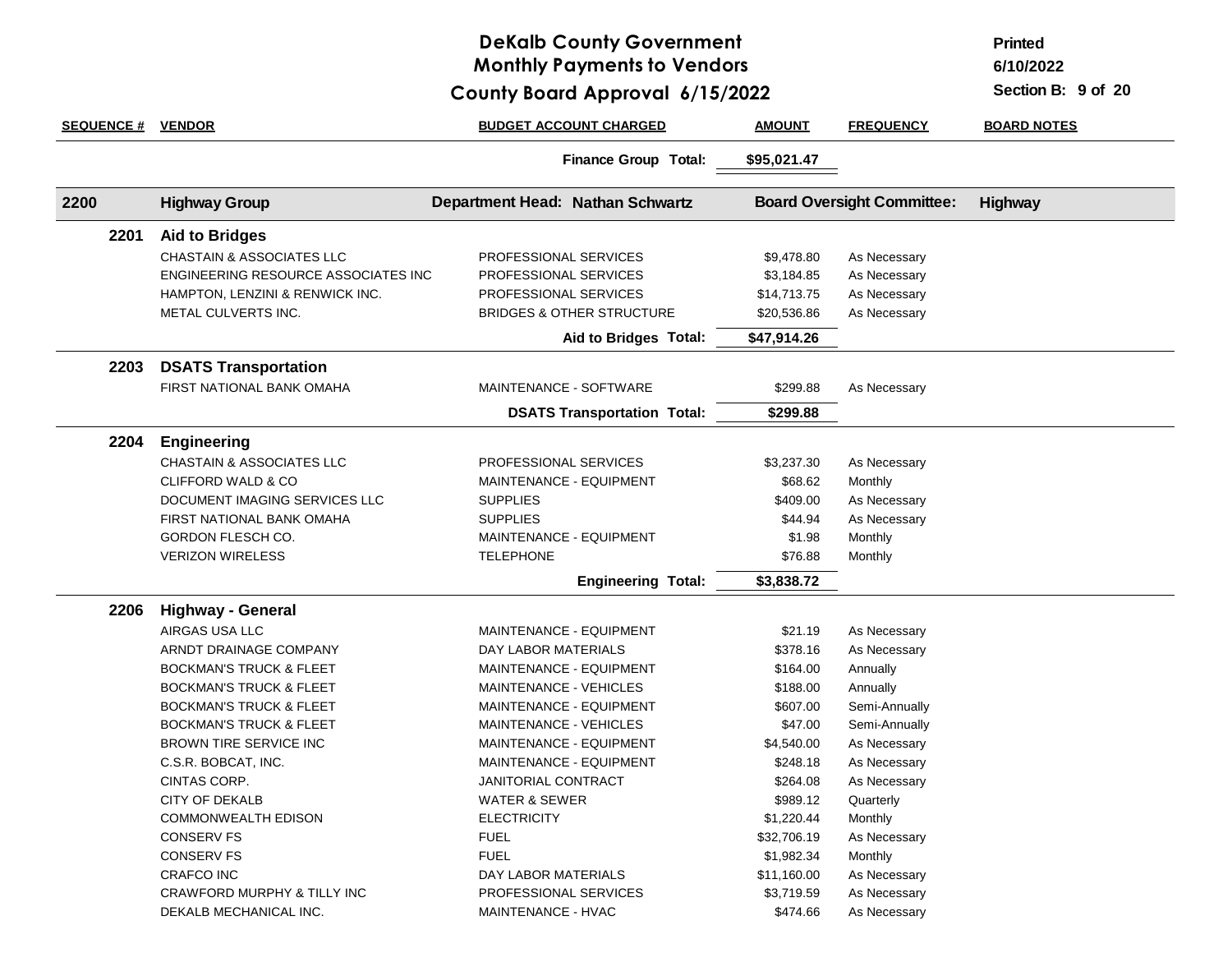**Printed**

**6/10/2022**

**10 of 20 Section B:**

| <b>SEQUENCE # VENDOR</b> |                                   | <b>BUDGET ACCOUNT CHARGED</b>    | <b>AMOUNT</b> | <b>FREQUENCY</b> | <b>BOARD NOTES</b> |
|--------------------------|-----------------------------------|----------------------------------|---------------|------------------|--------------------|
|                          | DEKALB NAPA/ELBURN NAPA           | MAINTENANCE - EQUIPMENT          | \$113.89      | As Necessary     |                    |
|                          | DEKALB NAPA/ELBURN NAPA           | <b>MAINTENANCE - VEHICLES</b>    | \$921.56      | As Necessary     |                    |
|                          | <b>DIRECT ENERGY BUSINESS</b>     | <b>ELECTRICITY</b>               | \$848.98      | Monthly          |                    |
|                          | <b>FACILITIES MANAGEMENT</b>      | <b>POSTAGE</b>                   | \$59.34       | Monthly          |                    |
|                          | <b>FIRST NATIONAL BANK OMAHA</b>  | <b>TRAVEL</b>                    | \$1,181.71    | As Necessary     |                    |
|                          | FIRST NATIONAL BANK OMAHA         | MAINTENANCE - EQUIPMENT          | \$1,174.00    | As Necessary     |                    |
|                          | FIRST NATIONAL BANK OMAHA         | <b>POSTAGE</b>                   | \$18.98       | As Necessary     |                    |
|                          | FIRST NATIONAL BANK OMAHA         | <b>SUPPLIES</b>                  | \$17.15       | As Necessary     |                    |
|                          | <b>FIRST NATIONAL BANK OMAHA</b>  | <b>TRAFFIC CONTROL MATERIALS</b> | \$696.17      | As Necessary     |                    |
|                          | <b>FRONTIER</b>                   | <b>TELEPHONE</b>                 | \$216.24      | Monthly          |                    |
|                          | GORDON FLESCH CO.                 | <b>COMMERCIAL SERVICES</b>       | \$95.13       | Monthly          |                    |
|                          | HI-LINE                           | MAINTENANCE - EQUIPMENT          | \$480.55      | As Necessary     |                    |
|                          | HOWARD LEE & SONS, INC.           | MAINTENANCE - FUEL DEPOT         | \$619.68      | As Necessary     |                    |
|                          | <b>IMEG CORP</b>                  | PROFESSIONAL SERVICES            | \$10,237.50   | As Necessary     |                    |
|                          | JOHNSON TRACTOR INC               | MAINTENANCE - EQUIPMENT          | \$240.74      | As Necessary     |                    |
|                          | <b>JUST SAFETY, LTD.</b>          | <b>COMMERCIAL SERVICES</b>       | \$25.15       | As Necessary     |                    |
|                          | JX ENTERPRISES, INC.              | MAINTENANCE - EQUIPMENT          | \$875.42      | As Necessary     |                    |
|                          | MENARDS, INC.                     | DAY LABOR MATERIALS              | \$80.34       | As Necessary     |                    |
|                          | MENARDS, INC.                     | MAINTENANCE - EQUIPMENT          | \$99.96       | As Necessary     |                    |
|                          | MSC INDUSTRIAL SUPPLY CO          | MAINTENANCE - EQUIPMENT          | \$228.27      | As Necessary     |                    |
|                          | <b>NICOR GAS</b>                  | GAS                              | \$451.16      | As Necessary     |                    |
|                          | <b>NICOR GAS</b>                  | GAS                              | \$381.82      | Monthly          |                    |
|                          | OFFICE DEPOT                      | <b>SUPPLIES</b>                  | \$8.06        | As Necessary     |                    |
|                          | PRIORITY PRODUCTS, INC.           | MAINTENANCE - EQUIPMENT          | \$13.84       | As Necessary     |                    |
|                          | RAYNOR DOOR AUTHORITY OF ROCKFORD | MAINTENANCE - BUILDING           | \$276.00      | As Necessary     |                    |
|                          | RONDO ENTERPRISES INC             | MAINTENANCE - EQUIPMENT          | \$172.50      | As Necessary     |                    |
|                          | RUSH TRUCK CENTERS OF IL, INC     | MAINTENANCE - EQUIPMENT          | \$4,405.85    | As Necessary     |                    |
|                          | SAFETY-KLEEN CORP.                | MAINTENANCE - EQUIPMENT          | \$533.24      | As Necessary     |                    |
|                          | SUBURBAN TIRE COMPANY             | MAINTENANCE - EQUIPMENT          | \$147.50      | As Necessary     |                    |
|                          | SYMMETRY ENERGY SOLUTIONS, LLC    | <b>GAS</b>                       | \$599.74      | Monthly          |                    |
|                          | TOWNSHIP OFFICIALS OF ILLINOIS    | <b>DRUG TESTING</b>              | \$100.00      | As Necessary     |                    |
|                          | <b>VERIZON WIRELESS</b>           | <b>TELEPHONE</b>                 | \$206.88      | Monthly          |                    |
|                          | <b>VILLAGE OF WATERMAN</b>        | <b>WATER &amp; SEWER</b>         | \$137.16      | As Necessary     |                    |
|                          | <b>VULCAN INC</b>                 | <b>TRAFFIC CONTROL MATERIALS</b> | \$6,934.62    | As Necessary     |                    |
|                          | <b>VULCAN MATERIALS COMPANY</b>   | DAY LABOR MATERIALS              | \$724.92      | As Necessary     |                    |
|                          | WASTE MANAGEMENT WEST             | GARBAGE                          | \$206.93      | Monthly          |                    |
|                          | <b>WEST SIDE TRACTOR</b>          | MAINTENANCE - EQUIPMENT          | \$148.89      | As Necessary     |                    |
|                          |                                   | Highway - General Total:         | \$92,389.82   |                  |                    |

#### **2209 Township Motor Fuel**

CURRAN CONTRACTING COMPANY ROADS-MAJOR REPAIR & MAIN \$87,157.25 As Necessary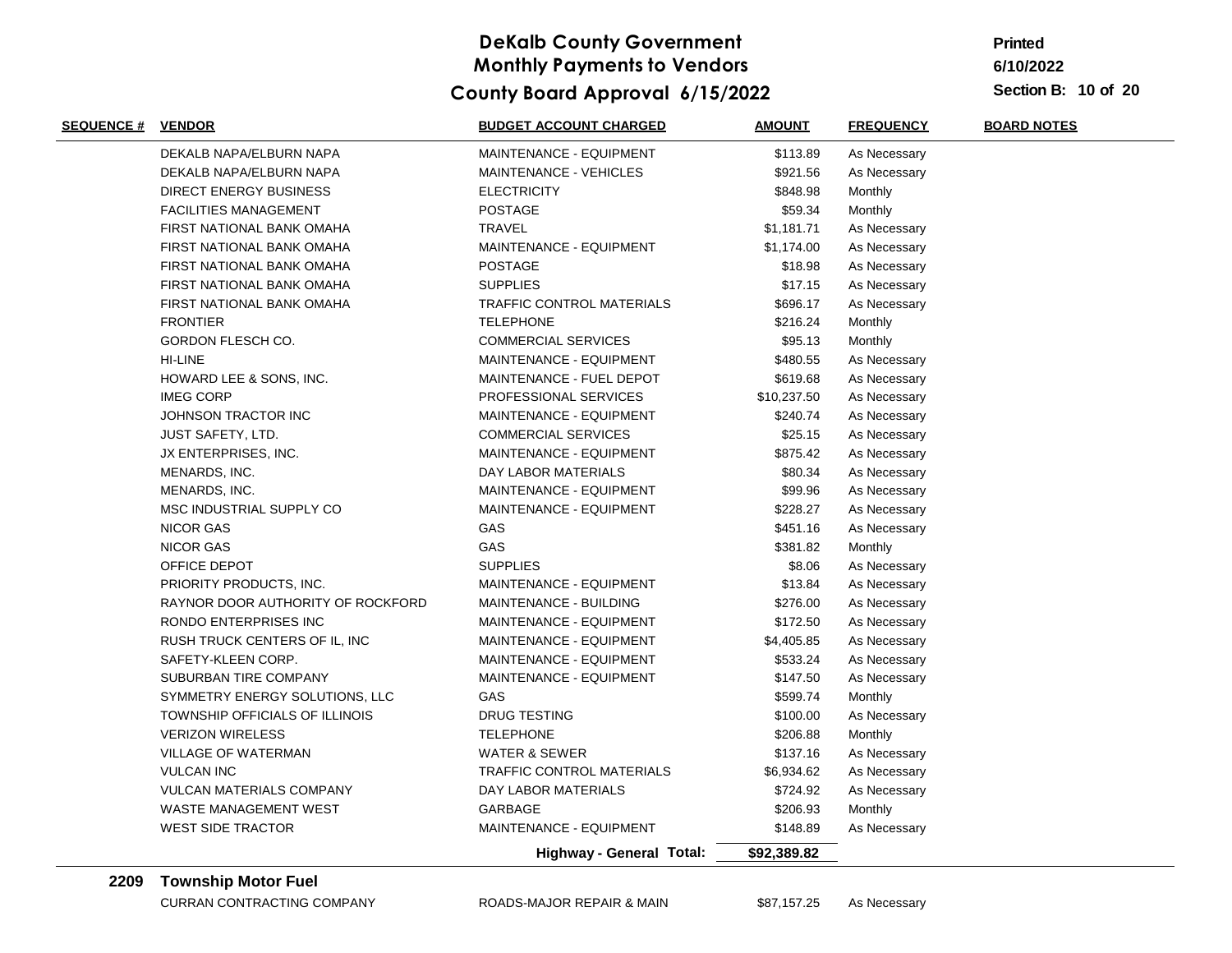**Printed**

**6/10/2022**

| <b>SEQUENCE #</b> | <b>VENDOR</b>                                   | <b>BUDGET ACCOUNT CHARGED</b>              | <b>AMOUNT</b>        | <b>FREQUENCY</b>                  | <b>BOARD NOTES</b>                          |
|-------------------|-------------------------------------------------|--------------------------------------------|----------------------|-----------------------------------|---------------------------------------------|
|                   | METAL CULVERTS INC.                             | <b>BRIDGES &amp; OTHER STRUCTURE</b>       | \$1,118.88           | As Necessary                      |                                             |
|                   | WAGNER AGGREGATE, INC.                          | ROADS-MAJOR REPAIR & MAIN                  | \$27,883.81          | As Necessary                      |                                             |
|                   |                                                 | <b>Township Motor Fuel Total:</b>          | \$116,159.94         |                                   |                                             |
|                   |                                                 | <b>Highway Group Total:</b>                | \$260,602.62         |                                   |                                             |
| 2300              | <b>Information Management Group</b>             | <b>Department Head: Sheila Santos</b>      |                      | <b>Board Oversight Committee:</b> | <b>Finance</b>                              |
| 2302              | <b>IMO - General</b>                            |                                            |                      |                                   |                                             |
|                   | <b>DNA COMMUNICATIONS</b>                       | <b>TELEPHONE</b>                           | \$529.70             | Monthly                           | Sycamore Fax                                |
|                   | <b>FACILITIES MANAGEMENT</b>                    | COPIES - IN-HOUSE                          | \$113.69             | As Necessary                      | Copies                                      |
|                   | FIRST NATIONAL BANK OMAHA                       | <b>TELEPHONE</b>                           | \$680.02             | Monthly                           | Phone/Internet                              |
|                   | FIRST NATIONAL BANK OMAHA                       | SOFTWARE ACQUISTION                        | \$127.98             | As Necessary                      | <b>Security Certificate</b>                 |
|                   | FIRST NATIONAL BANK OMAHA                       | <b>TECHNICAL SUPPLIES</b>                  | \$937.24             | As Necessary                      | Supplies                                    |
|                   | SANTOS, SHEILA                                  | <b>TELEPHONE</b>                           | \$240.00             | Quarterly                         | <b>Cell Reimbursement</b>                   |
|                   |                                                 | <b>IMO - General Total:</b>                | \$2,628.63           |                                   |                                             |
|                   |                                                 | <b>Information Management Group Total:</b> | \$2,628.63           |                                   |                                             |
|                   |                                                 |                                            |                      |                                   |                                             |
| 2400              | <b>Judiciary Group</b>                          | Department Head: Judge Bradley Waller      |                      | <b>Board Oversight Committee:</b> | Law & Justice                               |
|                   |                                                 |                                            |                      |                                   |                                             |
| 2402              | <b>Drug Court</b>                               |                                            |                      |                                   |                                             |
|                   | FIRST NATIONAL BANK OMAHA                       | <b>TRAVEL</b>                              | \$32.90              | As Necessary                      | I Pass Transponder                          |
|                   | FIRST NATIONAL BANK OMAHA                       | PROFESSIONAL SERVICES                      | \$210.00             | As Necessary                      | monitoring                                  |
|                   | FIRST NATIONAL BANK OMAHA                       | PROFESSIONAL SERVICES                      | \$531.00             | As Necessary                      | <b>Professional Services</b>                |
|                   | FIRST NATIONAL BANK OMAHA                       | <b>SUPPLIES</b>                            | \$403.94             | As Necessary                      | supplies                                    |
|                   | FIRST NATIONAL BANK OMAHA                       | PROFESSIONAL SERVICES                      | \$149.90             | As Necessary                      | Zoom                                        |
|                   | <b>GFC LEASING</b>                              | PROFESSIONAL SERVICES                      | \$135.00             | As Necessary                      | Leasing                                     |
|                   | <b>HIGHWAY FUND</b>                             | TRAVEL                                     | \$149.93             | As Necessary                      | Gas                                         |
|                   | <b>ILLINOIS TOLLWAY</b>                         | TRAVEL                                     | \$147.10             | As Necessary                      | Tolls                                       |
|                   | NATIONAL TEST SYSTEMS                           | <b>DRUG TESTING</b>                        | \$1,679.50           | As Necessary                      | <b>Supplies</b>                             |
|                   | REDWOOD TOXICOLOGY LABORATORY                   | PROFESSIONAL SERVICES                      | \$567.37             | As Necessary                      | <b>TESTING</b>                              |
|                   | SOLUTION SPECIALTIES INC.                       | PROFESSIONAL SERVICES                      | \$29.21              | As Necessary                      | Software                                    |
|                   | <b>TESTDAY CORPORATION</b>                      | PROFESSIONAL SERVICES                      | \$105.00             | As Necessary                      | Subscription                                |
|                   | <b>VERIZON WIRELESS</b>                         | <b>TELEPHONE</b>                           | \$257.80             | As Necessary                      | Cell Phone                                  |
|                   |                                                 | <b>Drug Court Total:</b>                   | \$4,398.65           |                                   |                                             |
| 2404              |                                                 |                                            |                      |                                   |                                             |
|                   | Judiciary - General<br>ANN'S SIGN LANGUAGE, INC | <b>INTERPRETATION SERVICES</b>             |                      |                                   |                                             |
|                   | <b>COMCAST</b>                                  | PROFESSIONAL SERVICES                      | \$495.48<br>\$121.14 | As Necessary<br>As Necessary      | Interpreter<br><b>Professional Services</b> |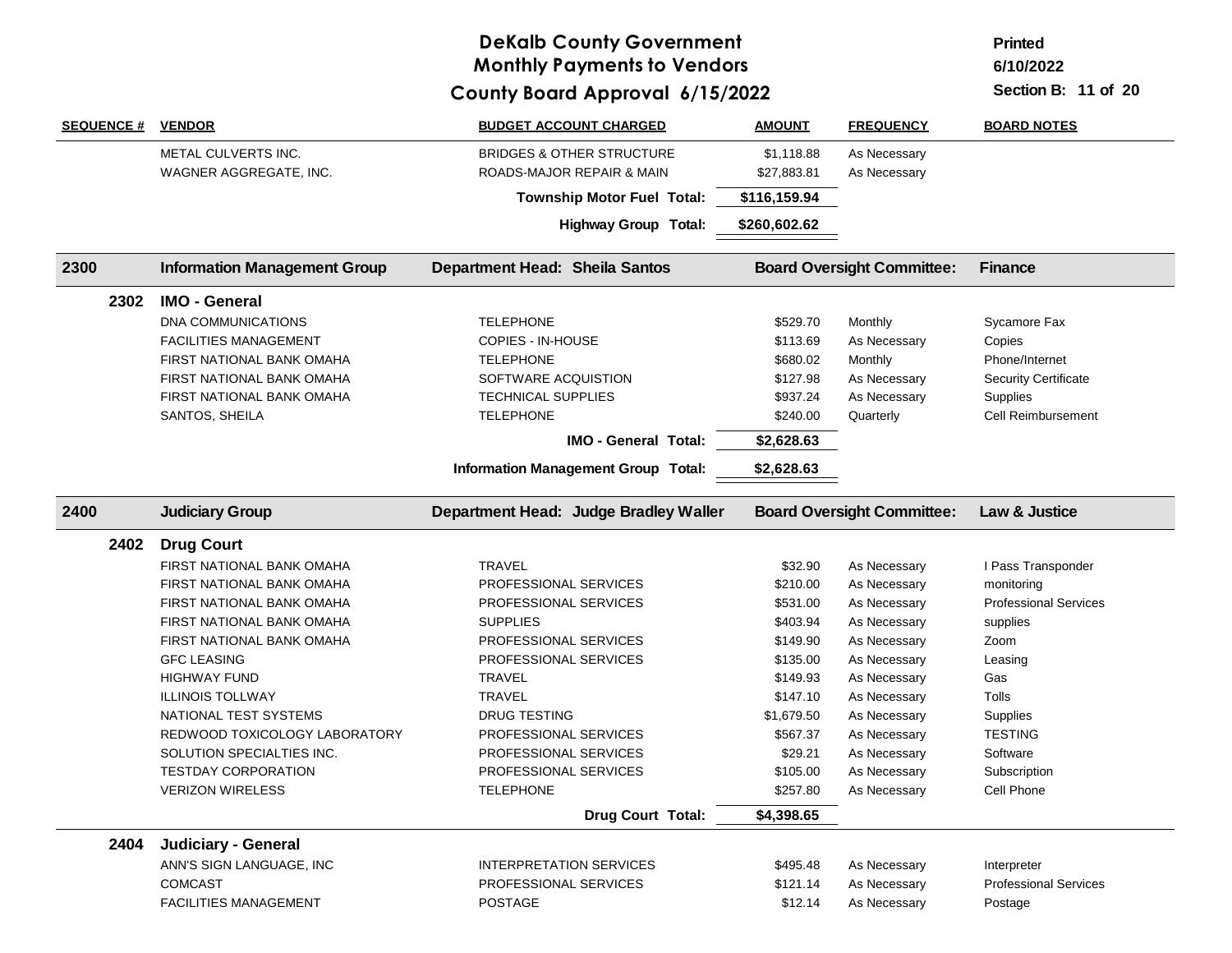**Printed**

**6/10/2022**

| <b>FACILITIES MANAGEMENT</b><br><b>SUPPLIES</b><br>\$35.50<br>As Necessary<br>Copy paper<br><b>FACILITIES MANAGEMENT</b><br><b>COPIES - IN-HOUSE</b><br>\$31.60<br>Copies<br>As Necessary<br>FIRST NATIONAL BANK OMAHA<br>MEETINGS - HOST EXPENSES<br>\$153.96<br>Catering<br>As Necessary<br>FOORD, SANDRA<br>PROFESSIONAL SERVICES<br>\$60.00<br>Court reporter<br>As Necessary<br><b>FOSTER &amp; BUICK LAW GROUP LLC</b><br><b>APPOINTED ATTORNEYS</b><br>\$7,502.50<br>As Necessary<br>Attorney<br>APPOINTED ATTORNEYS<br>JOHNSON, TIMOTHY W<br>\$2,512.50<br>As Necessary<br>Attorney<br>KLEIN STODDARD BUCK & LEWIS<br>APPOINTED ATTORNEYS<br>\$262.50<br>As Necessary<br>Attorney<br>MID-CITY OFFICE PRODUCTS<br>\$427.73<br><b>SUPPLIES</b><br><b>SUPPLIES</b><br>As Necessary<br>PROFESSIONAL SERVICES<br>\$1,324.00<br>PAETSCH, KAYLA A<br>As Necessary<br><b>Court Reporter</b><br>\$440.00<br>PRESS, BAKHTAVAR<br>INTERPRETATION SERVICES<br>As Necessary<br>interpreter<br>RILEY N ONCKEN PC<br><b>APPOINTED ATTORNEYS</b><br>\$880.00<br>As Necessary<br>Attorney<br><b>INTERPRETATION SERVICES</b><br>SILLS, RACHAEL ELIZABETH<br>\$6,527.40<br>As Necessary<br>Interpreter<br><b>SOFT WATER CITY</b><br><b>SUPPLIES</b><br>\$39.76<br><b>Bottled Water</b><br>As Necessary<br><b>REPAIR</b><br>SWANSON'S DISCOUNT VACUUM INC<br>PROFESSIONAL SERVICES<br>\$75.63<br>As Necessary<br>TRANSIER, DANIEL V.<br><b>APPOINTED ATTORNEYS</b><br>\$1,645.00<br>As Necessary<br>Attorney<br><b>VIP CLEANERS</b><br><b>CLOTHING</b><br>\$11.75<br>As Necessary<br>Cleaning<br>\$22,558.59<br>Judiciary - General Total:<br><b>Jury Commission</b><br>2405<br><b>FACILITIES MANAGEMENT</b><br>\$836.15<br>Monthly<br>Postage for summons<br><b>JUROR'S FEES &amp; EXPENSES</b><br><b>FACILITIES MANAGEMENT</b><br><b>JUROR'S FEES &amp; EXPENSES</b><br>\$27.36<br>Monthly<br>Juror paperwork/forms<br>FIRST NATIONAL BANK OMAHA<br><b>JUROR'S FEES &amp; EXPENSES</b><br>\$74.22<br>As Necessary<br>Juror meal<br>\$39.90<br>FIRST NATIONAL BANK OMAHA<br><b>JUROR'S FEES &amp; EXPENSES</b><br>As Necessary<br>Jury single water bottle<br><b>JUROR'S FEES &amp; EXPENSES</b><br>\$283.20<br>Postcards for jury duty<br>FIRST NATIONAL BANK OMAHA<br>As Necessary<br>MAINTENANCE - EQUIPMENT<br>\$369.00<br>FIRST NATIONAL BANK OMAHA<br>One-time<br>Office printer<br><b>SOFT WATER CITY</b><br><b>JUROR'S FEES &amp; EXPENSES</b><br>\$64.00<br>Monthly<br><b>Bottled Water</b><br>\$1,693.83<br><b>Jury Commission Total:</b><br><b>Law Library</b><br>2406<br>LEXIS NEXIS MATTHEW BENDER<br><b>BOOKS &amp; SUBSCRIPTIONS</b><br>\$4,093.00<br><b>Professional Services</b><br>As Necessary<br>\$4,093.00<br><b>Law Library Total:</b><br>2407<br><b>Mental Health Court</b><br>GORDON FLESCH CO.<br><b>SUPPLIES</b><br>\$15.79<br>Copy Machine<br>As Necessary<br>MICROGENICS CORPORATION<br><b>SUPPLIES</b><br>\$424.89<br>As Necessary<br>supplies<br>MICROGENICS CORPORATION<br>PROFESSIONAL SERVICES<br>\$450.64<br>supplies<br>As Necessary<br>SHERIFF'S DEPARTMENT<br>PARTICIPANT EXPENSES<br><b>Professional Services</b><br>\$1,258.00<br>As Necessary<br><b>VERIZON WIRELESS</b><br><b>TELEPHONE</b><br>Cell Phone<br>\$176.28<br>As Necessary<br>\$2,325.60<br><b>Mental Health Court Total:</b> | <b>SEQUENCE #</b> | <b>VENDOR</b> | <b>BUDGET ACCOUNT CHARGED</b> | <b>AMOUNT</b> | <b>FREQUENCY</b> | <b>BOARD NOTES</b> |
|------------------------------------------------------------------------------------------------------------------------------------------------------------------------------------------------------------------------------------------------------------------------------------------------------------------------------------------------------------------------------------------------------------------------------------------------------------------------------------------------------------------------------------------------------------------------------------------------------------------------------------------------------------------------------------------------------------------------------------------------------------------------------------------------------------------------------------------------------------------------------------------------------------------------------------------------------------------------------------------------------------------------------------------------------------------------------------------------------------------------------------------------------------------------------------------------------------------------------------------------------------------------------------------------------------------------------------------------------------------------------------------------------------------------------------------------------------------------------------------------------------------------------------------------------------------------------------------------------------------------------------------------------------------------------------------------------------------------------------------------------------------------------------------------------------------------------------------------------------------------------------------------------------------------------------------------------------------------------------------------------------------------------------------------------------------------------------------------------------------------------------------------------------------------------------------------------------------------------------------------------------------------------------------------------------------------------------------------------------------------------------------------------------------------------------------------------------------------------------------------------------------------------------------------------------------------------------------------------------------------------------------------------------------------------------------------------------------------------------------------------------------------------------------------------------------------------------------------------------------------------------------------------------------------------------------------------------------------------------------------------------------------------------------------------------------------------------------------------------------------------------------------------------------------------------------------------------------------------------------------------------------------------------------------------------------------|-------------------|---------------|-------------------------------|---------------|------------------|--------------------|
|                                                                                                                                                                                                                                                                                                                                                                                                                                                                                                                                                                                                                                                                                                                                                                                                                                                                                                                                                                                                                                                                                                                                                                                                                                                                                                                                                                                                                                                                                                                                                                                                                                                                                                                                                                                                                                                                                                                                                                                                                                                                                                                                                                                                                                                                                                                                                                                                                                                                                                                                                                                                                                                                                                                                                                                                                                                                                                                                                                                                                                                                                                                                                                                                                                                                                                                        |                   |               |                               |               |                  |                    |
|                                                                                                                                                                                                                                                                                                                                                                                                                                                                                                                                                                                                                                                                                                                                                                                                                                                                                                                                                                                                                                                                                                                                                                                                                                                                                                                                                                                                                                                                                                                                                                                                                                                                                                                                                                                                                                                                                                                                                                                                                                                                                                                                                                                                                                                                                                                                                                                                                                                                                                                                                                                                                                                                                                                                                                                                                                                                                                                                                                                                                                                                                                                                                                                                                                                                                                                        |                   |               |                               |               |                  |                    |
|                                                                                                                                                                                                                                                                                                                                                                                                                                                                                                                                                                                                                                                                                                                                                                                                                                                                                                                                                                                                                                                                                                                                                                                                                                                                                                                                                                                                                                                                                                                                                                                                                                                                                                                                                                                                                                                                                                                                                                                                                                                                                                                                                                                                                                                                                                                                                                                                                                                                                                                                                                                                                                                                                                                                                                                                                                                                                                                                                                                                                                                                                                                                                                                                                                                                                                                        |                   |               |                               |               |                  |                    |
|                                                                                                                                                                                                                                                                                                                                                                                                                                                                                                                                                                                                                                                                                                                                                                                                                                                                                                                                                                                                                                                                                                                                                                                                                                                                                                                                                                                                                                                                                                                                                                                                                                                                                                                                                                                                                                                                                                                                                                                                                                                                                                                                                                                                                                                                                                                                                                                                                                                                                                                                                                                                                                                                                                                                                                                                                                                                                                                                                                                                                                                                                                                                                                                                                                                                                                                        |                   |               |                               |               |                  |                    |
|                                                                                                                                                                                                                                                                                                                                                                                                                                                                                                                                                                                                                                                                                                                                                                                                                                                                                                                                                                                                                                                                                                                                                                                                                                                                                                                                                                                                                                                                                                                                                                                                                                                                                                                                                                                                                                                                                                                                                                                                                                                                                                                                                                                                                                                                                                                                                                                                                                                                                                                                                                                                                                                                                                                                                                                                                                                                                                                                                                                                                                                                                                                                                                                                                                                                                                                        |                   |               |                               |               |                  |                    |
|                                                                                                                                                                                                                                                                                                                                                                                                                                                                                                                                                                                                                                                                                                                                                                                                                                                                                                                                                                                                                                                                                                                                                                                                                                                                                                                                                                                                                                                                                                                                                                                                                                                                                                                                                                                                                                                                                                                                                                                                                                                                                                                                                                                                                                                                                                                                                                                                                                                                                                                                                                                                                                                                                                                                                                                                                                                                                                                                                                                                                                                                                                                                                                                                                                                                                                                        |                   |               |                               |               |                  |                    |
|                                                                                                                                                                                                                                                                                                                                                                                                                                                                                                                                                                                                                                                                                                                                                                                                                                                                                                                                                                                                                                                                                                                                                                                                                                                                                                                                                                                                                                                                                                                                                                                                                                                                                                                                                                                                                                                                                                                                                                                                                                                                                                                                                                                                                                                                                                                                                                                                                                                                                                                                                                                                                                                                                                                                                                                                                                                                                                                                                                                                                                                                                                                                                                                                                                                                                                                        |                   |               |                               |               |                  |                    |
|                                                                                                                                                                                                                                                                                                                                                                                                                                                                                                                                                                                                                                                                                                                                                                                                                                                                                                                                                                                                                                                                                                                                                                                                                                                                                                                                                                                                                                                                                                                                                                                                                                                                                                                                                                                                                                                                                                                                                                                                                                                                                                                                                                                                                                                                                                                                                                                                                                                                                                                                                                                                                                                                                                                                                                                                                                                                                                                                                                                                                                                                                                                                                                                                                                                                                                                        |                   |               |                               |               |                  |                    |
|                                                                                                                                                                                                                                                                                                                                                                                                                                                                                                                                                                                                                                                                                                                                                                                                                                                                                                                                                                                                                                                                                                                                                                                                                                                                                                                                                                                                                                                                                                                                                                                                                                                                                                                                                                                                                                                                                                                                                                                                                                                                                                                                                                                                                                                                                                                                                                                                                                                                                                                                                                                                                                                                                                                                                                                                                                                                                                                                                                                                                                                                                                                                                                                                                                                                                                                        |                   |               |                               |               |                  |                    |
|                                                                                                                                                                                                                                                                                                                                                                                                                                                                                                                                                                                                                                                                                                                                                                                                                                                                                                                                                                                                                                                                                                                                                                                                                                                                                                                                                                                                                                                                                                                                                                                                                                                                                                                                                                                                                                                                                                                                                                                                                                                                                                                                                                                                                                                                                                                                                                                                                                                                                                                                                                                                                                                                                                                                                                                                                                                                                                                                                                                                                                                                                                                                                                                                                                                                                                                        |                   |               |                               |               |                  |                    |
|                                                                                                                                                                                                                                                                                                                                                                                                                                                                                                                                                                                                                                                                                                                                                                                                                                                                                                                                                                                                                                                                                                                                                                                                                                                                                                                                                                                                                                                                                                                                                                                                                                                                                                                                                                                                                                                                                                                                                                                                                                                                                                                                                                                                                                                                                                                                                                                                                                                                                                                                                                                                                                                                                                                                                                                                                                                                                                                                                                                                                                                                                                                                                                                                                                                                                                                        |                   |               |                               |               |                  |                    |
|                                                                                                                                                                                                                                                                                                                                                                                                                                                                                                                                                                                                                                                                                                                                                                                                                                                                                                                                                                                                                                                                                                                                                                                                                                                                                                                                                                                                                                                                                                                                                                                                                                                                                                                                                                                                                                                                                                                                                                                                                                                                                                                                                                                                                                                                                                                                                                                                                                                                                                                                                                                                                                                                                                                                                                                                                                                                                                                                                                                                                                                                                                                                                                                                                                                                                                                        |                   |               |                               |               |                  |                    |
|                                                                                                                                                                                                                                                                                                                                                                                                                                                                                                                                                                                                                                                                                                                                                                                                                                                                                                                                                                                                                                                                                                                                                                                                                                                                                                                                                                                                                                                                                                                                                                                                                                                                                                                                                                                                                                                                                                                                                                                                                                                                                                                                                                                                                                                                                                                                                                                                                                                                                                                                                                                                                                                                                                                                                                                                                                                                                                                                                                                                                                                                                                                                                                                                                                                                                                                        |                   |               |                               |               |                  |                    |
|                                                                                                                                                                                                                                                                                                                                                                                                                                                                                                                                                                                                                                                                                                                                                                                                                                                                                                                                                                                                                                                                                                                                                                                                                                                                                                                                                                                                                                                                                                                                                                                                                                                                                                                                                                                                                                                                                                                                                                                                                                                                                                                                                                                                                                                                                                                                                                                                                                                                                                                                                                                                                                                                                                                                                                                                                                                                                                                                                                                                                                                                                                                                                                                                                                                                                                                        |                   |               |                               |               |                  |                    |
|                                                                                                                                                                                                                                                                                                                                                                                                                                                                                                                                                                                                                                                                                                                                                                                                                                                                                                                                                                                                                                                                                                                                                                                                                                                                                                                                                                                                                                                                                                                                                                                                                                                                                                                                                                                                                                                                                                                                                                                                                                                                                                                                                                                                                                                                                                                                                                                                                                                                                                                                                                                                                                                                                                                                                                                                                                                                                                                                                                                                                                                                                                                                                                                                                                                                                                                        |                   |               |                               |               |                  |                    |
|                                                                                                                                                                                                                                                                                                                                                                                                                                                                                                                                                                                                                                                                                                                                                                                                                                                                                                                                                                                                                                                                                                                                                                                                                                                                                                                                                                                                                                                                                                                                                                                                                                                                                                                                                                                                                                                                                                                                                                                                                                                                                                                                                                                                                                                                                                                                                                                                                                                                                                                                                                                                                                                                                                                                                                                                                                                                                                                                                                                                                                                                                                                                                                                                                                                                                                                        |                   |               |                               |               |                  |                    |
|                                                                                                                                                                                                                                                                                                                                                                                                                                                                                                                                                                                                                                                                                                                                                                                                                                                                                                                                                                                                                                                                                                                                                                                                                                                                                                                                                                                                                                                                                                                                                                                                                                                                                                                                                                                                                                                                                                                                                                                                                                                                                                                                                                                                                                                                                                                                                                                                                                                                                                                                                                                                                                                                                                                                                                                                                                                                                                                                                                                                                                                                                                                                                                                                                                                                                                                        |                   |               |                               |               |                  |                    |
|                                                                                                                                                                                                                                                                                                                                                                                                                                                                                                                                                                                                                                                                                                                                                                                                                                                                                                                                                                                                                                                                                                                                                                                                                                                                                                                                                                                                                                                                                                                                                                                                                                                                                                                                                                                                                                                                                                                                                                                                                                                                                                                                                                                                                                                                                                                                                                                                                                                                                                                                                                                                                                                                                                                                                                                                                                                                                                                                                                                                                                                                                                                                                                                                                                                                                                                        |                   |               |                               |               |                  |                    |
|                                                                                                                                                                                                                                                                                                                                                                                                                                                                                                                                                                                                                                                                                                                                                                                                                                                                                                                                                                                                                                                                                                                                                                                                                                                                                                                                                                                                                                                                                                                                                                                                                                                                                                                                                                                                                                                                                                                                                                                                                                                                                                                                                                                                                                                                                                                                                                                                                                                                                                                                                                                                                                                                                                                                                                                                                                                                                                                                                                                                                                                                                                                                                                                                                                                                                                                        |                   |               |                               |               |                  |                    |
|                                                                                                                                                                                                                                                                                                                                                                                                                                                                                                                                                                                                                                                                                                                                                                                                                                                                                                                                                                                                                                                                                                                                                                                                                                                                                                                                                                                                                                                                                                                                                                                                                                                                                                                                                                                                                                                                                                                                                                                                                                                                                                                                                                                                                                                                                                                                                                                                                                                                                                                                                                                                                                                                                                                                                                                                                                                                                                                                                                                                                                                                                                                                                                                                                                                                                                                        |                   |               |                               |               |                  |                    |
|                                                                                                                                                                                                                                                                                                                                                                                                                                                                                                                                                                                                                                                                                                                                                                                                                                                                                                                                                                                                                                                                                                                                                                                                                                                                                                                                                                                                                                                                                                                                                                                                                                                                                                                                                                                                                                                                                                                                                                                                                                                                                                                                                                                                                                                                                                                                                                                                                                                                                                                                                                                                                                                                                                                                                                                                                                                                                                                                                                                                                                                                                                                                                                                                                                                                                                                        |                   |               |                               |               |                  |                    |
|                                                                                                                                                                                                                                                                                                                                                                                                                                                                                                                                                                                                                                                                                                                                                                                                                                                                                                                                                                                                                                                                                                                                                                                                                                                                                                                                                                                                                                                                                                                                                                                                                                                                                                                                                                                                                                                                                                                                                                                                                                                                                                                                                                                                                                                                                                                                                                                                                                                                                                                                                                                                                                                                                                                                                                                                                                                                                                                                                                                                                                                                                                                                                                                                                                                                                                                        |                   |               |                               |               |                  |                    |
|                                                                                                                                                                                                                                                                                                                                                                                                                                                                                                                                                                                                                                                                                                                                                                                                                                                                                                                                                                                                                                                                                                                                                                                                                                                                                                                                                                                                                                                                                                                                                                                                                                                                                                                                                                                                                                                                                                                                                                                                                                                                                                                                                                                                                                                                                                                                                                                                                                                                                                                                                                                                                                                                                                                                                                                                                                                                                                                                                                                                                                                                                                                                                                                                                                                                                                                        |                   |               |                               |               |                  |                    |
|                                                                                                                                                                                                                                                                                                                                                                                                                                                                                                                                                                                                                                                                                                                                                                                                                                                                                                                                                                                                                                                                                                                                                                                                                                                                                                                                                                                                                                                                                                                                                                                                                                                                                                                                                                                                                                                                                                                                                                                                                                                                                                                                                                                                                                                                                                                                                                                                                                                                                                                                                                                                                                                                                                                                                                                                                                                                                                                                                                                                                                                                                                                                                                                                                                                                                                                        |                   |               |                               |               |                  |                    |
|                                                                                                                                                                                                                                                                                                                                                                                                                                                                                                                                                                                                                                                                                                                                                                                                                                                                                                                                                                                                                                                                                                                                                                                                                                                                                                                                                                                                                                                                                                                                                                                                                                                                                                                                                                                                                                                                                                                                                                                                                                                                                                                                                                                                                                                                                                                                                                                                                                                                                                                                                                                                                                                                                                                                                                                                                                                                                                                                                                                                                                                                                                                                                                                                                                                                                                                        |                   |               |                               |               |                  |                    |
|                                                                                                                                                                                                                                                                                                                                                                                                                                                                                                                                                                                                                                                                                                                                                                                                                                                                                                                                                                                                                                                                                                                                                                                                                                                                                                                                                                                                                                                                                                                                                                                                                                                                                                                                                                                                                                                                                                                                                                                                                                                                                                                                                                                                                                                                                                                                                                                                                                                                                                                                                                                                                                                                                                                                                                                                                                                                                                                                                                                                                                                                                                                                                                                                                                                                                                                        |                   |               |                               |               |                  |                    |
|                                                                                                                                                                                                                                                                                                                                                                                                                                                                                                                                                                                                                                                                                                                                                                                                                                                                                                                                                                                                                                                                                                                                                                                                                                                                                                                                                                                                                                                                                                                                                                                                                                                                                                                                                                                                                                                                                                                                                                                                                                                                                                                                                                                                                                                                                                                                                                                                                                                                                                                                                                                                                                                                                                                                                                                                                                                                                                                                                                                                                                                                                                                                                                                                                                                                                                                        |                   |               |                               |               |                  |                    |
|                                                                                                                                                                                                                                                                                                                                                                                                                                                                                                                                                                                                                                                                                                                                                                                                                                                                                                                                                                                                                                                                                                                                                                                                                                                                                                                                                                                                                                                                                                                                                                                                                                                                                                                                                                                                                                                                                                                                                                                                                                                                                                                                                                                                                                                                                                                                                                                                                                                                                                                                                                                                                                                                                                                                                                                                                                                                                                                                                                                                                                                                                                                                                                                                                                                                                                                        |                   |               |                               |               |                  |                    |
|                                                                                                                                                                                                                                                                                                                                                                                                                                                                                                                                                                                                                                                                                                                                                                                                                                                                                                                                                                                                                                                                                                                                                                                                                                                                                                                                                                                                                                                                                                                                                                                                                                                                                                                                                                                                                                                                                                                                                                                                                                                                                                                                                                                                                                                                                                                                                                                                                                                                                                                                                                                                                                                                                                                                                                                                                                                                                                                                                                                                                                                                                                                                                                                                                                                                                                                        |                   |               |                               |               |                  |                    |
|                                                                                                                                                                                                                                                                                                                                                                                                                                                                                                                                                                                                                                                                                                                                                                                                                                                                                                                                                                                                                                                                                                                                                                                                                                                                                                                                                                                                                                                                                                                                                                                                                                                                                                                                                                                                                                                                                                                                                                                                                                                                                                                                                                                                                                                                                                                                                                                                                                                                                                                                                                                                                                                                                                                                                                                                                                                                                                                                                                                                                                                                                                                                                                                                                                                                                                                        |                   |               |                               |               |                  |                    |
|                                                                                                                                                                                                                                                                                                                                                                                                                                                                                                                                                                                                                                                                                                                                                                                                                                                                                                                                                                                                                                                                                                                                                                                                                                                                                                                                                                                                                                                                                                                                                                                                                                                                                                                                                                                                                                                                                                                                                                                                                                                                                                                                                                                                                                                                                                                                                                                                                                                                                                                                                                                                                                                                                                                                                                                                                                                                                                                                                                                                                                                                                                                                                                                                                                                                                                                        |                   |               |                               |               |                  |                    |
|                                                                                                                                                                                                                                                                                                                                                                                                                                                                                                                                                                                                                                                                                                                                                                                                                                                                                                                                                                                                                                                                                                                                                                                                                                                                                                                                                                                                                                                                                                                                                                                                                                                                                                                                                                                                                                                                                                                                                                                                                                                                                                                                                                                                                                                                                                                                                                                                                                                                                                                                                                                                                                                                                                                                                                                                                                                                                                                                                                                                                                                                                                                                                                                                                                                                                                                        |                   |               |                               |               |                  |                    |
|                                                                                                                                                                                                                                                                                                                                                                                                                                                                                                                                                                                                                                                                                                                                                                                                                                                                                                                                                                                                                                                                                                                                                                                                                                                                                                                                                                                                                                                                                                                                                                                                                                                                                                                                                                                                                                                                                                                                                                                                                                                                                                                                                                                                                                                                                                                                                                                                                                                                                                                                                                                                                                                                                                                                                                                                                                                                                                                                                                                                                                                                                                                                                                                                                                                                                                                        |                   |               |                               |               |                  |                    |
|                                                                                                                                                                                                                                                                                                                                                                                                                                                                                                                                                                                                                                                                                                                                                                                                                                                                                                                                                                                                                                                                                                                                                                                                                                                                                                                                                                                                                                                                                                                                                                                                                                                                                                                                                                                                                                                                                                                                                                                                                                                                                                                                                                                                                                                                                                                                                                                                                                                                                                                                                                                                                                                                                                                                                                                                                                                                                                                                                                                                                                                                                                                                                                                                                                                                                                                        |                   |               |                               |               |                  |                    |
|                                                                                                                                                                                                                                                                                                                                                                                                                                                                                                                                                                                                                                                                                                                                                                                                                                                                                                                                                                                                                                                                                                                                                                                                                                                                                                                                                                                                                                                                                                                                                                                                                                                                                                                                                                                                                                                                                                                                                                                                                                                                                                                                                                                                                                                                                                                                                                                                                                                                                                                                                                                                                                                                                                                                                                                                                                                                                                                                                                                                                                                                                                                                                                                                                                                                                                                        |                   |               |                               |               |                  |                    |
|                                                                                                                                                                                                                                                                                                                                                                                                                                                                                                                                                                                                                                                                                                                                                                                                                                                                                                                                                                                                                                                                                                                                                                                                                                                                                                                                                                                                                                                                                                                                                                                                                                                                                                                                                                                                                                                                                                                                                                                                                                                                                                                                                                                                                                                                                                                                                                                                                                                                                                                                                                                                                                                                                                                                                                                                                                                                                                                                                                                                                                                                                                                                                                                                                                                                                                                        |                   |               |                               |               |                  |                    |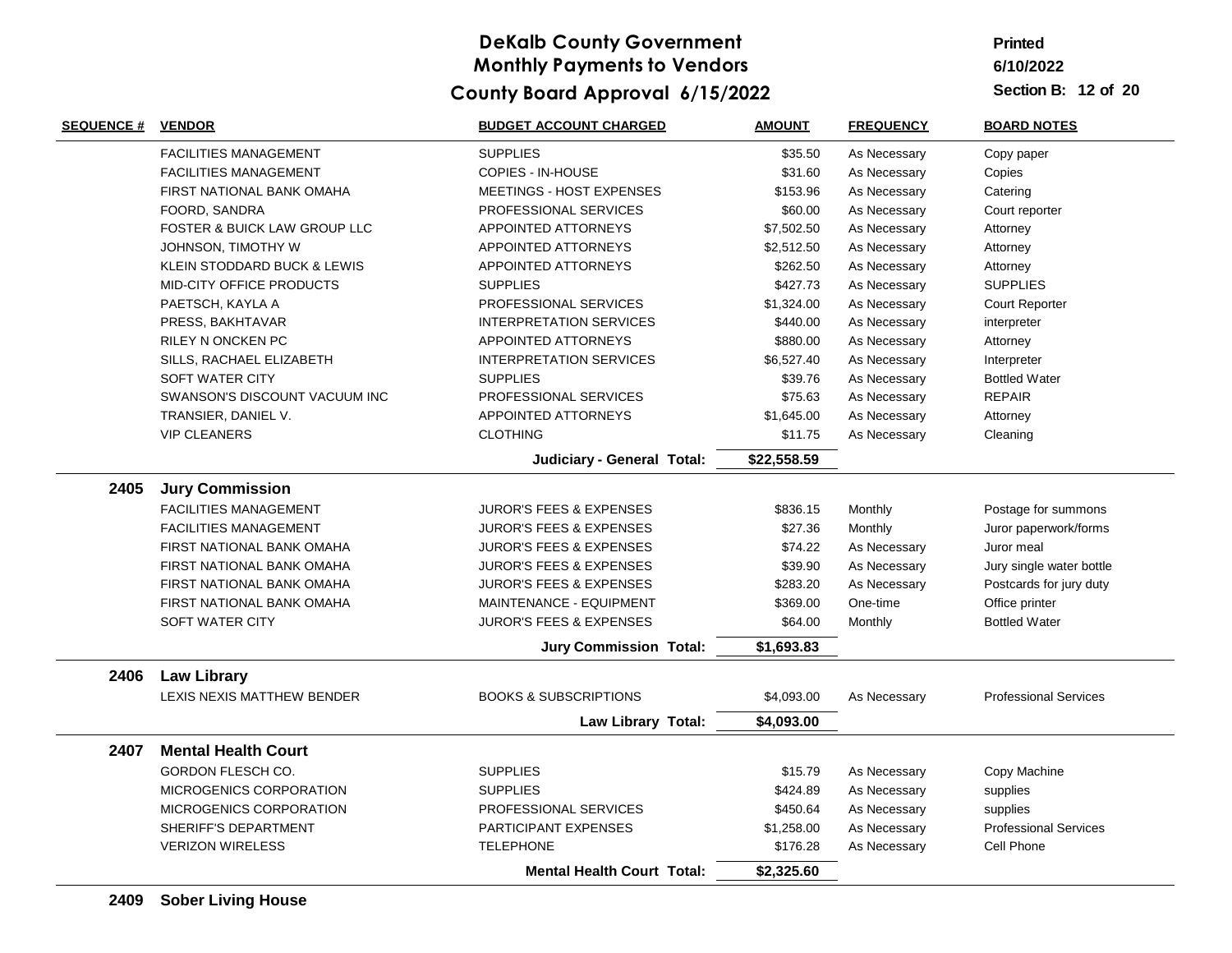**Printed**

**6/10/2022**

| <b>SEQUENCE #</b> | <b>VENDOR</b>                    | <b>BUDGET ACCOUNT CHARGED</b>           | <b>AMOUNT</b> | <b>FREQUENCY</b>                  | <b>BOARD NOTES</b>                 |
|-------------------|----------------------------------|-----------------------------------------|---------------|-----------------------------------|------------------------------------|
|                   | <b>CITY OF SYCAMORE</b>          | <b>WATER &amp; SEWER</b>                | \$132.00      | As Necessary                      | Water & Sewer                      |
|                   | <b>COMMONWEALTH EDISON</b>       | <b>ELECTRICITY</b>                      | \$198.39      | As Necessary                      | Electricity                        |
|                   | FIRST NATIONAL BANK OMAHA        | <b>SUPPLIES</b>                         | \$123.84      | As Necessary                      | Supplies                           |
|                   | FIRST NATIONAL BANK OMAHA        | PROFESSIONAL SERVICES                   | \$258.57      | As Necessary                      | <b>Professional Services</b>       |
|                   | <b>NICOR GAS</b>                 | GAS                                     | \$252.47      | As Necessary                      | Gas (Natural)                      |
|                   | SOFT WATER CITY                  | <b>SUPPLIES</b>                         | \$56.94       | As Necessary                      | Salt                               |
|                   |                                  | <b>Sober Living House Total:</b>        | \$1,022.21    |                                   |                                    |
|                   |                                  | <b>Judiciary Group Total:</b>           | \$36,091.88   |                                   |                                    |
| 2600              | <b>Public Defender Group</b>     | <b>Department Head: Tom McCulloch</b>   |               | <b>Board Oversight Committee:</b> | Law & Justice                      |
| 2601              | <b>Public Defender - General</b> |                                         |               |                                   |                                    |
|                   | BACCAM, MARY                     | MILEAGE - EMPLOYEE                      | \$243.36      | As Necessary                      | <b>MILEAGE</b>                     |
|                   | CRISWELL, CHARLES JR.            | MILEAGE - EMPLOYEE                      | \$224.64      | As Necessary                      | <b>MILEAGE</b>                     |
|                   | ECOWATER/DEKALB BOTTLED WATER    | <b>SUPPLIES</b>                         | \$47.10       | Monthly                           | <b>Bottled Water</b>               |
|                   | <b>FACILITIES MANAGEMENT</b>     | <b>SUPPLIES</b>                         | \$106.50      | As Necessary                      | <b>PAPER</b>                       |
|                   | <b>FACILITIES MANAGEMENT</b>     | <b>POSTAGE</b>                          | \$47.50       | Monthly                           | <b>POSTAGE</b>                     |
|                   | FOORD, SANDRA                    | <b>TRANSCRIPTS</b>                      | \$268.00      | As Necessary                      | Attorney                           |
|                   | <b>FRANKLIN, EMMA</b>            | MILEAGE - EMPLOYEE                      | \$228.16      | As Necessary                      | <b>MILEAGE</b>                     |
|                   | GORDON FLESCH CO.                | <b>COPIES - IN-HOUSE</b>                | \$52.72       | Monthly                           | Copy Machine                       |
|                   | HENIFF, TONI                     | <b>MEMBERSHIPS</b>                      | \$200.00      | As Necessary                      | Attorney                           |
|                   | ILLINOIS STATE BAR ASSOCIATION   | <b>MEMBERSHIPS</b>                      | \$895.00      | Annually                          | Attorney                           |
|                   | <b>MID-CITY OFFICE PRODUCTS</b>  | <b>BOOKS &amp; SUBSCRIPTIONS</b>        | \$375.97      | As Necessary                      | <b>SUPPLIES</b>                    |
|                   | MID-CITY OFFICE PRODUCTS         | <b>SUPPLIES</b>                         | \$167.74      | As Necessary                      | <b>SUPPLIES</b>                    |
|                   | THOMSON REUTERS - WEST           | <b>BOOKS &amp; SUBSCRIPTIONS</b>        | \$680.94      | Monthly                           | Attorney                           |
|                   |                                  | <b>Public Defender - General Total:</b> | \$3,537.63    |                                   |                                    |
|                   |                                  | Public Defender Group Total:            | \$3,537.63    |                                   |                                    |
| 2700              | <b>Public Health Group</b>       | Department Head: Lisa Gonzalez          |               | <b>Board Oversight Committee:</b> | <b>Health &amp; Human Services</b> |
| 2701              | <b>Public Health - General</b>   |                                         |               |                                   |                                    |
|                   | ASD HEALTHCARE                   | <b>FAMILY PLANNING SUPPLIES</b>         | \$1,245.00    | As Necessary                      | Prescriptions                      |
|                   | BAUMGART MD, JOSEPH R            | <b>PROFESSIONAL SERVICES</b>            | \$269.43      | Monthly                           | FP DOCTOR                          |
|                   | <b>BURKE, DAKOTA</b>             | <b>TRAINING</b>                         | \$38.66       | As Necessary                      | <b>LEAD GRANT - TRAINING</b>       |
|                   | <b>BURKE, DAKOTA</b>             | <b>TRAVEL</b>                           | \$35.10       | As Necessary                      | LEAD INSPECTOR TRAINING            |
|                   | CAIN, JOYCE E                    | PROFESSIONAL SERVICES                   | \$2,368.82    | Monthly                           | <b>FP NURSE</b>                    |
|                   | <b>CITY OF DEKALB</b>            | <b>WATER SAMPLE TESTING</b>             | \$15.00       | As Necessary                      | <b>WATER SAMPLES</b>               |
|                   | <b>CITY OF ROCKFORD</b>          | WATER SAMPLE TESTING                    | \$42.00       | As Necessary                      | <b>WATER SAMPLES</b>               |
|                   | COX, RILEY                       | <b>TRAINING</b>                         | \$46.99       | As Necessary                      | <b>LEAD GRANT - TRAINING</b>       |
|                   |                                  |                                         |               |                                   |                                    |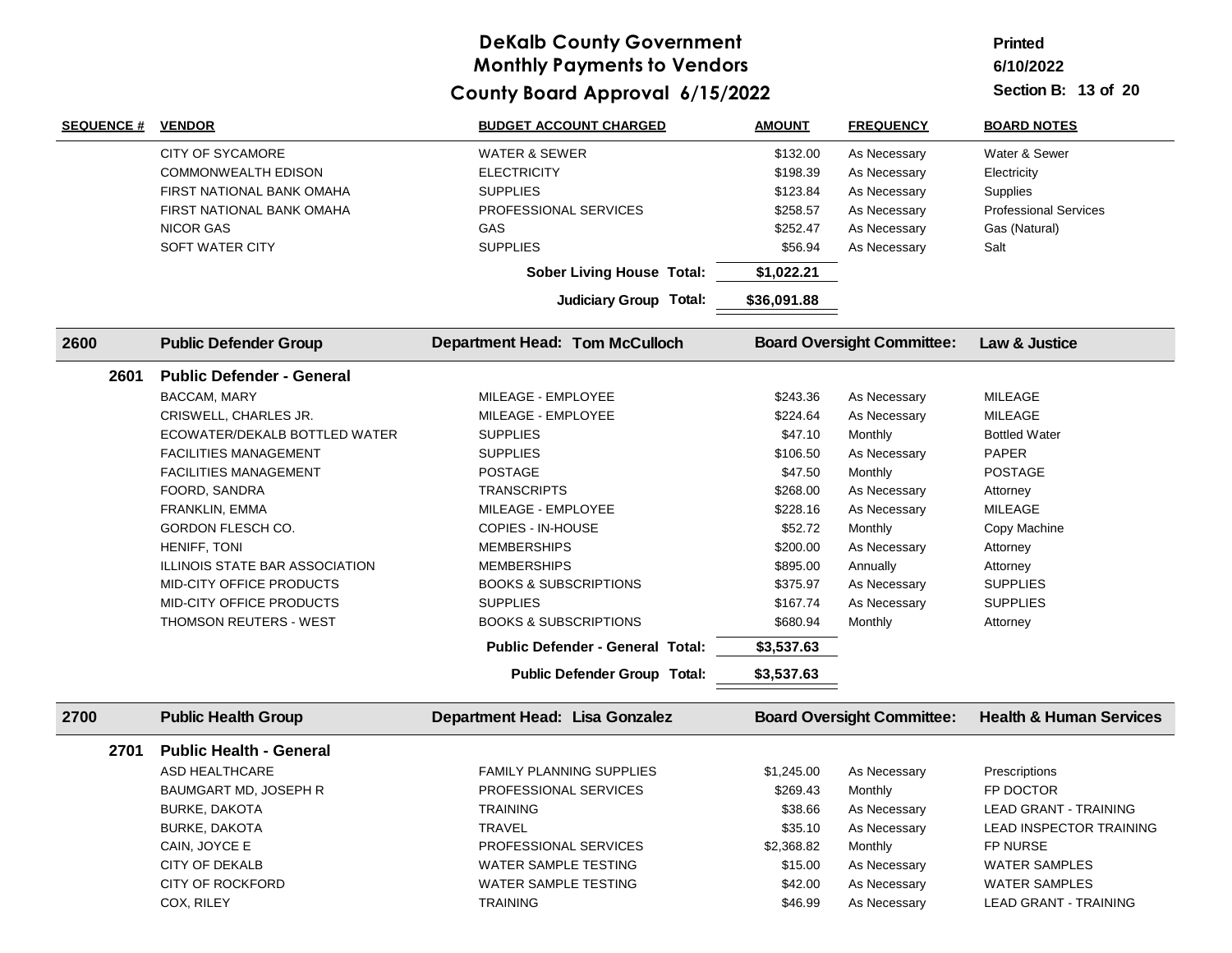# **Printed**

**6/10/2022**

| <b>SEQUENCE # VENDOR</b> |                                     | <b>BUDGET ACCOUNT CHARGED</b>   | <b>AMOUNT</b> | <b>FREQUENCY</b> | <b>BOARD NOTES</b>            |
|--------------------------|-------------------------------------|---------------------------------|---------------|------------------|-------------------------------|
|                          | COX, RILEY                          | <b>TELEPHONE</b>                | \$30.00       | Monthly          | MAY CELL PHONE                |
|                          | <b>CUSTOM DATA PROCESSING, INC.</b> | MAINTENANCE - SOFTWARE          | \$5,686.49    | Monthly          | <b>BILLING SERVICES</b>       |
|                          | DEKALB SYCAMORE CHEVY CADILLAC GMC  | MAINTENANCE - VEHICLES          | \$73.89       | As Necessary     | Oil Change                    |
|                          | <b>DICKSON</b>                      | MAINTENANCE - EQUIPMENT         | \$523.42      | Annually         | SENSOR REPLACEMENT            |
|                          | EDWARDS, MELISSA                    | <b>TRAVEL</b>                   | \$30.30       | As Necessary     | PERSONAL EXPENSE VOUCH        |
|                          | ENERSPECT MEDICAL SOLUTIONS LLC     | <b>CLINIC SUPPLIES</b>          | \$84.13       | As Necessary     | <b>SMART PADS</b>             |
|                          | <b>FACILITIES MANAGEMENT</b>        | COPIES - IN-HOUSE               | \$142.44      | As Necessary     | <b>MAINT SUPPLIES</b>         |
|                          | FIRST NATIONAL BANK OMAHA           | MAINTENANCE - SOFTWARE          | \$15.00       | As Necessary     | OHDONTFORGET                  |
|                          | FIRST NATIONAL BANK OMAHA           | MAINTENANCE - SOFTWARE          | \$76.32       | Monthly          | <b>DICKSON UNIGAGE</b>        |
|                          | FIRST NATIONAL BANK OMAHA           | MAINTENANCE - SOFTWARE          | \$50.00       | Monthly          | <b>ACUITY SCHEDULING</b>      |
|                          | FIRST NATIONAL BANK OMAHA           | MISCELLANEOUS EXPENSE           | \$50.00       | As Necessary     | <b>TOBACCO GRANT</b>          |
|                          | FIRST NATIONAL BANK OMAHA           | OFFICE FURN. & SM. EQUIP.       | \$179.99      | As Necessary     | <b>STAND-UP DESK</b>          |
|                          | FIRST NATIONAL BANK OMAHA           | OFFICE FURN. & SM. EQUIP.       | \$179.99      | As Necessary     | <b>STAND UP DESK</b>          |
|                          | FIRST NATIONAL BANK OMAHA           | <b>MEMBERSHIPS</b>              | \$229.00      | As Necessary     | <b>SHRM MEMBERSHIP</b>        |
|                          | FIRST NATIONAL BANK OMAHA           | <b>SUPPLIES</b>                 | \$32.21       | As Necessary     | CATALOG ENVELOPES             |
|                          | FIRST NATIONAL BANK OMAHA           | <b>POSTAGE</b>                  | \$197.76      | As Necessary     | <b>POSTAGE</b>                |
|                          | FIRST NATIONAL BANK OMAHA           | <b>TRAVEL</b>                   | \$919.31      | As Necessary     | NNPHI CONFERENCE              |
|                          | FIRST NATIONAL BANK OMAHA           | <b>TRAINING</b>                 | \$595.00      | As Necessary     | NNPHI CONFERENCE              |
|                          | FIRST NATIONAL BANK OMAHA           | <b>TRAVEL</b>                   | \$20.00       | As Necessary     | <b>I-PASS</b>                 |
|                          | FIRST NATIONAL BANK OMAHA           | <b>SUPPLIES</b>                 | \$36.80       | As Necessary     | CATALOG MAILING ENVELOP       |
|                          | FIRST NATIONAL BANK OMAHA           | MISCELLANEOUS EXPENSE           | \$24.49       | As Necessary     | <b>BUSINESS CARDS</b>         |
|                          | FIRST NATIONAL BANK OMAHA           | <b>SUPPLIES</b>                 | \$43.57       | As Necessary     | <b>BATTERIES</b>              |
|                          | FIRST NATIONAL BANK OMAHA           | PUBLIC NOTICES                  | \$2,550.00    | As Necessary     | Advertising                   |
|                          | FIRST NATIONAL BANK OMAHA           | MAINTENANCE - SOFTWARE          | \$645.00      | Annually         | <b>QUICKBOOKS</b>             |
|                          | FIRST NATIONAL BANK OMAHA           | <b>SUPPLIES</b>                 | \$180.50      | As Necessary     | <b>COPY PAPER</b>             |
|                          | FORBES, PAIGE                       | <b>TRAVEL</b>                   | \$18.14       | As Necessary     | <b>TRAVEL</b>                 |
|                          | <b>GARY SARTWELL TRUST</b>          | <b>WELL INSPECTIONS</b>         | \$380.00      | As Necessary     | <b>WELL INSPECTION REFUND</b> |
|                          | GORDON FLESCH CO.                   | MAINTENANCE - EQUIPMENT         | \$15.80       | Monthly          | Copy Machine                  |
|                          | HENRY SCHEIN, INC.                  | <b>CLINIC SUPPLIES</b>          | \$404.14      | As Necessary     | MISC FP SUPPLIES              |
|                          | HENRY SCHEIN, INC.                  | <b>FAMILY PLANNING SUPPLIES</b> | \$654.29      | As Necessary     | <b>MISC FP SUPPLIES</b>       |
|                          | HENRY SCHEIN, INC.                  | <b>FAMILY PLANNING SUPPLIES</b> | \$91.05       | As Necessary     | <b>MISC CLINIC SUPPLIES</b>   |
|                          | <b>HIGHWAY FUND</b>                 | <b>FUEL</b>                     | \$1,465.99    | Monthly          | <b>FUEL</b>                   |
|                          | ILLINOIS DEPT. OF PUBLIC HEALTH     | <b>MEMBERSHIPS</b>              | \$100.00      | Annually         | <b>LEAD LICENSURE</b>         |
|                          | <b>IPRINT TECHNOLOGIES</b>          | <b>SUPPLIES</b>                 | \$270.00      | As Necessary     | <b>TONER</b>                  |
|                          | <b>K &amp; S PRINTING SERVICES</b>  | <b>ENVIRON. HEALTH SUPPLIES</b> | \$230.00      | As Necessary     | FORMS PRINTING                |
|                          | LAB CORP                            | PROFESSIONAL SERVICES           | \$10.60       | As Necessary     | <b>OUTSIDE LAB</b>            |
|                          | MALTA VETERINARY HOSPITAL PC        | PROFESSIONAL SERVICES           | \$1,375.00    | Monthly          | <b>VET SERVICES</b>           |
|                          | MALTA VETERINARY HOSPITAL PC        | PROFESSIONAL SERVICES           | \$25.00       | As Necessary     | <b>VET SERVICES</b>           |
|                          | MEDICAL DIAGNOSTIC LABORATORIES LLC | PROFESSIONAL SERVICES           | \$1,143.50    | As Necessary     | <b>OUTSIDE LAB</b>            |
|                          | NANCE, DAWN                         | <b>TELEPHONE</b>                | \$30.00       | Monthly          | Cell Phone                    |
|                          | NANCE, DAWN                         | <b>TRAVEL</b>                   | \$45.05       | As Necessary     | TRAVEL/EH                     |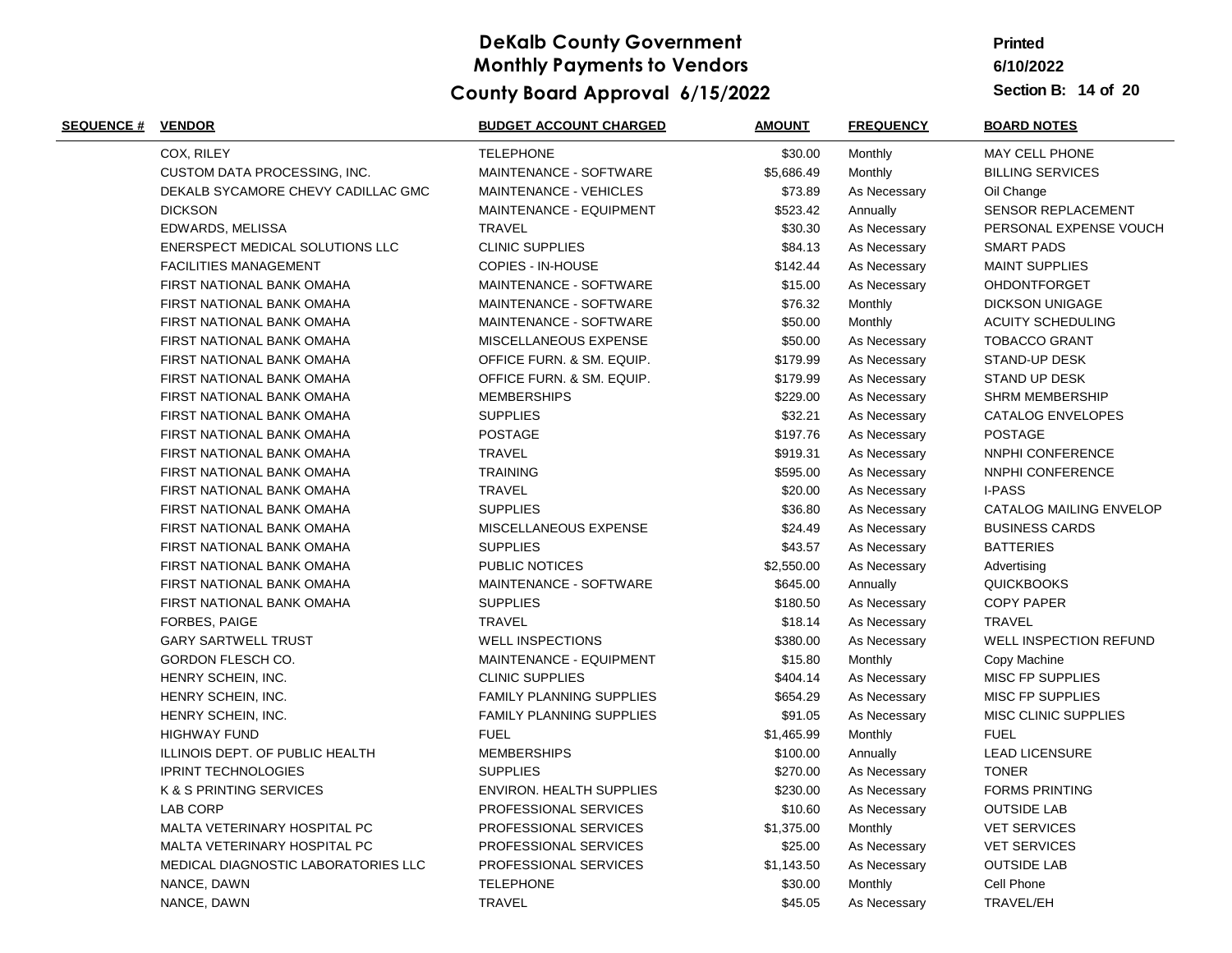#### **6/10/2022 Printed**

| <b>SEQUENCE #</b> | <b>VENDOR</b>                             | <b>BUDGET ACCOUNT CHARGED</b>             | <b>AMOUNT</b> | <b>FREQUENCY</b>                  | <b>BOARD NOTES</b>                 |
|-------------------|-------------------------------------------|-------------------------------------------|---------------|-----------------------------------|------------------------------------|
|                   | NICOLETTI, LAURA                          | <b>TELEPHONE</b>                          | \$30.00       | Monthly                           | MAY CELL PHONE                     |
|                   | PARAGARD DIRECT                           | <b>FAMILY PLANNING SUPPLIES</b>           | \$779.22      | As Necessary                      | <b>Clinic Supplies</b>             |
|                   | <b>PROSHRED</b>                           | <b>COMMERCIAL SERVICES</b>                | \$53.87       | Monthly                           | DOCUMENT SHREDDING                 |
|                   | <b>QUEST DIAGNOSTICS</b>                  | PROFESSIONAL SERVICES                     | \$21.00       | As Necessary                      | <b>OUTSIDE LABORATORY</b>          |
|                   | R & S NORTHEAST LLC                       | <b>FAMILY PLANNING SUPPLIES</b>           | \$181.84      | As Necessary                      | <b>MEDICATIONS</b>                 |
|                   | SANOFI PASTEUR INC.                       | <b>VACCINES</b>                           | \$1,609.04    | As Necessary                      | <b>VACCINES</b>                    |
|                   | SITKIE, EMILY                             | <b>TELEPHONE</b>                          | \$30.00       | Monthly                           | Cell Phone                         |
|                   | SITKIE, EMILY                             | <b>MEMBERSHIPS</b>                        | \$100.00      | As Necessary                      | <b>LEAD LICENSE</b>                |
|                   | THERACOM, LLC                             | <b>FAMILY PLANNING SUPPLIES</b>           | \$3,910.20    | As Necessary                      | <b>Medical Expenses</b>            |
|                   | <b>VERIZON WIRELESS</b>                   | <b>TELEPHONE</b>                          | \$597.71      | Monthly                           | <b>TELEPHONE</b>                   |
|                   | <b>XEROX</b>                              | MAINTENANCE - EQUIPMENT                   | \$678.05      | Monthly                           | Copy Machine                       |
|                   | YOUNG, VICTOR                             | <b>RESTAURANT PERMITS</b>                 | \$57.50       | As Necessary                      | RESTAURANT PERMIT REFU             |
|                   |                                           | Public Health - General Total:            | \$30,963.60   |                                   |                                    |
| 2702              | <b>Solid Waste Program</b>                |                                           |               |                                   |                                    |
|                   | <b>BURKE, DAKOTA</b>                      | <b>TELEPHONE</b>                          | \$30.00       | Monthly                           | Cell Phone                         |
|                   | <b>GENOA TOWNSHIP</b>                     | <b>COMMERCIAL SERVICES</b>                | \$310.00      | Monthly                           | <b>MAY RECYCLING</b>               |
|                   | SOMONAUK TOWNSHIP                         | <b>COMMERCIAL SERVICES</b>                | \$310.00      | Monthly                           | <b>RECYCLING SITE</b>              |
|                   |                                           | Solid Waste Program Total:                | \$650.00      |                                   |                                    |
|                   |                                           | <b>Public Health Group Total:</b>         | \$31,613.60   |                                   |                                    |
|                   |                                           |                                           |               |                                   |                                    |
| 2800              | <b>Regional Office of Education Group</b> | Department Head: Amanda Christensen       |               | <b>Board Oversight Committee:</b> | <b>Health &amp; Human Services</b> |
| 2801              | R.O.E. - General                          |                                           |               |                                   |                                    |
|                   | CHRISTENSEN, AMANDA                       | <b>TRAVEL</b>                             | \$243.49      | Monthly                           |                                    |
|                   | FIRST NATIONAL BANK OMAHA                 | <b>TRAVEL</b>                             | \$215.00      | As Necessary                      |                                    |
|                   | FIRST NATIONAL BANK OMAHA                 | <b>SUPPLIES</b>                           | \$85.95       | As Necessary                      |                                    |
|                   | <b>GENERAL FUND</b>                       | RENT - SPACE/MAINTENANCE                  | \$375.00      | Monthly                           |                                    |
|                   | <b>GFC LEASING</b>                        | <b>RENT - EQUIPMENT</b>                   | \$328.47      | Monthly                           |                                    |
|                   | <b>IPRINT TECHNOLOGIES</b>                | <b>SUPPLIES</b>                           | \$135.00      | As Necessary                      |                                    |
|                   | MID-CITY OFFICE PRODUCTS                  | <b>SUPPLIES</b>                           | \$440.12      | As Necessary                      |                                    |
|                   | SMITH, JEFFREY                            | <b>TRAVEL</b>                             | \$165.79      | Monthly                           |                                    |
|                   | SOFT WATER CITY                           | <b>RENT - EQUIPMENT</b>                   | \$16.00       | Monthly                           |                                    |
|                   | SOFT WATER CITY                           | <b>SUPPLIES</b>                           | \$34.65       | Monthly                           |                                    |
|                   |                                           | R.O.E. - General Total:                   | \$2,039.47    |                                   |                                    |
|                   |                                           | Regional Office of Education Group Total: | \$2,039.47    |                                   |                                    |
| 3000              | <b>Sheriff's Group</b>                    | <b>Department Head: Andy Sullivan</b>     |               | <b>Board Oversight Committee:</b> | Law & Justice                      |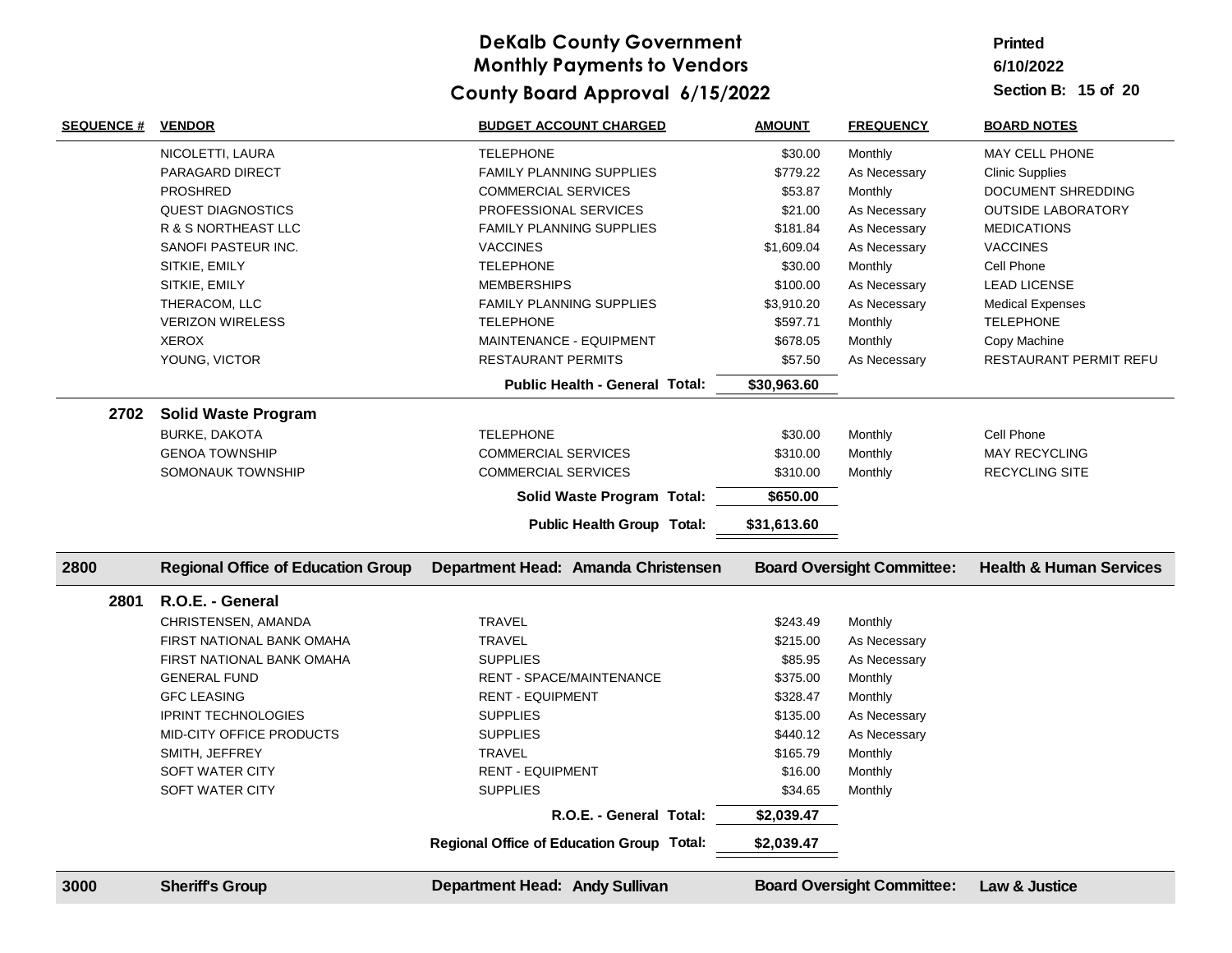### **DeKalb County Government Monthly Payments to Vendors**

#### **6/15/2022 County Board Approval**

**Printed**

**6/10/2022**

| <b>SEQUENCE # VENDOR</b> |                                     | <b>BUDGET ACCOUNT CHARGED</b>       | <b>AMOUNT</b> | <b>FREQUENCY</b> | <b>BOARD NOTES</b>           |
|--------------------------|-------------------------------------|-------------------------------------|---------------|------------------|------------------------------|
| 3001                     | <b>Auxiliary/Radio Watch</b>        |                                     |               |                  |                              |
|                          | GALL'S, LLC                         | <b>CLOTHING</b>                     | \$669.94      | As Necessary     | <b>CLOTHING</b>              |
|                          |                                     | <b>Auxiliary/Radio Watch Total:</b> | \$669.94      |                  |                              |
| 3002                     | <b>Communication</b>                |                                     |               |                  |                              |
|                          | AT&T                                | <b>TELEPHONE</b>                    | \$14.41       | As Necessary     | <b>TELEPHONE</b>             |
|                          | <b>FRONTIER</b>                     | <b>TELEPHONE</b>                    | \$723.91      | Monthly          | <b>TELEPHONE</b>             |
|                          | <b>IPRINT TECHNOLOGIES</b>          | <b>SUPPLIES</b>                     | \$1,227.00    | As Necessary     | <b>INK CARTRIDGES</b>        |
|                          | J & K COMMUNICATIONS, INC           | MAINTENANCE - EQUIPMENT             | \$320.00      | As Necessary     | Maintenance                  |
|                          | RAY O'HERRON COMPANY, INC.          | <b>CLOTHING</b>                     | \$28.95       | As Necessary     | <b>CLOTHING</b>              |
|                          | UNIFORM DEN EAST INC                | <b>CLOTHING</b>                     | \$181.17      | As Necessary     | <b>CLOTHING</b>              |
|                          |                                     | <b>Communication Total:</b>         | \$2,495.44    |                  |                              |
| 3003                     | <b>Corrections</b>                  |                                     |               |                  |                              |
|                          | ASSOCIATES IN COUNSELING            | PROFESSIONAL SERVICES               | \$4,425.00    | Monthly          | <b>JAIL COUNSELORS</b>       |
|                          | <b>BOB BARKER COMPANY INC</b>       | <b>INMATE SUPPLIES</b>              | \$111.00      | As Necessary     | <b>INMATE SUPPLIES</b>       |
|                          | C.O.P.S. INC                        | <b>CLOTHING</b>                     | \$45.80       | As Necessary     | <b>CLOTHING</b>              |
|                          | COCHRAN WHOLESAL PHARMACEUTICAL LLC | <b>MEDICAL EXPENSE</b>              | \$577.06      | As Necessary     | <b>INMATE MEDICATION</b>     |
|                          | ELGIN LABORATORY PHYSICIANS LTD     | <b>MEDICAL EXPENSE</b>              | \$8.93        | As Necessary     | <b>INMATE MEDICAL CLAIMS</b> |
|                          | <b>FACILITIES MANAGEMENT</b>        | <b>SUPPLIES</b>                     | \$142.00      | As Necessary     | <b>COPY PAPER</b>            |
|                          | FIRST NATIONAL BANK OMAHA           | <b>SUPPLIES</b>                     | \$494.23      | As Necessary     | MEDICAL/SUPPLIES             |
|                          | FIRST NATIONAL BANK OMAHA           | <b>MEDICAL EXPENSE</b>              | \$1,281.52    | As Necessary     | MEDICAL/SUPPLIES             |
|                          | FIRST NATIONAL BANK OMAHA           | MAINTENANCE - EQUIPMENT             | \$51.95       | As Necessary     | MEDICAL/SUPPLIES             |
|                          | FIRST NATIONAL BANK OMAHA           | <b>FOOD PROGRAM</b>                 | \$1,446.99    | As Necessary     | MEDICAL/SUPPLIES             |
|                          | GALL'S, LLC                         | POLICE SUPPLIES                     | \$283.78      | As Necessary     | POLICE SUPPLIES              |
|                          | GALL'S, LLC                         | <b>CLOTHING</b>                     | \$420.87      | As Necessary     | <b>CLOTHING</b>              |
|                          | <b>HOBART</b>                       | MAINTENANCE - EQUIPMENT             | \$688.25      | As Necessary     | Maintenance                  |
|                          | <b>IPRINT TECHNOLOGIES</b>          | <b>SUPPLIES</b>                     | \$568.00      | As Necessary     | <b>INK CARTRIDGES</b>        |
|                          | KUSTOM SIGNALS INC                  | MAINTENANCE - EQUIPMENT             | \$204.00      | As Necessary     | Maintenance                  |
|                          | MARCO TECHNOLOGIES, LLC             | <b>OTHER EQUIPMENT</b>              | \$5,765.00    | As Necessary     | <b>NEW COPIER</b>            |
|                          | MARCO TECHNOLOGIES, LLC             | MAINTENANCE - EQUIPMENT             | \$297.84      | As Necessary     | <b>COPIER CONTRACT</b>       |
|                          | <b>MCLETC</b>                       | STATE REQUIRED TRAINING             | \$3,751.12    | As Necessary     | STATE REQUIRED TRAINING      |
|                          | NORIX GROUP, INC.                   | <b>INMATE SUPPLIES</b>              | \$2,938.14    | As Necessary     | <b>INMATE SUPPLIES</b>       |
|                          | NORTHWESTERN MEDICINE REG MED GROUP | <b>MEDICAL EXPENSE</b>              | \$801.29      | As Necessary     | INMATE MEDICAL CLAIMS        |
|                          | PTS OF AMERICA LLC                  | PRISONER TRANSPORTATION             | \$5,110.00    | As Necessary     | PRISONER TRANSPORT           |
|                          | RAY O'HERRON COMPANY, INC.          | <b>CLOTHING</b>                     | \$110.97      | As Necessary     | <b>CLOTHING</b>              |
|                          | RAY O'HERRON COMPANY, INC.          | <b>CLOTHING</b>                     | \$119.32      | As Necessary     | <b>RETIREMENT BADGE</b>      |
|                          | ROCKET INDUSTRIAL INC               | <b>JANITORIAL SUPPLIES</b>          | \$2,022.98    | As Necessary     | <b>JANITORIAL SUPPLIES</b>   |
|                          | STANLEY CONVERGENT SECURITY, INC.   | MAINTENANCE - EQUIPMENT             | \$845.00      | As Necessary     | Maintenance                  |
|                          | UNIFORM DEN EAST INC                | <b>CLOTHING</b>                     | \$134.19      | As Necessary     | <b>CLOTHING</b>              |
|                          | VOLUNTARY ACTION CENTER OF NO. ILL. | <b>FOOD PROGRAM</b>                 | \$33,877.70   | Monthly          | <b>INMATE MEALS</b>          |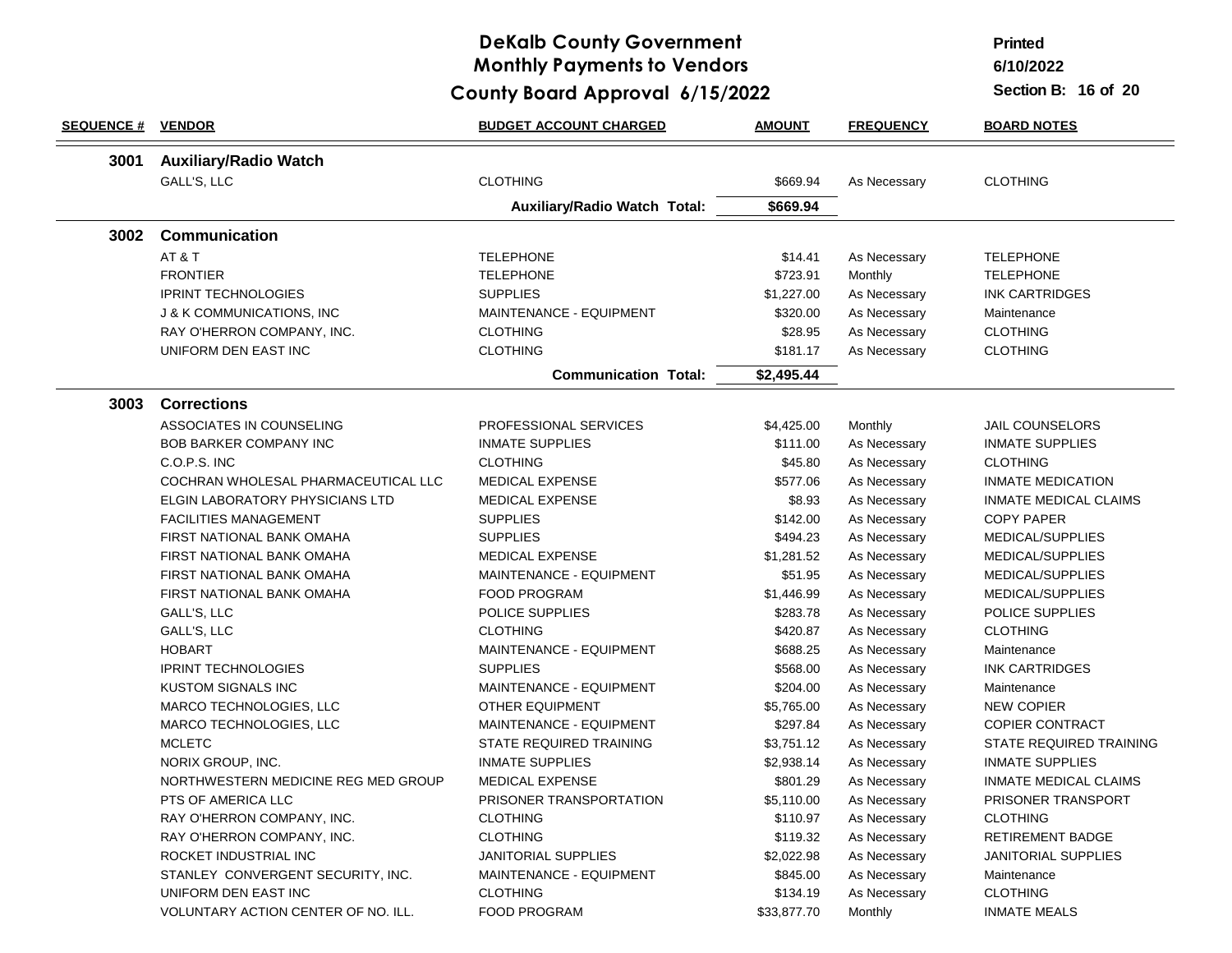### **DeKalb County Government Monthly Payments to Vendors**

**6/15/2022 County Board Approval**

**Printed**

**6/10/2022**

| <b>SEQUENCE # VENDOR</b> |                                       | <b>BUDGET ACCOUNT CHARGED</b>                | <u>AMOUNT</u> | <b>FREQUENCY</b> | <b>BOARD NOTES</b>            |
|--------------------------|---------------------------------------|----------------------------------------------|---------------|------------------|-------------------------------|
|                          |                                       | <b>Corrections Total:</b>                    | \$66,522.93   |                  |                               |
| 3005                     | <b>Law Enforcement Projects</b>       |                                              |               |                  |                               |
|                          | EL ALAOUI, EL ARQAM                   | ADMINISTRATIVE TOW FEES                      | \$300.00      | As Necessary     | <b>ADMIN TOW REFUND</b>       |
|                          | OC CREATIVE, INC                      | SOFTWARE ACQUISTION                          | \$300.00      | Annually         | SHERIFFS OFFICE WEBSITE       |
|                          |                                       | Law Enforcement Projects Total:              | \$600.00      |                  |                               |
|                          |                                       |                                              |               |                  |                               |
| 3006                     | <b>Merit Commission</b>               |                                              |               |                  |                               |
|                          | TROTSKY INVESTIGATIVE POLYGRAPH INC   | PROFESSIONAL SERVICES                        | \$165.00      | As Necessary     | PREEMPLOYMENT EXAM            |
|                          |                                       | <b>Merit Commission Total:</b>               | \$165.00      |                  |                               |
| 3007                     | <b>Radio Communication System Ope</b> |                                              |               |                  |                               |
|                          | <b>COMMONWEALTH EDISON</b>            | <b>ELECTRICITY</b>                           | \$972.50      | Monthly          | Electricity                   |
|                          |                                       | Radio Communication System Operations Total: | \$972.50      |                  |                               |
|                          |                                       |                                              |               |                  |                               |
| 3008                     | <b>Sheriff - General</b>              |                                              |               |                  |                               |
|                          | C.O.P.S. INC                          | <b>CLOTHING</b>                              | \$74.23       | As Necessary     | <b>CLOTHING</b>               |
|                          | <b>COMMONWEALTH EDISON</b>            | MAINTENANCE - EQUIPMENT                      | \$92.76       | Monthly          | Electricity                   |
|                          | <b>CONSERV FS</b>                     | <b>FUEL</b>                                  | \$1,342.78    | Monthly          | <b>FUEL FOR SQUADS</b>        |
|                          | DEKALB SYCAMORE CHEVY CADILLAC GMC    | <b>MAINTENANCE - VEHICLES</b>                | \$2,860.65    |                  |                               |
|                          | DIEFENDERFER, CRAIG                   | <b>TRAVEL</b>                                | \$402.61      | As Necessary     | <b>TRAVEL</b>                 |
|                          | <b>FACILITIES MANAGEMENT</b>          | <b>POSTAGE</b>                               | \$392.12      | Monthly          | <b>POSTAGE</b>                |
|                          | <b>FACILITIES MANAGEMENT</b>          | <b>SUPPLIES</b>                              | \$213.00      | As Necessary     | <b>COPY PAPER</b>             |
|                          | <b>FACILITIES MANAGEMENT</b>          | <b>COPIES - IN-HOUSE</b>                     | \$116.60      | Monthly          | <b>COPY CHARGES</b>           |
|                          | FED EX                                | <b>POSTAGE</b>                               | \$70.47       | As Necessary     | <b>POSTAGE</b>                |
|                          | FIRST NATIONAL BANK OMAHA             | <b>TRAVEL</b>                                | \$569.90      | As Necessary     | TRAVEL/FUEL                   |
|                          | FIRST NATIONAL BANK OMAHA             | POLICE SUPPLIES                              | \$178.00      | As Necessary     | TRAVEL/POLICE SUPPLIES        |
|                          | FIRST NATIONAL BANK OMAHA             | MAINTENANCE - EQUIPMENT                      | \$9.70        | As Necessary     | <b>TRAVEL/POLICE SUPPLIES</b> |
|                          | FIRST NATIONAL BANK OMAHA             | MEETINGS - HOST EXPENSES                     | \$22.93       | As Necessary     | SUPPLIES/MISC.                |
|                          | FIRST NATIONAL BANK OMAHA             | <b>FUEL</b>                                  | \$170.00      | As Necessary     | <b>TRAVEL/POLICE SUPPLIES</b> |
|                          | FIRST NATIONAL BANK OMAHA             | <b>TRAVEL</b>                                | \$91.05       | As Necessary     | <b>TRAVEL/POLICE SUPPLIES</b> |
|                          | FIRST NATIONAL BANK OMAHA             | MAINTENANCE - EQUIPMENT                      | \$119.99      | As Necessary     | TRAVEL/FUEL                   |
|                          | FIRST NATIONAL BANK OMAHA             | <b>FUEL</b>                                  | \$96.24       | As Necessary     | TRAVEL/FUEL                   |
|                          | FIRST NATIONAL BANK OMAHA             | POLICE SUPPLIES                              | \$15.78       | As Necessary     | SUPPLIES/MISC.                |
|                          | FIRST NATIONAL BANK OMAHA             | MAINTENANCE - EQUIPMENT                      | \$11.99       | As Necessary     | POLICE SUPPLIES               |
|                          | FIRST NATIONAL BANK OMAHA             | <b>FUEL</b>                                  | \$69.18       | As Necessary     | <b>FUEL FOR TRANSP</b>        |
|                          | FIRST NATIONAL BANK OMAHA             | <b>SUPPLIES</b>                              | \$80.62       | As Necessary     | SUPPLIES/MISC.                |
|                          | GALL'S, LLC                           | <b>CLOTHING</b>                              | \$423.93      | As Necessary     | <b>CLOTHING</b>               |
|                          | <b>HIGHWAY FUND</b>                   | <b>FUEL</b>                                  | \$12,523.54   | Monthly          | <b>FUEL FOR SQUADS</b>        |
|                          | <b>IPRINT TECHNOLOGIES</b>            | <b>SUPPLIES</b>                              | \$438.00      | As Necessary     | <b>INK CARTRIDGES</b>         |
|                          | <b>JUST SAFETY, LTD.</b>              | <b>SUPPLIES</b>                              | \$43.20       | Monthly          | <b>FIRST AID SUPPLIES</b>     |
|                          |                                       |                                              |               |                  |                               |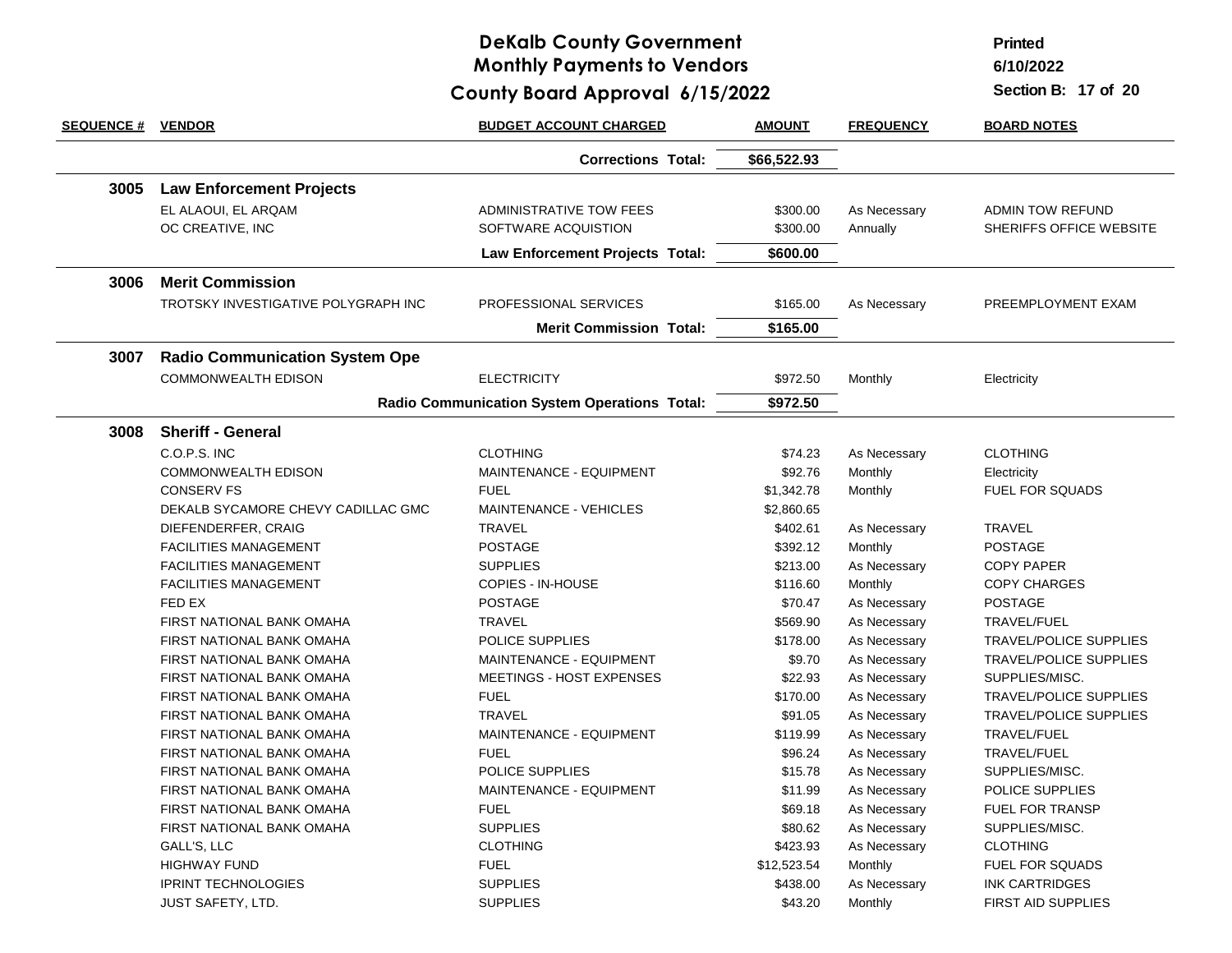# **Printed**

**6/10/2022**

| <b>KUSTOM SIGNALS INC</b><br>MAINTENANCE - EQUIPMENT<br>\$589.50<br>Maintenance<br>As Necessary<br>LOVETT'S RITE-WAY REBUILDERS, INC.<br><b>INVESTIGATIONS</b><br>\$200.00<br>As Necessary<br><b>INVESTIGATIONS</b><br><b>CLOTHING</b><br>\$797.98<br>LOYD, RYAN<br>As Necessary<br><b>CLOTHING</b><br>MARCO TECHNOLOGIES, LLC<br>COPIES - IN-HOUSE<br>\$48.26<br>As Necessary<br><b>IN-HOUSE COPIES</b><br>MARCO TECHNOLOGIES, LLC<br><b>OTHER EQUIPMENT</b><br>\$5,765.00<br>As Necessary<br>Copy Machine<br><b>CLOTHING</b><br>\$48.86<br><b>CLOTHING</b><br><b>MARKS, MATTHEW</b><br>As Necessary<br>K-9<br>\$78.96<br>As Necessary<br>K-9 VET<br>PRAIRIE VIEW ANIMAL HOSPITAL<br><b>CLOTHING</b><br>\$705.91<br>As Necessary<br><b>CLOTHING</b><br>RAY O'HERRON COMPANY, INC.<br>MAINTENANCE - EQUIPMENT<br>\$1,020.00<br>SWEDBERG ELECTRIC INC<br>As Necessary<br>Maintenance<br>SYCAMORE EXPRESS WASH INC.<br>\$648.00<br>Monthly<br><b>MAINTENANCE - VEHICLES</b><br><b>SQUAD CAR WASHES</b><br>TRANSUNION RISK & ALTERNATIVE<br>POLICE SUPPLIES<br>\$75.00<br>Monthly<br><b>INVESTAGATIVE TOOL</b><br>\$75.00<br>TRANSUNION RISK & ALTERNATIVE<br>POLICE SUPPLIES<br>Monthly<br><b>INVESTIGATIVE TOOL</b><br>UIC ANALYTICAL FORENSIC TESTING LAB<br><b>INVESTIGATIONS</b><br>\$360.00<br>As Necessary<br><b>INVESTIGATIONS</b><br><b>CLOTHING</b><br>UNIFORM DEN EAST INC<br>\$357.37<br>As Necessary<br><b>CLOTHING</b><br><b>VERIZON WIRELESS</b><br><b>TELEPHONE</b><br>\$1,416.00<br>Monthly<br><b>TELEPHONE</b><br><b>Sheriff - General Total:</b><br>\$32,615.11<br>\$104,040.92<br><b>Sheriff's Group Total:</b><br>3100<br><b>Department Head: Rick Amato</b><br><b>Board Oversight Committee:</b><br>Law & Justice<br><b>State's Attorney Group</b><br>3101<br><b>Drug Prosecution Program</b><br><b>HANSEN REPORTING</b><br><b>GRAND JURY EXPENSE</b><br>\$81.00<br>As Necessary<br><b>GRAND JURY</b><br><b>VERIZON WIRELESS</b><br><b>TELEPHONE</b><br>\$99.31<br>Monthly<br><b>TELEPHONE</b><br><b>Drug Prosecution Program Total:</b><br>\$180.31<br>3102 State's Attorney - General<br>CHRONICLE MEDIA LLC<br>PUBLIC NOTICES<br>\$75.00<br>As Necessary<br><b>PUBLICATION</b><br>\$363.82<br>Monthly<br><b>COPY</b><br><b>FACILITIES MANAGEMENT</b><br>COPIES - IN-HOUSE<br><b>SUPPLIES</b><br>\$106.50<br>Monthly<br><b>PAPER</b><br><b>FACILITIES MANAGEMENT</b><br>\$545.90<br>Monthly<br><b>FACILITIES MANAGEMENT</b><br><b>POSTAGE</b><br>POSTAGE<br><b>SUPPLIES</b><br>\$702.02<br><b>FIRST NATIONAL BANK OMAHA</b><br><b>TRANSCRIPTS</b><br>\$88.00<br><b>TRANSCRIPT</b><br>FOORD, SANDRA<br>As Necessary<br>\$66.54<br>CoPIER<br>GORDON FLESCH CO.<br><b>COPIER LEASES</b><br>Monthly<br><b>HANSEN REPORTING</b><br><b>GRAND JURY TRANSCRIPTS</b><br>\$282.00<br>As Necessary<br><b>TRANSCRIPT</b><br><b>GRAND JURY EXPENSE</b><br><b>HANSEN REPORTING</b><br>\$481.50<br>Monthly<br><b>GRAND JURY</b><br><b>TRAVEL</b><br>\$235.38<br><b>TRAVEL</b><br>MICHLING, NEIL<br>As Necessary<br>MID-CITY OFFICE PRODUCTS<br><b>SUPPLIES</b><br>\$754.27<br><b>SuPPLIES</b><br>As Necessary<br><b>TRANSCRIPTS</b><br>\$80.75<br>PAETSCH, KAYLA A<br>As Necessary<br><b>TRANSCRIPT</b><br>\$293.27<br>As Necessary<br>SCHWERTLEY, SCOTT<br><b>TRAVEL</b><br>TRAVEL | <b>SEQUENCE #</b> | <b>VENDOR</b>   | <b>BUDGET ACCOUNT CHARGED</b> | <b>AMOUNT</b> | <b>FREQUENCY</b> | <b>BOARD NOTES</b> |
|-------------------------------------------------------------------------------------------------------------------------------------------------------------------------------------------------------------------------------------------------------------------------------------------------------------------------------------------------------------------------------------------------------------------------------------------------------------------------------------------------------------------------------------------------------------------------------------------------------------------------------------------------------------------------------------------------------------------------------------------------------------------------------------------------------------------------------------------------------------------------------------------------------------------------------------------------------------------------------------------------------------------------------------------------------------------------------------------------------------------------------------------------------------------------------------------------------------------------------------------------------------------------------------------------------------------------------------------------------------------------------------------------------------------------------------------------------------------------------------------------------------------------------------------------------------------------------------------------------------------------------------------------------------------------------------------------------------------------------------------------------------------------------------------------------------------------------------------------------------------------------------------------------------------------------------------------------------------------------------------------------------------------------------------------------------------------------------------------------------------------------------------------------------------------------------------------------------------------------------------------------------------------------------------------------------------------------------------------------------------------------------------------------------------------------------------------------------------------------------------------------------------------------------------------------------------------------------------------------------------------------------------------------------------------------------------------------------------------------------------------------------------------------------------------------------------------------------------------------------------------------------------------------------------------------------------------------------------------------------------------------------------------------------------------------------------------------------------------------------------------------------------------------------------------------------------------------------------------------------------------------------------------------------------|-------------------|-----------------|-------------------------------|---------------|------------------|--------------------|
|                                                                                                                                                                                                                                                                                                                                                                                                                                                                                                                                                                                                                                                                                                                                                                                                                                                                                                                                                                                                                                                                                                                                                                                                                                                                                                                                                                                                                                                                                                                                                                                                                                                                                                                                                                                                                                                                                                                                                                                                                                                                                                                                                                                                                                                                                                                                                                                                                                                                                                                                                                                                                                                                                                                                                                                                                                                                                                                                                                                                                                                                                                                                                                                                                                                                                           |                   |                 |                               |               |                  |                    |
|                                                                                                                                                                                                                                                                                                                                                                                                                                                                                                                                                                                                                                                                                                                                                                                                                                                                                                                                                                                                                                                                                                                                                                                                                                                                                                                                                                                                                                                                                                                                                                                                                                                                                                                                                                                                                                                                                                                                                                                                                                                                                                                                                                                                                                                                                                                                                                                                                                                                                                                                                                                                                                                                                                                                                                                                                                                                                                                                                                                                                                                                                                                                                                                                                                                                                           |                   |                 |                               |               |                  |                    |
|                                                                                                                                                                                                                                                                                                                                                                                                                                                                                                                                                                                                                                                                                                                                                                                                                                                                                                                                                                                                                                                                                                                                                                                                                                                                                                                                                                                                                                                                                                                                                                                                                                                                                                                                                                                                                                                                                                                                                                                                                                                                                                                                                                                                                                                                                                                                                                                                                                                                                                                                                                                                                                                                                                                                                                                                                                                                                                                                                                                                                                                                                                                                                                                                                                                                                           |                   |                 |                               |               |                  |                    |
|                                                                                                                                                                                                                                                                                                                                                                                                                                                                                                                                                                                                                                                                                                                                                                                                                                                                                                                                                                                                                                                                                                                                                                                                                                                                                                                                                                                                                                                                                                                                                                                                                                                                                                                                                                                                                                                                                                                                                                                                                                                                                                                                                                                                                                                                                                                                                                                                                                                                                                                                                                                                                                                                                                                                                                                                                                                                                                                                                                                                                                                                                                                                                                                                                                                                                           |                   |                 |                               |               |                  |                    |
|                                                                                                                                                                                                                                                                                                                                                                                                                                                                                                                                                                                                                                                                                                                                                                                                                                                                                                                                                                                                                                                                                                                                                                                                                                                                                                                                                                                                                                                                                                                                                                                                                                                                                                                                                                                                                                                                                                                                                                                                                                                                                                                                                                                                                                                                                                                                                                                                                                                                                                                                                                                                                                                                                                                                                                                                                                                                                                                                                                                                                                                                                                                                                                                                                                                                                           |                   |                 |                               |               |                  |                    |
|                                                                                                                                                                                                                                                                                                                                                                                                                                                                                                                                                                                                                                                                                                                                                                                                                                                                                                                                                                                                                                                                                                                                                                                                                                                                                                                                                                                                                                                                                                                                                                                                                                                                                                                                                                                                                                                                                                                                                                                                                                                                                                                                                                                                                                                                                                                                                                                                                                                                                                                                                                                                                                                                                                                                                                                                                                                                                                                                                                                                                                                                                                                                                                                                                                                                                           |                   |                 |                               |               |                  |                    |
|                                                                                                                                                                                                                                                                                                                                                                                                                                                                                                                                                                                                                                                                                                                                                                                                                                                                                                                                                                                                                                                                                                                                                                                                                                                                                                                                                                                                                                                                                                                                                                                                                                                                                                                                                                                                                                                                                                                                                                                                                                                                                                                                                                                                                                                                                                                                                                                                                                                                                                                                                                                                                                                                                                                                                                                                                                                                                                                                                                                                                                                                                                                                                                                                                                                                                           |                   |                 |                               |               |                  |                    |
|                                                                                                                                                                                                                                                                                                                                                                                                                                                                                                                                                                                                                                                                                                                                                                                                                                                                                                                                                                                                                                                                                                                                                                                                                                                                                                                                                                                                                                                                                                                                                                                                                                                                                                                                                                                                                                                                                                                                                                                                                                                                                                                                                                                                                                                                                                                                                                                                                                                                                                                                                                                                                                                                                                                                                                                                                                                                                                                                                                                                                                                                                                                                                                                                                                                                                           |                   |                 |                               |               |                  |                    |
|                                                                                                                                                                                                                                                                                                                                                                                                                                                                                                                                                                                                                                                                                                                                                                                                                                                                                                                                                                                                                                                                                                                                                                                                                                                                                                                                                                                                                                                                                                                                                                                                                                                                                                                                                                                                                                                                                                                                                                                                                                                                                                                                                                                                                                                                                                                                                                                                                                                                                                                                                                                                                                                                                                                                                                                                                                                                                                                                                                                                                                                                                                                                                                                                                                                                                           |                   |                 |                               |               |                  |                    |
|                                                                                                                                                                                                                                                                                                                                                                                                                                                                                                                                                                                                                                                                                                                                                                                                                                                                                                                                                                                                                                                                                                                                                                                                                                                                                                                                                                                                                                                                                                                                                                                                                                                                                                                                                                                                                                                                                                                                                                                                                                                                                                                                                                                                                                                                                                                                                                                                                                                                                                                                                                                                                                                                                                                                                                                                                                                                                                                                                                                                                                                                                                                                                                                                                                                                                           |                   |                 |                               |               |                  |                    |
|                                                                                                                                                                                                                                                                                                                                                                                                                                                                                                                                                                                                                                                                                                                                                                                                                                                                                                                                                                                                                                                                                                                                                                                                                                                                                                                                                                                                                                                                                                                                                                                                                                                                                                                                                                                                                                                                                                                                                                                                                                                                                                                                                                                                                                                                                                                                                                                                                                                                                                                                                                                                                                                                                                                                                                                                                                                                                                                                                                                                                                                                                                                                                                                                                                                                                           |                   |                 |                               |               |                  |                    |
|                                                                                                                                                                                                                                                                                                                                                                                                                                                                                                                                                                                                                                                                                                                                                                                                                                                                                                                                                                                                                                                                                                                                                                                                                                                                                                                                                                                                                                                                                                                                                                                                                                                                                                                                                                                                                                                                                                                                                                                                                                                                                                                                                                                                                                                                                                                                                                                                                                                                                                                                                                                                                                                                                                                                                                                                                                                                                                                                                                                                                                                                                                                                                                                                                                                                                           |                   |                 |                               |               |                  |                    |
|                                                                                                                                                                                                                                                                                                                                                                                                                                                                                                                                                                                                                                                                                                                                                                                                                                                                                                                                                                                                                                                                                                                                                                                                                                                                                                                                                                                                                                                                                                                                                                                                                                                                                                                                                                                                                                                                                                                                                                                                                                                                                                                                                                                                                                                                                                                                                                                                                                                                                                                                                                                                                                                                                                                                                                                                                                                                                                                                                                                                                                                                                                                                                                                                                                                                                           |                   |                 |                               |               |                  |                    |
|                                                                                                                                                                                                                                                                                                                                                                                                                                                                                                                                                                                                                                                                                                                                                                                                                                                                                                                                                                                                                                                                                                                                                                                                                                                                                                                                                                                                                                                                                                                                                                                                                                                                                                                                                                                                                                                                                                                                                                                                                                                                                                                                                                                                                                                                                                                                                                                                                                                                                                                                                                                                                                                                                                                                                                                                                                                                                                                                                                                                                                                                                                                                                                                                                                                                                           |                   |                 |                               |               |                  |                    |
|                                                                                                                                                                                                                                                                                                                                                                                                                                                                                                                                                                                                                                                                                                                                                                                                                                                                                                                                                                                                                                                                                                                                                                                                                                                                                                                                                                                                                                                                                                                                                                                                                                                                                                                                                                                                                                                                                                                                                                                                                                                                                                                                                                                                                                                                                                                                                                                                                                                                                                                                                                                                                                                                                                                                                                                                                                                                                                                                                                                                                                                                                                                                                                                                                                                                                           |                   |                 |                               |               |                  |                    |
|                                                                                                                                                                                                                                                                                                                                                                                                                                                                                                                                                                                                                                                                                                                                                                                                                                                                                                                                                                                                                                                                                                                                                                                                                                                                                                                                                                                                                                                                                                                                                                                                                                                                                                                                                                                                                                                                                                                                                                                                                                                                                                                                                                                                                                                                                                                                                                                                                                                                                                                                                                                                                                                                                                                                                                                                                                                                                                                                                                                                                                                                                                                                                                                                                                                                                           |                   |                 |                               |               |                  |                    |
|                                                                                                                                                                                                                                                                                                                                                                                                                                                                                                                                                                                                                                                                                                                                                                                                                                                                                                                                                                                                                                                                                                                                                                                                                                                                                                                                                                                                                                                                                                                                                                                                                                                                                                                                                                                                                                                                                                                                                                                                                                                                                                                                                                                                                                                                                                                                                                                                                                                                                                                                                                                                                                                                                                                                                                                                                                                                                                                                                                                                                                                                                                                                                                                                                                                                                           |                   |                 |                               |               |                  |                    |
|                                                                                                                                                                                                                                                                                                                                                                                                                                                                                                                                                                                                                                                                                                                                                                                                                                                                                                                                                                                                                                                                                                                                                                                                                                                                                                                                                                                                                                                                                                                                                                                                                                                                                                                                                                                                                                                                                                                                                                                                                                                                                                                                                                                                                                                                                                                                                                                                                                                                                                                                                                                                                                                                                                                                                                                                                                                                                                                                                                                                                                                                                                                                                                                                                                                                                           |                   |                 |                               |               |                  |                    |
|                                                                                                                                                                                                                                                                                                                                                                                                                                                                                                                                                                                                                                                                                                                                                                                                                                                                                                                                                                                                                                                                                                                                                                                                                                                                                                                                                                                                                                                                                                                                                                                                                                                                                                                                                                                                                                                                                                                                                                                                                                                                                                                                                                                                                                                                                                                                                                                                                                                                                                                                                                                                                                                                                                                                                                                                                                                                                                                                                                                                                                                                                                                                                                                                                                                                                           |                   |                 |                               |               |                  |                    |
|                                                                                                                                                                                                                                                                                                                                                                                                                                                                                                                                                                                                                                                                                                                                                                                                                                                                                                                                                                                                                                                                                                                                                                                                                                                                                                                                                                                                                                                                                                                                                                                                                                                                                                                                                                                                                                                                                                                                                                                                                                                                                                                                                                                                                                                                                                                                                                                                                                                                                                                                                                                                                                                                                                                                                                                                                                                                                                                                                                                                                                                                                                                                                                                                                                                                                           |                   |                 |                               |               |                  |                    |
|                                                                                                                                                                                                                                                                                                                                                                                                                                                                                                                                                                                                                                                                                                                                                                                                                                                                                                                                                                                                                                                                                                                                                                                                                                                                                                                                                                                                                                                                                                                                                                                                                                                                                                                                                                                                                                                                                                                                                                                                                                                                                                                                                                                                                                                                                                                                                                                                                                                                                                                                                                                                                                                                                                                                                                                                                                                                                                                                                                                                                                                                                                                                                                                                                                                                                           |                   |                 |                               |               |                  |                    |
|                                                                                                                                                                                                                                                                                                                                                                                                                                                                                                                                                                                                                                                                                                                                                                                                                                                                                                                                                                                                                                                                                                                                                                                                                                                                                                                                                                                                                                                                                                                                                                                                                                                                                                                                                                                                                                                                                                                                                                                                                                                                                                                                                                                                                                                                                                                                                                                                                                                                                                                                                                                                                                                                                                                                                                                                                                                                                                                                                                                                                                                                                                                                                                                                                                                                                           |                   |                 |                               |               |                  |                    |
|                                                                                                                                                                                                                                                                                                                                                                                                                                                                                                                                                                                                                                                                                                                                                                                                                                                                                                                                                                                                                                                                                                                                                                                                                                                                                                                                                                                                                                                                                                                                                                                                                                                                                                                                                                                                                                                                                                                                                                                                                                                                                                                                                                                                                                                                                                                                                                                                                                                                                                                                                                                                                                                                                                                                                                                                                                                                                                                                                                                                                                                                                                                                                                                                                                                                                           |                   |                 |                               |               |                  |                    |
|                                                                                                                                                                                                                                                                                                                                                                                                                                                                                                                                                                                                                                                                                                                                                                                                                                                                                                                                                                                                                                                                                                                                                                                                                                                                                                                                                                                                                                                                                                                                                                                                                                                                                                                                                                                                                                                                                                                                                                                                                                                                                                                                                                                                                                                                                                                                                                                                                                                                                                                                                                                                                                                                                                                                                                                                                                                                                                                                                                                                                                                                                                                                                                                                                                                                                           |                   |                 |                               |               |                  |                    |
|                                                                                                                                                                                                                                                                                                                                                                                                                                                                                                                                                                                                                                                                                                                                                                                                                                                                                                                                                                                                                                                                                                                                                                                                                                                                                                                                                                                                                                                                                                                                                                                                                                                                                                                                                                                                                                                                                                                                                                                                                                                                                                                                                                                                                                                                                                                                                                                                                                                                                                                                                                                                                                                                                                                                                                                                                                                                                                                                                                                                                                                                                                                                                                                                                                                                                           |                   |                 |                               |               |                  |                    |
|                                                                                                                                                                                                                                                                                                                                                                                                                                                                                                                                                                                                                                                                                                                                                                                                                                                                                                                                                                                                                                                                                                                                                                                                                                                                                                                                                                                                                                                                                                                                                                                                                                                                                                                                                                                                                                                                                                                                                                                                                                                                                                                                                                                                                                                                                                                                                                                                                                                                                                                                                                                                                                                                                                                                                                                                                                                                                                                                                                                                                                                                                                                                                                                                                                                                                           |                   |                 |                               |               |                  |                    |
|                                                                                                                                                                                                                                                                                                                                                                                                                                                                                                                                                                                                                                                                                                                                                                                                                                                                                                                                                                                                                                                                                                                                                                                                                                                                                                                                                                                                                                                                                                                                                                                                                                                                                                                                                                                                                                                                                                                                                                                                                                                                                                                                                                                                                                                                                                                                                                                                                                                                                                                                                                                                                                                                                                                                                                                                                                                                                                                                                                                                                                                                                                                                                                                                                                                                                           |                   |                 |                               |               |                  |                    |
|                                                                                                                                                                                                                                                                                                                                                                                                                                                                                                                                                                                                                                                                                                                                                                                                                                                                                                                                                                                                                                                                                                                                                                                                                                                                                                                                                                                                                                                                                                                                                                                                                                                                                                                                                                                                                                                                                                                                                                                                                                                                                                                                                                                                                                                                                                                                                                                                                                                                                                                                                                                                                                                                                                                                                                                                                                                                                                                                                                                                                                                                                                                                                                                                                                                                                           |                   |                 |                               |               |                  |                    |
|                                                                                                                                                                                                                                                                                                                                                                                                                                                                                                                                                                                                                                                                                                                                                                                                                                                                                                                                                                                                                                                                                                                                                                                                                                                                                                                                                                                                                                                                                                                                                                                                                                                                                                                                                                                                                                                                                                                                                                                                                                                                                                                                                                                                                                                                                                                                                                                                                                                                                                                                                                                                                                                                                                                                                                                                                                                                                                                                                                                                                                                                                                                                                                                                                                                                                           |                   |                 |                               |               |                  |                    |
|                                                                                                                                                                                                                                                                                                                                                                                                                                                                                                                                                                                                                                                                                                                                                                                                                                                                                                                                                                                                                                                                                                                                                                                                                                                                                                                                                                                                                                                                                                                                                                                                                                                                                                                                                                                                                                                                                                                                                                                                                                                                                                                                                                                                                                                                                                                                                                                                                                                                                                                                                                                                                                                                                                                                                                                                                                                                                                                                                                                                                                                                                                                                                                                                                                                                                           |                   |                 |                               |               |                  |                    |
|                                                                                                                                                                                                                                                                                                                                                                                                                                                                                                                                                                                                                                                                                                                                                                                                                                                                                                                                                                                                                                                                                                                                                                                                                                                                                                                                                                                                                                                                                                                                                                                                                                                                                                                                                                                                                                                                                                                                                                                                                                                                                                                                                                                                                                                                                                                                                                                                                                                                                                                                                                                                                                                                                                                                                                                                                                                                                                                                                                                                                                                                                                                                                                                                                                                                                           |                   |                 |                               |               |                  |                    |
|                                                                                                                                                                                                                                                                                                                                                                                                                                                                                                                                                                                                                                                                                                                                                                                                                                                                                                                                                                                                                                                                                                                                                                                                                                                                                                                                                                                                                                                                                                                                                                                                                                                                                                                                                                                                                                                                                                                                                                                                                                                                                                                                                                                                                                                                                                                                                                                                                                                                                                                                                                                                                                                                                                                                                                                                                                                                                                                                                                                                                                                                                                                                                                                                                                                                                           |                   |                 |                               |               |                  |                    |
|                                                                                                                                                                                                                                                                                                                                                                                                                                                                                                                                                                                                                                                                                                                                                                                                                                                                                                                                                                                                                                                                                                                                                                                                                                                                                                                                                                                                                                                                                                                                                                                                                                                                                                                                                                                                                                                                                                                                                                                                                                                                                                                                                                                                                                                                                                                                                                                                                                                                                                                                                                                                                                                                                                                                                                                                                                                                                                                                                                                                                                                                                                                                                                                                                                                                                           |                   |                 |                               |               |                  |                    |
|                                                                                                                                                                                                                                                                                                                                                                                                                                                                                                                                                                                                                                                                                                                                                                                                                                                                                                                                                                                                                                                                                                                                                                                                                                                                                                                                                                                                                                                                                                                                                                                                                                                                                                                                                                                                                                                                                                                                                                                                                                                                                                                                                                                                                                                                                                                                                                                                                                                                                                                                                                                                                                                                                                                                                                                                                                                                                                                                                                                                                                                                                                                                                                                                                                                                                           |                   |                 |                               |               |                  |                    |
|                                                                                                                                                                                                                                                                                                                                                                                                                                                                                                                                                                                                                                                                                                                                                                                                                                                                                                                                                                                                                                                                                                                                                                                                                                                                                                                                                                                                                                                                                                                                                                                                                                                                                                                                                                                                                                                                                                                                                                                                                                                                                                                                                                                                                                                                                                                                                                                                                                                                                                                                                                                                                                                                                                                                                                                                                                                                                                                                                                                                                                                                                                                                                                                                                                                                                           |                   |                 |                               |               |                  |                    |
|                                                                                                                                                                                                                                                                                                                                                                                                                                                                                                                                                                                                                                                                                                                                                                                                                                                                                                                                                                                                                                                                                                                                                                                                                                                                                                                                                                                                                                                                                                                                                                                                                                                                                                                                                                                                                                                                                                                                                                                                                                                                                                                                                                                                                                                                                                                                                                                                                                                                                                                                                                                                                                                                                                                                                                                                                                                                                                                                                                                                                                                                                                                                                                                                                                                                                           |                   |                 |                               |               |                  |                    |
|                                                                                                                                                                                                                                                                                                                                                                                                                                                                                                                                                                                                                                                                                                                                                                                                                                                                                                                                                                                                                                                                                                                                                                                                                                                                                                                                                                                                                                                                                                                                                                                                                                                                                                                                                                                                                                                                                                                                                                                                                                                                                                                                                                                                                                                                                                                                                                                                                                                                                                                                                                                                                                                                                                                                                                                                                                                                                                                                                                                                                                                                                                                                                                                                                                                                                           |                   | SOFT WATER CITY | <b>SUPPLIES</b>               | \$98.23       | Monthly          | <b>SUPPLIES</b>    |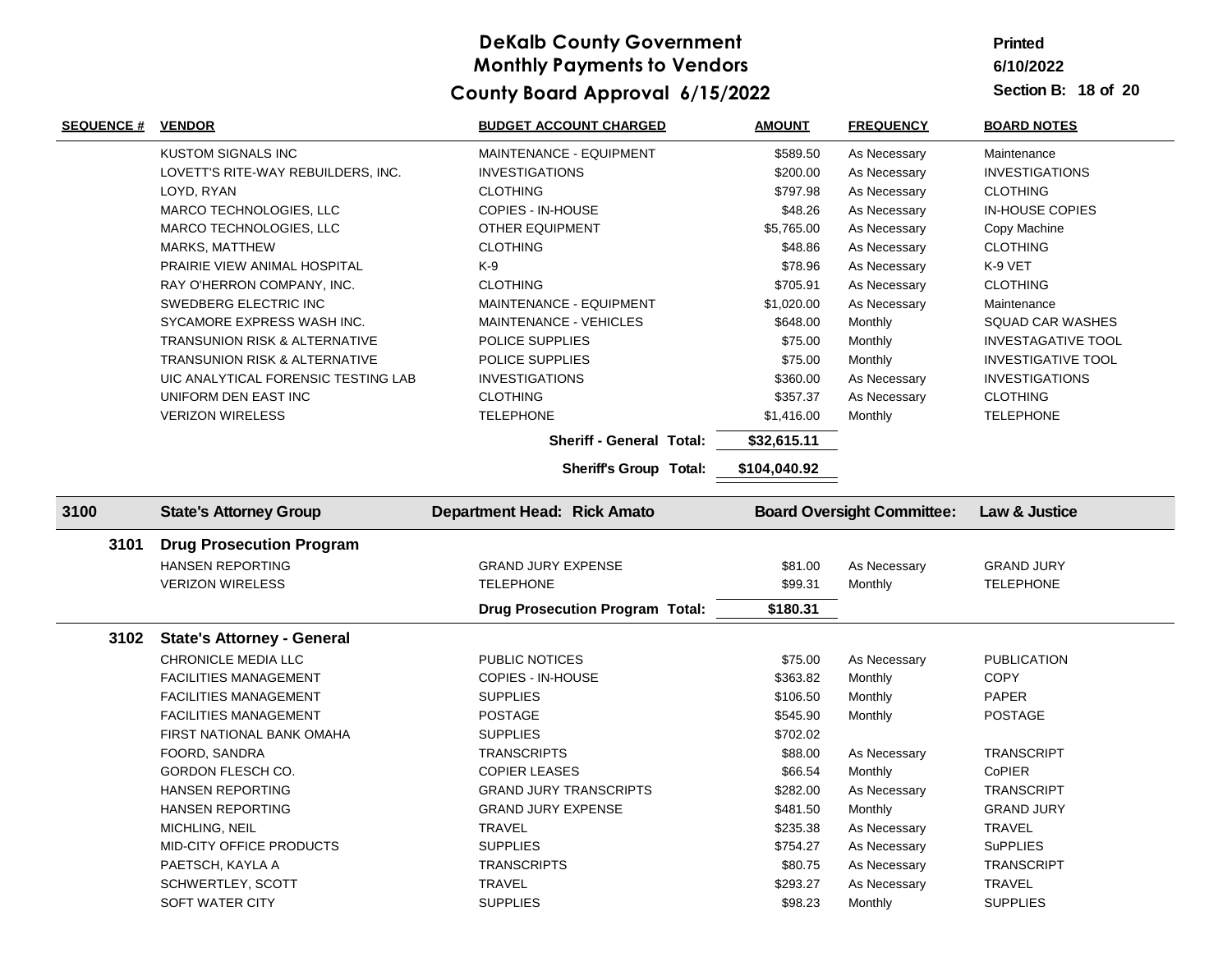**Printed**

**6/10/2022**

| <b>SEQUENCE #</b> | <b>VENDOR</b>                                 | <b>BUDGET ACCOUNT CHARGED</b>            | <b>AMOUNT</b>        | <b>FREQUENCY</b>                  | <b>BOARD NOTES</b>                 |
|-------------------|-----------------------------------------------|------------------------------------------|----------------------|-----------------------------------|------------------------------------|
|                   | STATE'S ATTORNEY PETTY CASH                   | PROFESSIONAL SERVICES                    | \$12.00              | As Necessary                      | <b>Professional Services</b>       |
|                   |                                               | <b>State's Attorney - General Total:</b> | \$4,185.18           |                                   |                                    |
|                   |                                               | <b>State's Attorney Group Total:</b>     | \$4,365.49           |                                   |                                    |
| 3200              | <b>Treasurer's Group</b>                      | Department Head: Becky Springer          |                      | <b>Board Oversight Committee:</b> | <b>Economic Development</b>        |
| 3202              | <b>Treasurer - General</b>                    |                                          |                      |                                   |                                    |
|                   | <b>FACILITIES MANAGEMENT</b>                  | <b>POSTAGE</b>                           | \$265.97             | Monthly                           | postage                            |
|                   | FIRST NATIONAL BANK OMAHA                     | <b>TRAVEL</b>                            | \$367.62             | As Necessary                      | Conference                         |
|                   | <b>FIRST NATIONAL BANK OMAHA</b>              | <b>POSTAGE</b>                           | \$9.13               | As Necessary                      | Shipping                           |
|                   | FIRST NATIONAL BANK OMAHA                     | <b>SUPPLIES</b>                          | (\$0.70)             | As Necessary                      | Shipping                           |
|                   | GORDON FLESCH CO.                             | COPIES - IN-HOUSE                        | \$1.52               | Monthly                           | copies                             |
|                   | MID-CITY OFFICE PRODUCTS                      | <b>SUPPLIES</b>                          | \$121.24             | As Necessary                      | Supplies                           |
|                   | PROVIDENT DIRECT, INC.                        | <b>DATA PROCESSING</b>                   | \$230.00             | Annually                          | tax bill postage                   |
|                   | PROVIDENT DIRECT, INC.                        | <b>POSTAGE</b>                           | \$901.13             | Annually                          | tax bill postage                   |
|                   | PROVIDENT DIRECT, INC.                        | <b>COMMERCIAL SERVICES</b>               | \$8,325.00           | Annually                          | tax bill postage                   |
|                   | SPRINGER, BECKY                               | <b>TRAVEL</b>                            | \$225.82             | As Necessary                      | travel                             |
|                   |                                               | <b>Treasurer - General Total:</b>        | \$10,446.73          |                                   |                                    |
|                   |                                               |                                          |                      |                                   |                                    |
|                   |                                               | <b>Treasurer's Group Total:</b>          | \$10,446.73          |                                   |                                    |
| 3300              | <b>Veteran's Assistance Group</b>             | Department Head: Tamela Anderson         |                      | <b>Board Oversight Committee:</b> | <b>Health &amp; Human Services</b> |
| 3301              | <b>Veteran's Assistance</b>                   |                                          |                      |                                   |                                    |
|                   |                                               |                                          |                      |                                   | <b>Shelter Assistance</b>          |
|                   | ALEXANDER, ROGER L.                           | DIRECT ASSIST. PAYMENTS<br><b>TRAVEL</b> | \$400.00             | Monthly                           |                                    |
|                   | ANDERSON, TAMMY<br><b>BARB CITY MANOR INC</b> | DIRECT ASSIST. PAYMENTS                  | \$337.87<br>\$400.00 | As Necessary<br>Monthly           | <b>Shelter Assistance</b>          |
|                   | BENNETT, SCOTT E                              | DIRECT ASSIST. PAYMENTS                  | \$160.00             | Monthly                           |                                    |
|                   | <b>CHAPEL STREET PROPERTIES</b>               | DIRECT ASSIST. PAYMENTS                  | \$450.00             | Monthly                           | <b>Shelter Assistance</b>          |
|                   | DOLE, LILA H                                  | DIRECT ASSIST. PAYMENTS                  | \$450.00             | Monthly                           | <b>Shelter Assistance</b>          |
|                   | <b>EDGEBROOK LLC</b>                          | DIRECT ASSIST. PAYMENTS                  | \$400.00             | Monthly                           | <b>Shelter Assistance</b>          |
|                   | <b>FIRST NATIONAL BANK OMAHA</b>              | <b>TRAINING</b>                          | \$50.00              | As Necessary                      | Education                          |
|                   | FIRST NATIONAL BANK OMAHA                     | <b>TRAVEL</b>                            | \$380.58             | As Necessary                      | <b>IACO Conference</b>             |
|                   | FIRST NATIONAL BANK OMAHA                     | <b>TRAVEL</b>                            | \$80.00              | As Necessary                      | <b>IPASS</b>                       |
|                   | <b>FIRST NATIONAL BANK OMAHA</b>              | <b>SUPPLIES</b>                          | \$34.47              | As Necessary                      | <b>Office Supplies</b>             |
|                   | <b>FIRST NATIONAL BANK OMAHA</b>              | <b>POSTAGE</b>                           | \$241.00             | As Necessary                      | Postage                            |
|                   | FIRST NATIONAL BANK OMAHA                     | <b>TELEPHONE</b>                         | \$82.97              | Monthly                           | Cell Phone                         |
|                   | FIRST NATIONAL BANK OMAHA                     | <b>MAINTENANCE - VEHICLES</b>            | \$24.00              | As Necessary                      | Car Washes                         |
|                   | GAHLBECK, LINDA J                             | <b>DIRECT ASSIST, PAYMENTS</b>           | \$325.00             | Monthly                           | <b>Shelter Assistance</b>          |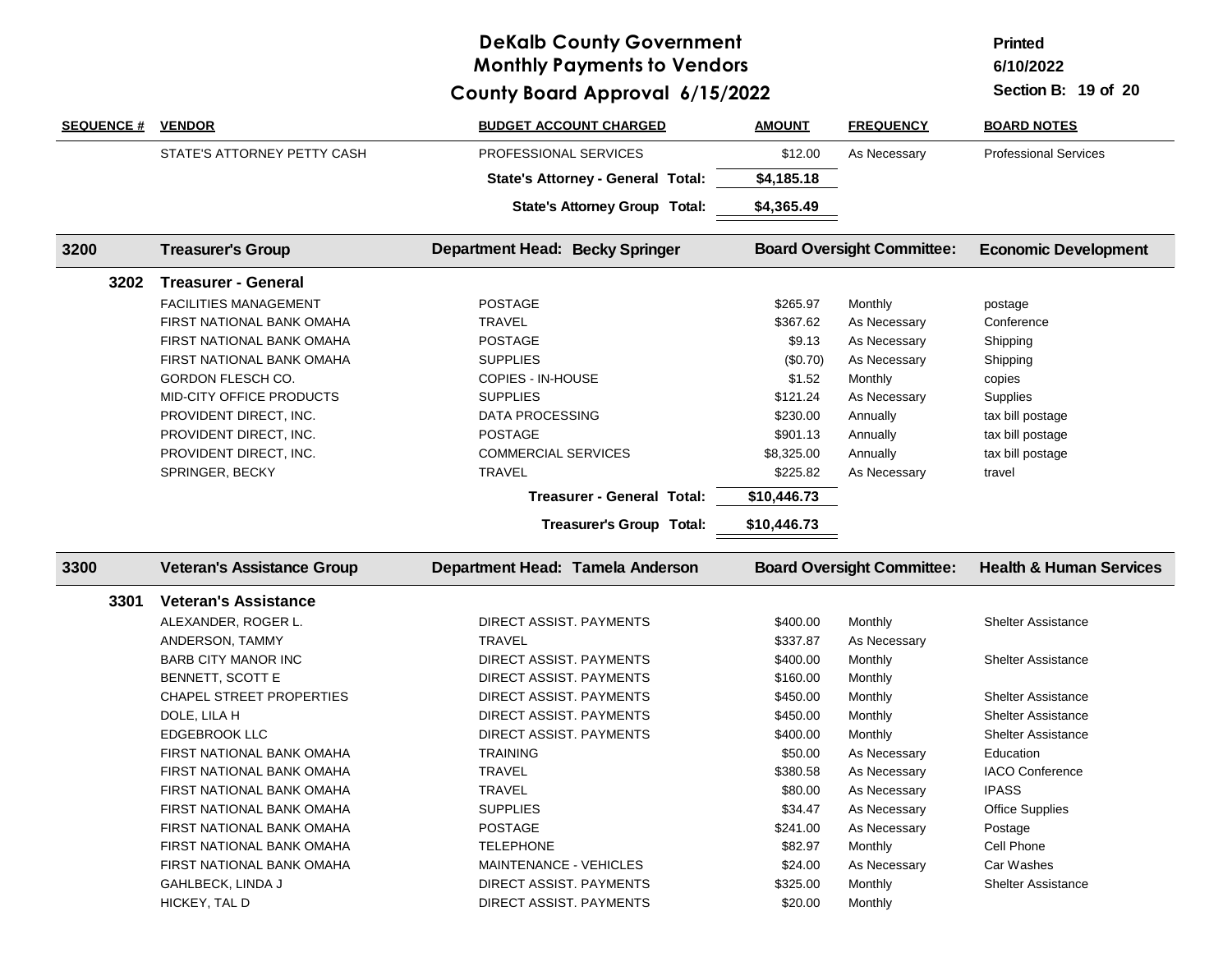**Printed**

**6/10/2022**

| <b>SEQUENCE #</b> | <b>VENDOR</b>                          | <b>BUDGET ACCOUNT CHARGED</b>                 | <b>AMOUNT</b>  | <b>FREQUENCY</b>                  | <b>BOARD NOTES</b>        |
|-------------------|----------------------------------------|-----------------------------------------------|----------------|-----------------------------------|---------------------------|
|                   | <b>HIGHWAY FUND</b>                    | <b>FUEL</b>                                   | \$603.12       | Monthly                           |                           |
|                   | LACKEY, DERRICK M                      | DIRECT ASSIST. PAYMENTS                       | \$200.00       | Monthly                           |                           |
|                   | LINCOLNSHIRE WEST APARTMENTS           | DIRECT ASSIST. PAYMENTS                       | \$450.00       | Monthly                           | <b>Shelter Assistance</b> |
|                   | MID-CITY OFFICE PRODUCTS               | <b>SUPPLIES</b>                               | \$104.49       | As Necessary                      |                           |
|                   | SCHIPPITS, GEORGE W                    | DIRECT ASSIST. PAYMENTS                       | \$40.00        | Monthly                           |                           |
|                   | SOFT WATER CITY                        | <b>SUPPLIES</b>                               | \$27.72        | Monthly                           | <b>Bottled Water</b>      |
|                   | STUBINGER, TIM                         | MILEAGE - EMPLOYEE                            | \$31.59        | As Necessary                      |                           |
|                   | VANCE, RUSSELL R                       | DIRECT ASSIST. PAYMENTS                       | \$20.00        | Monthly                           |                           |
|                   | WEST RIDGE DEKALB LLC                  | DIRECT ASSIST. PAYMENTS                       | \$400.00       | Monthly                           | <b>Shelter Assistance</b> |
|                   |                                        | Veteran's Assistance Total:                   | \$5,712.81     |                                   |                           |
|                   |                                        | Veteran's Assistance Group Total:             | \$5,712.81     |                                   |                           |
| 3400              | <b>Balance Sheet Group</b>             | <b>Department Head: Various</b>               |                | <b>Board Oversight Committee:</b> | <b>Various</b>            |
| 3425              | <b>General Fund</b>                    |                                               |                |                                   |                           |
|                   | FIRST NATIONAL BANK OMAHA              | <b>ACCOUNTS RECEIVABLE</b>                    | \$2,900.00     | One-time                          | Fraud being collected     |
|                   | ILLINOIS DEPT. OF PUBLIC HEALTH        | DEATH CERT. STATE SURCHGE                     | \$1,888.00     | Monthly                           | DEATH CERT FEES - MAY     |
|                   | PAY FLEX SYSTEMS USA INC.              | <b>ACCOUNTS RECEIVABLE</b>                    | \$4.75         | Monthly                           | FSA PLAN ADMIN FEES - MAY |
|                   | TREASURER OF THE STATE OF ILLINOIS     | MAR/CIV UNION ST. SRCHARG                     | \$235.00       | Monthly                           | DOMESTIC VIOLENCE - MAY   |
|                   | UNITED STATES POSTAL SERVICE           | PURCHASES FOR POSTAGE                         | \$5,000.00     | Monthly                           |                           |
|                   |                                        | <b>General Fund Total:</b>                    | \$10,027.75    |                                   |                           |
| 3445              | <b>Rehab &amp; Nursing Center Fund</b> |                                               |                |                                   |                           |
|                   | <b>HEALTH FUND</b>                     | DUE TO HEALTH FUND                            | \$5,258.28     | As Necessary                      | PHO TRANSFER - GORETH     |
|                   |                                        | <b>Rehab &amp; Nursing Center Fund Total:</b> | \$5,258.28     |                                   |                           |
| 3449              | <b>Solid Waste Fund</b>                |                                               |                |                                   |                           |
|                   | <b>HEALTH FUND</b>                     | DUE TO HEALTH FUND                            | \$12,507.02    | Quarterly                         | MOVE BURKE PAYROLL Q1     |
|                   | <b>HEALTH FUND</b>                     | DUE TO HEALTH FUND                            | \$45,421.38    | Annually                          | FY21 BURKE/SITKIE PAYROL  |
|                   |                                        | <b>Solid Waste Fund Total:</b>                | \$57,928.40    |                                   |                           |
|                   |                                        | <b>Balance Sheet Group Total:</b>             | \$73,214.43    |                                   |                           |
|                   |                                        | <b>Grand Total:</b>                           | \$1,125,300.93 |                                   |                           |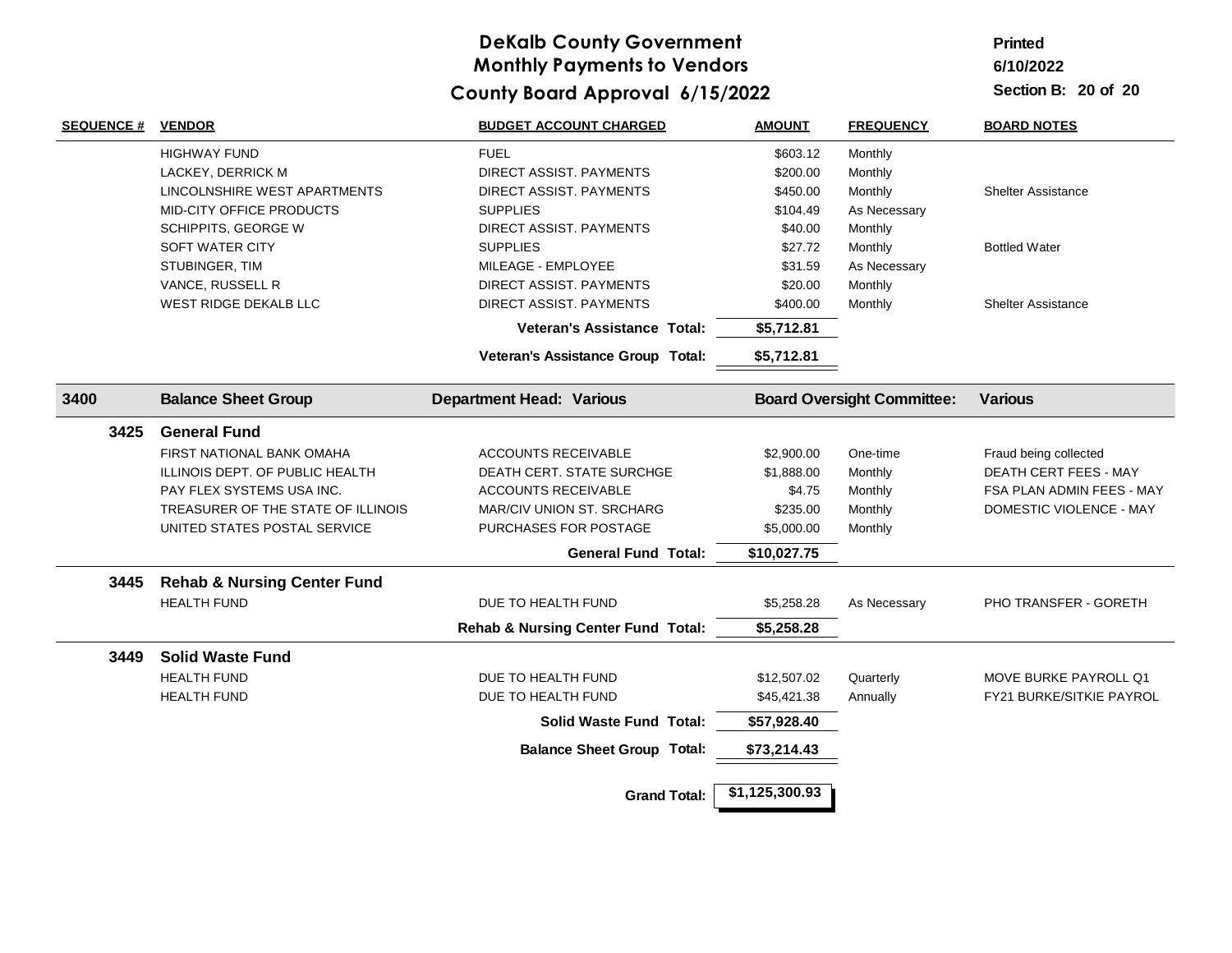### **DeKalb County Government Summary by Fund Total Monthly Payments to Vendors County Board Approval 06152022**

**Page 1 of 1 6/10/2022**

| <b>FUND NAME</b>                 | <b>FUND#</b> | <b>TOTAL</b>   |
|----------------------------------|--------------|----------------|
| Aid to Bridges                   | 1233         | \$47,914.26    |
| Alt Revenue Bonds                | 1506         | \$400.00       |
| Asset Replacement                | 1476         | \$46,539.49    |
| <b>Court Automation</b>          | 1223         | \$155,405.00   |
| <b>Drug Prosecution Program</b>  | 3802         | \$180.31       |
| <b>DSATS Transportation</b>      | 1237         | \$299.88       |
| Employee Health & Life Insurance | 2601         | \$9,300.00     |
| Engineering                      | 1232         | \$3,838.72     |
| <b>General Fund</b>              | 1111         | \$389,785.10   |
| Highway                          | 1231         | \$92,389.82    |
| Law Enforcement Projects Fund    | 3803         | \$600.00       |
| Law Library                      | 1222         | \$4,093.00     |
| Micrographics                    | 1214         | \$5,615.53     |
| <b>Probation Services</b>        | 1225         | \$10,635.09    |
| Public Health                    | 1241         | \$30,963.60    |
| Rehab & Nursing Center           | 2501         | \$5,258.28     |
| Senior Services                  | 1245         | \$48,896.48    |
| Solid Waste Program              | 1247         | \$58,578.40    |
| SRL Self Help Room               | 3779         | \$106.47       |
| Tort & Liability Insurance       | 1212         | \$1,501.25     |
| Township Motor Fuel              | 3771         | \$116,159.94   |
| <b>Transportation Grant</b>      | 1483         | \$83,381.04    |
| <b>Treatment Courts</b>          | 3776         | \$7,746.46     |
| Veteran's Assistance             | 1246         | \$5,712.81     |
| <b>GRAND TOTAL:</b>              |              | \$1,125,300.93 |
|                                  |              |                |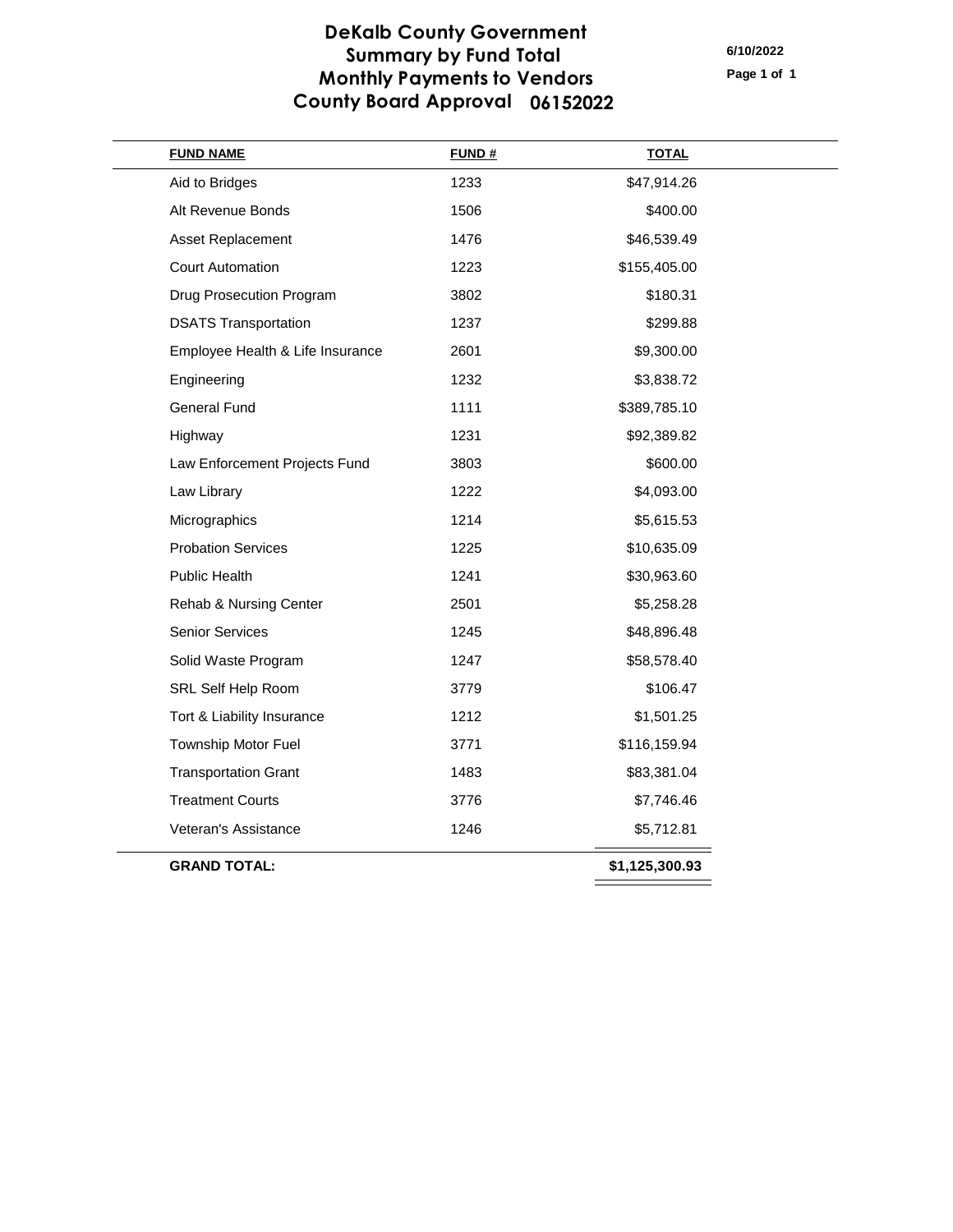### **DeKalb County Government 5/1/2022 1 of 2 to 5/31/2022 Section D: Off-Cycle Payments to Vendors**

**Board Approval**

| <b>SEQUENCE #</b> | <b>VENDOR</b>                               | <b>BUDGET ACCOUNT CHARGED</b>           | <b>AMOUNT</b>        | <b>FREQUENCY</b>                  | <b>BOARD NOTES</b>             |
|-------------------|---------------------------------------------|-----------------------------------------|----------------------|-----------------------------------|--------------------------------|
| 1000              | <b>Administration Group</b>                 | <b>Department Head: Brian Gregory</b>   |                      | <b>Board Oversight Committee:</b> | <b>Executive</b>               |
| 1008              | <b>Non-Departmental Services</b>            |                                         |                      |                                   |                                |
|                   | <b>ILLINOIS DEPARTMENT OF REVENUE</b>       | <b>CONTINGENCY</b>                      | \$7,877.15           | As Necessary                      | <b>Dekalb SLF Taxes</b>        |
|                   |                                             | <b>Non-Departmental Services Total:</b> | \$7,877.15           |                                   |                                |
|                   |                                             | <b>Administration Group</b>             | Total:<br>\$7,877.15 |                                   |                                |
|                   |                                             |                                         |                      |                                   |                                |
| 2000              | <b>Finance Group</b>                        | <b>Department Head: Robert Miller</b>   |                      | <b>Board Oversight Committee:</b> | <b>Finance</b>                 |
| 2005              | <b>Employee Health &amp; Life Insurance</b> |                                         |                      |                                   |                                |
|                   | INTERGOVERNMENTAL PERSONNEL BENEFIT         | PROFESSIONAL SERVICES                   | \$666.29             | Monthly                           | ACA/COBRA ADMIN SVC - MA       |
|                   | INTERGOVERNMENTAL PERSONNEL BENEFIT         | <b>EMPLOYEE INS. - DENTAL</b>           | \$16,286.32          | Monthly                           | DENTAL INSURANCE -MAY          |
|                   | INTERGOVERNMENTAL PERSONNEL BENEFIT         | LIFE INSURANCE PREMIUM                  | \$2,503.14           | Monthly                           | LIFE INSURANCE - MAY           |
|                   | INTERGOVERNMENTAL PERSONNEL BENEFIT         | <b>EMPLOYEE INS. - MEDICAL</b>          | \$454,087.28         | Monthly                           | <b>MEDICAL INSURANCE - MAY</b> |
|                   | MIDWEST OPERATING ENG WELFARE FUND          | <b>INSURANCE PREMIUMS</b>               | \$6,708.00           | Monthly                           | OP ENG HLTH INS-EE+1/JUN       |
|                   | MIDWEST OPERATING ENG WELFARE FUND          | <b>INSURANCE PREMIUMS</b>               | \$23,022.00          | Monthly                           | OP ENG HLTH INS-FAMLY/JU       |
|                   | MIDWEST OPERATING ENG WELFARE FUND          | <b>INSURANCE PREMIUMS</b>               | \$799.00             | As Necessary                      | OP ENG HLTH INS-SINGL-AP       |
|                   | MIDWEST OPERATING ENG WELFARE FUND          | <b>INSURANCE PREMIUMS</b>               | \$839.00             | As Necessary                      | OP ENG HLTH INS-SINGL/MA       |
|                   | MIDWEST OPERATING ENG WELFARE FUND          | <b>INSURANCE PREMIUMS</b>               | \$839.00             | Monthly                           | OP ENG HLTH INS-SINGL/JUN      |
|                   | UNITED STATES TREASURY                      | <b>EMPLOYEE INS. - MEDICAL</b>          | \$6,875.00           | As Necessary                      | <b>ACA ESRP PAYMENT</b>        |
|                   |                                             | Employee Health & Life Insurance Total: | \$512,625.03         |                                   |                                |
| 2013              | <b>Tort &amp; Liability Insurance</b>       |                                         |                      |                                   |                                |
|                   | AURORA RADIOLOGY CONSULTANTS                | <b>WORKER'S COMP. - MEDICAL</b>         | \$47.20              | As Necessary                      | <b>WORKERS COMP - MEDICAL</b>  |
|                   | <b>GENEX SERVICES</b>                       | PROFESSIONAL SERVICES                   | \$129.81             | As Necessary                      | <b>WORKERS COMP - EXPENSE</b>  |
|                   | J.F. BREWER AND ASSOCIATES                  | PROFESSIONAL SERVICES                   | \$125.00             | As Necessary                      | <b>WORKERS COMP - EXPENSE</b>  |
|                   | <b>MARTY &amp; SONS BODY SHOP</b>           | JUDGMENTS AND CLAIMS                    | \$1,399.99           | As Necessary                      | ANIMAL CTRL VAN REPAIR         |
|                   | NORTHWESTERN MEDICINE REG MED GROUP         | <b>WORKER'S COMP. - MEDICAL</b>         | \$71.69              | As Necessary                      | <b>WORKERS COMP - MEDICAL</b>  |
|                   | NORTHWESTERN MEDICINE REG MED GROUP         | <b>WORKER'S COMP. - MEDICAL</b>         | \$2,212.09           | As Necessary                      | <b>WORKERS COMP - MEDICAL</b>  |
|                   | NORTHWESTERN MEDICINE REG MED GROUP         | <b>WORKER'S COMP. - MEDICAL</b>         | \$162.11             | As Necessary                      | <b>WORKERS COMP - MEDICAL</b>  |
|                   | PHYSICIANS IMMEDIATE CARE                   | <b>WORKER'S COMP. - MEDICAL</b>         | \$162.19             | As Necessary                      | <b>WORKERS COMP - MEDICAL</b>  |
|                   | PHYSICIANS IMMEDIATE CARE                   | <b>WORKER'S COMP. - MEDICAL</b>         | \$292.44             | As Necessary                      | <b>WORKERS COMP - MEDICAL</b>  |
|                   | RUSH COPLEY ORTHOPEDICS                     | <b>WORKER'S COMP. - MEDICAL</b>         | \$117.39             | As Necessary                      | <b>WORKERS COMP - MEDICAL</b>  |
|                   | RUSH COPLEY ORTHOPEDICS                     | <b>WORKER'S COMP. - MEDICAL</b>         | \$259.88             | As Necessary                      | <b>WORKERS COMP - MEDICAL</b>  |
|                   | WILLIAMS MC CARTHY LLP                      | PROFESSIONAL SERVICES                   | \$919.00             | As Necessary                      | <b>WORKERS COMP -LEGAL</b>     |
|                   | <b>WILLIAMS MC CARTHY LLP</b>               | PROFESSIONAL SERVICES                   | \$420.50             | As Necessary                      | <b>WORKERS COMP - LEGAL</b>    |
|                   | WORKERS COMP EMPLOYEE PAYMENTS              | <b>WORKER'S COMP. - SALARIES</b>        | \$640.00             | As Necessary                      | <b>WORKERS COMP - SALARIES</b> |
|                   | <b>WORKERS COMP EMPLOYEE PAYMENTS</b>       | <b>WORKER'S COMP. - SALARIES</b>        | \$640.00             | As Necessary                      | <b>WORKERS COMP - SALARIES</b> |
|                   |                                             | Tort & Liability Insurance Total:       | \$7,599.29           |                                   |                                |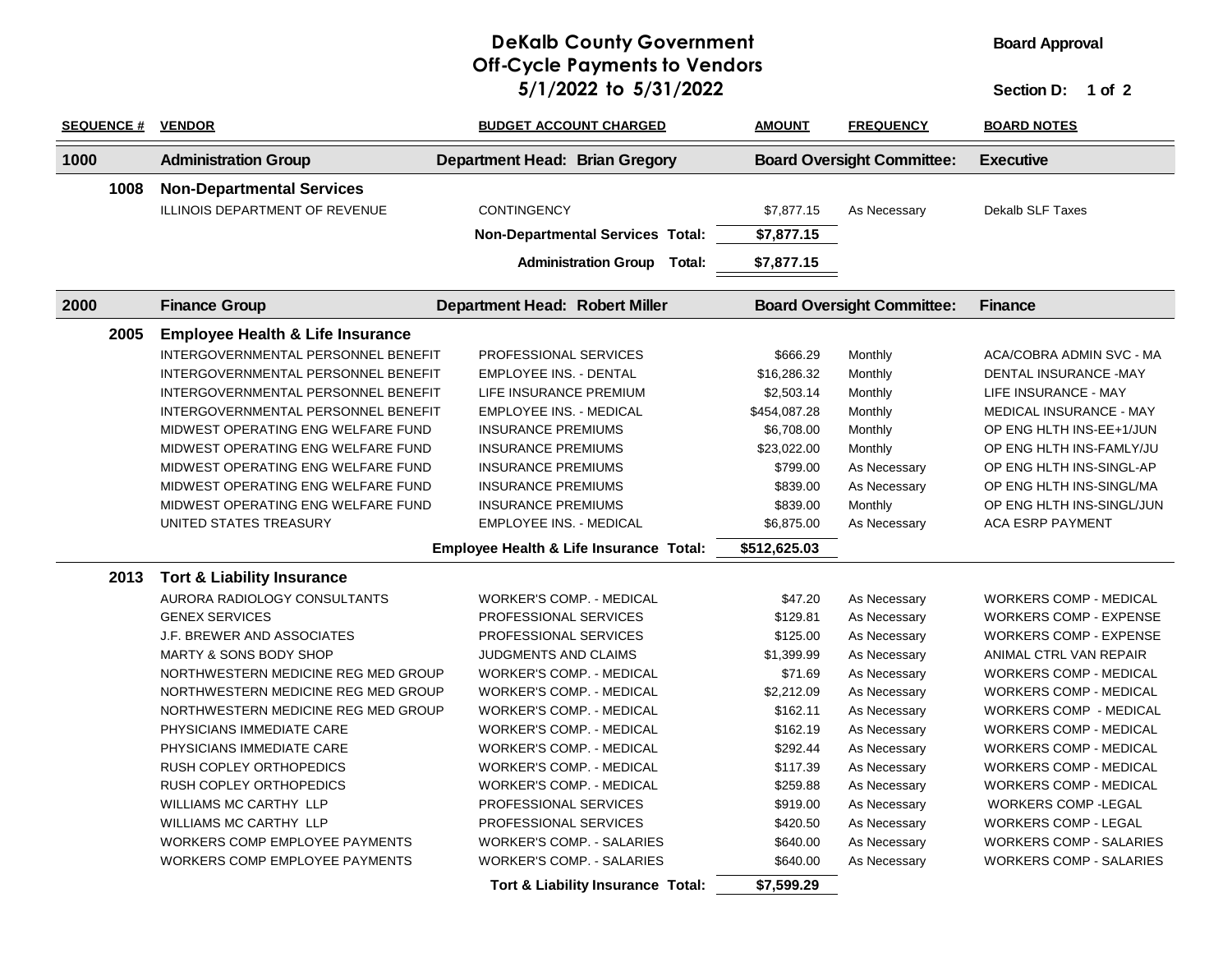### **DeKalb County Government 5/1/2022 2 of 2 to 5/31/2022 Section D: Off-Cycle Payments to Vendors**

**Board Approval**

| <b>SEQUENCE #</b> | <b>VENDOR</b>                    | <b>BUDGET ACCOUNT CHARGED</b>         | <b>AMOUNT</b>                     | <b>FREQUENCY</b>                  | BOARD NOTES                        |
|-------------------|----------------------------------|---------------------------------------|-----------------------------------|-----------------------------------|------------------------------------|
|                   |                                  | Finance Group Total:                  | \$520,224.32                      |                                   |                                    |
| 2400              | <b>Judiciary Group</b>           | Department Head: Judge Bradley Waller |                                   | <b>Board Oversight Committee:</b> | Law & Justice                      |
| 2405              | <b>Jury Commission</b>           |                                       |                                   |                                   |                                    |
|                   | <b>JUROR PAYMENTS</b>            | <b>JUROR'S FEES &amp; EXPENSES</b>    | \$700.00                          | Bi-monthly                        | Pay for service 5/27               |
|                   | <b>JUROR PAYMENTS</b>            | <b>JUROR'S FEES &amp; EXPENSES</b>    | \$450.00                          | As Necessary                      | Pymt for jurors 5/23/22            |
|                   | <b>JUROR PAYMENTS</b>            | <b>JUROR'S FEES &amp; EXPENSES</b>    | \$6,400.00                        | As Necessary                      | Pay jurors week of May 9           |
|                   | <b>JUROR PAYMENTS</b>            | <b>JUROR'S FEES &amp; EXPENSES</b>    | \$750.00                          | Bi-monthly                        | Pay for 4/29 Grand Jury            |
|                   | <b>JUROR PAYMENTS</b>            | <b>JUROR'S FEES &amp; EXPENSES</b>    | \$700.00                          | Bi-monthly                        | Paid Jury Service                  |
|                   |                                  | <b>Jury Commission Total:</b>         | \$9,000.00                        |                                   |                                    |
|                   |                                  | <b>Judiciary Group</b><br>Total:      | \$9,000.00                        |                                   |                                    |
|                   |                                  |                                       |                                   |                                   |                                    |
| 2700              | <b>Public Health Group</b>       | Department Head: Lisa Gonzalez        | <b>Board Oversight Committee:</b> |                                   | <b>Health &amp; Human Services</b> |
| 2701              | <b>Public Health - General</b>   |                                       |                                   |                                   |                                    |
|                   | <b>ILLINOIS NATIONAL BANK</b>    | <b>PARTICIPANT EXPENSES</b>           | \$32.27                           | Monthly                           | BANK FEES - APR                    |
|                   | JETPAY PAYMENT SERVICES, FL, LLC | PARTICIPANT EXPENSES                  | \$195.03                          | As Necessary                      | <b>CREDIT CARD FEES - APR</b>      |
|                   |                                  | <b>Public Health - General Total:</b> | \$227.30                          |                                   |                                    |
|                   |                                  | Public Health Group Total:            | \$227.30                          |                                   |                                    |
|                   |                                  |                                       |                                   |                                   |                                    |
| 3400              | <b>Balance Sheet Group</b>       | <b>Department Head: Various</b>       |                                   | <b>Board Oversight Committee:</b> | <b>Various</b>                     |
| 3402              | <b>Asset Replacement Fund</b>    |                                       |                                   |                                   |                                    |
|                   | NURSING HOME FUND                | DUE FROM NURSING HOME                 | \$410,000.00                      | As Necessary                      | <b>NURSING HOME LOAN</b>           |
|                   |                                  | <b>Asset Replacement Fund Total:</b>  | \$410,000.00                      |                                   |                                    |
| 3425              | <b>General Fund</b>              |                                       |                                   |                                   |                                    |
|                   | ILLINOIS DEPARTMENT OF REVENUE   | RENTAL HOUSE, SUPP, PROG              | \$8,919.00                        | Monthly                           | RENTAL HOUSING - APR               |
|                   |                                  | <b>General Fund Total:</b>            | \$8,919.00                        |                                   |                                    |
|                   |                                  | <b>Balance Sheet Group Total:</b>     | \$418,919.00                      |                                   |                                    |
|                   |                                  |                                       |                                   |                                   |                                    |
|                   |                                  | <b>Grand Total:</b>                   | \$956,247.77                      |                                   |                                    |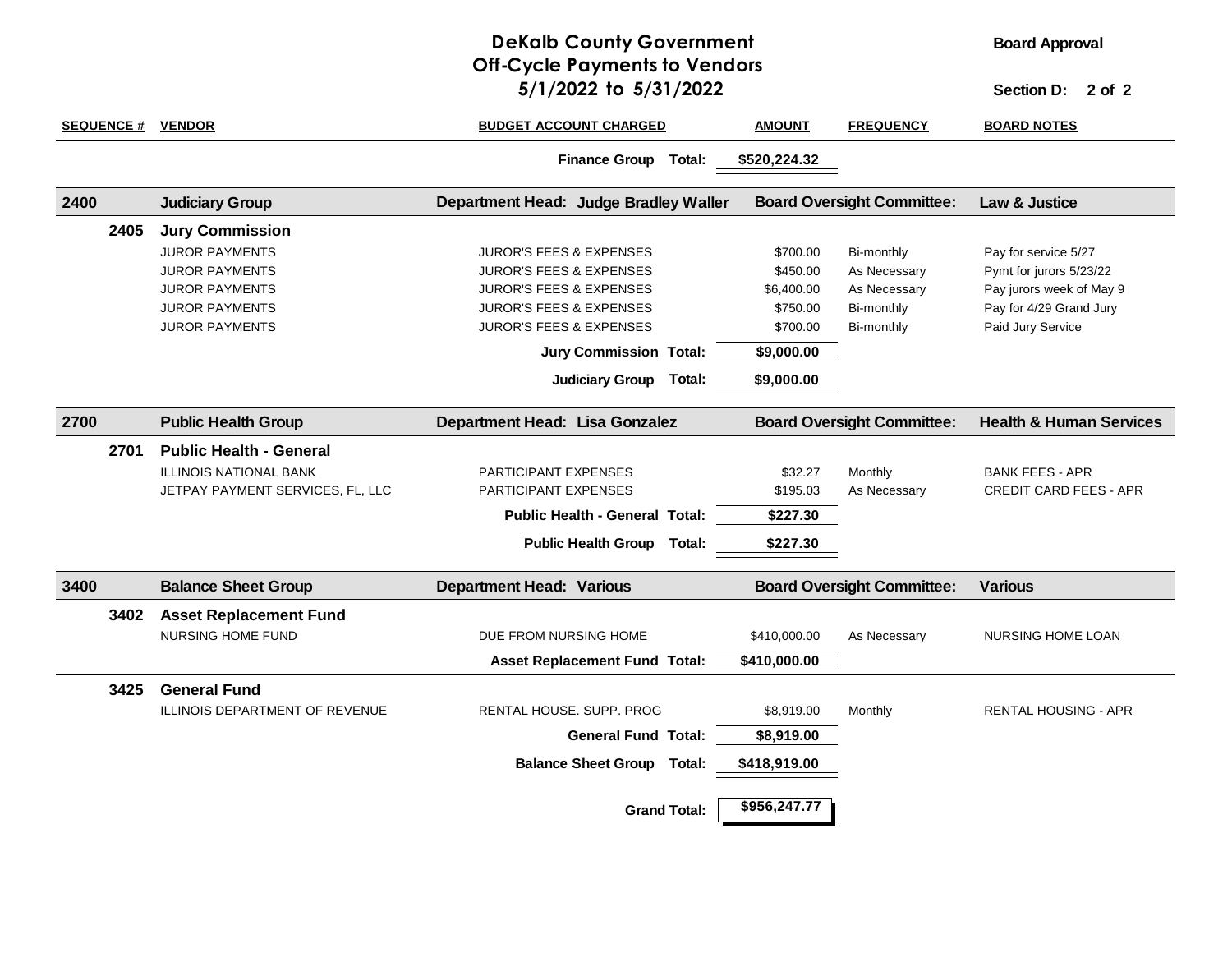### **DEKALB COUNTY GOVERNMENT PAYROLL CHARGES TO FUNDS**

| <b>FUND</b> |                              |                                              | <b>MONTHLY</b><br><b>TOTAL</b> | <b>MONTHLY</b><br><b>TOTAL</b> |
|-------------|------------------------------|----------------------------------------------|--------------------------------|--------------------------------|
| 1111        | General                      | Gross Wages<br>Benefits-Employer Paid        | 1,332,959.99<br>474,546.72     | 1,807,506.71                   |
| 1214        | Micrographics                | Gross Wages<br><b>Benefits-Employer Paid</b> | 6,252.56<br>2,546.72           | 8,799.28                       |
| 1223        | <b>Court Automation</b>      | Gross Wages<br>Benefits-Employer Paid        | 5,117.71<br>1,562.45           | 6,680.16                       |
|             | 1224 Child Support           | <b>Gross Wages</b><br>Benefits-Employer Paid | 0.00<br>0.00                   | 0.00                           |
| 1225        | <b>Probation Services</b>    | <b>Gross Wages</b><br>Benefits-Employer Paid | 9,038.05<br>2,962.07           | 12,000.12                      |
| 1226        | <b>Documentation Storage</b> | Gross Wages<br>Benefits-Employer Paid        | 6,417.75<br>659.84             | 7,077.59                       |
| 1227        | <b>Tax Sale Automation</b>   | Gross Wages<br>Benefits-Employer Paid        | 1,128.75<br>97.64              | 1,226.39                       |
| 1229        | <b>Court Security</b>        | <b>Gross Wages</b><br>Benefits-Employer Paid | 2,545.20<br>220.16             | 2,765.36                       |
| 1231        | Highway                      | Gross Wages<br>Benefits-Employer Paid        | 61,232.48<br>44,844.12         | 106,076.60                     |
| 1232        | Engineering                  | Gross Wages<br>Benefits-Employer Paid        | 10,049.13<br>2,318.82          | 12,367.95                      |
| 1233        | Aid to Bridges               | Gross Wages<br><b>Benefits-Employer Paid</b> | 0.00<br>0.00                   | 0.00                           |
|             | 1234 County Motor Fuel Tax   | <b>Gross Wages</b><br>Benefits-Employer Paid | 41,326.75<br>6,204.11          | 47,530.86                      |
| 1237        | <b>DSATS</b>                 | <b>Gross Wages</b><br>Benefits-Employer Paid | 1,560.68<br>515.82             | 2,076.50                       |
| 1241        | Health                       | <b>Gross Wages</b><br>Benefits-Employer Paid | 178,395.96<br>69,966.62        | 248,362.58                     |
| 1242        | <b>Mental Health</b>         | <b>Gross Wages</b><br>Benefits-Employer Paid | 10,742.06<br>3,862.58          | 14,604.64                      |
| 1246        | Veterans' Assistance         | <b>Gross Wages</b><br>Benefits-Employer Paid | 16,238.40<br>5,811.62          | 22,050.02                      |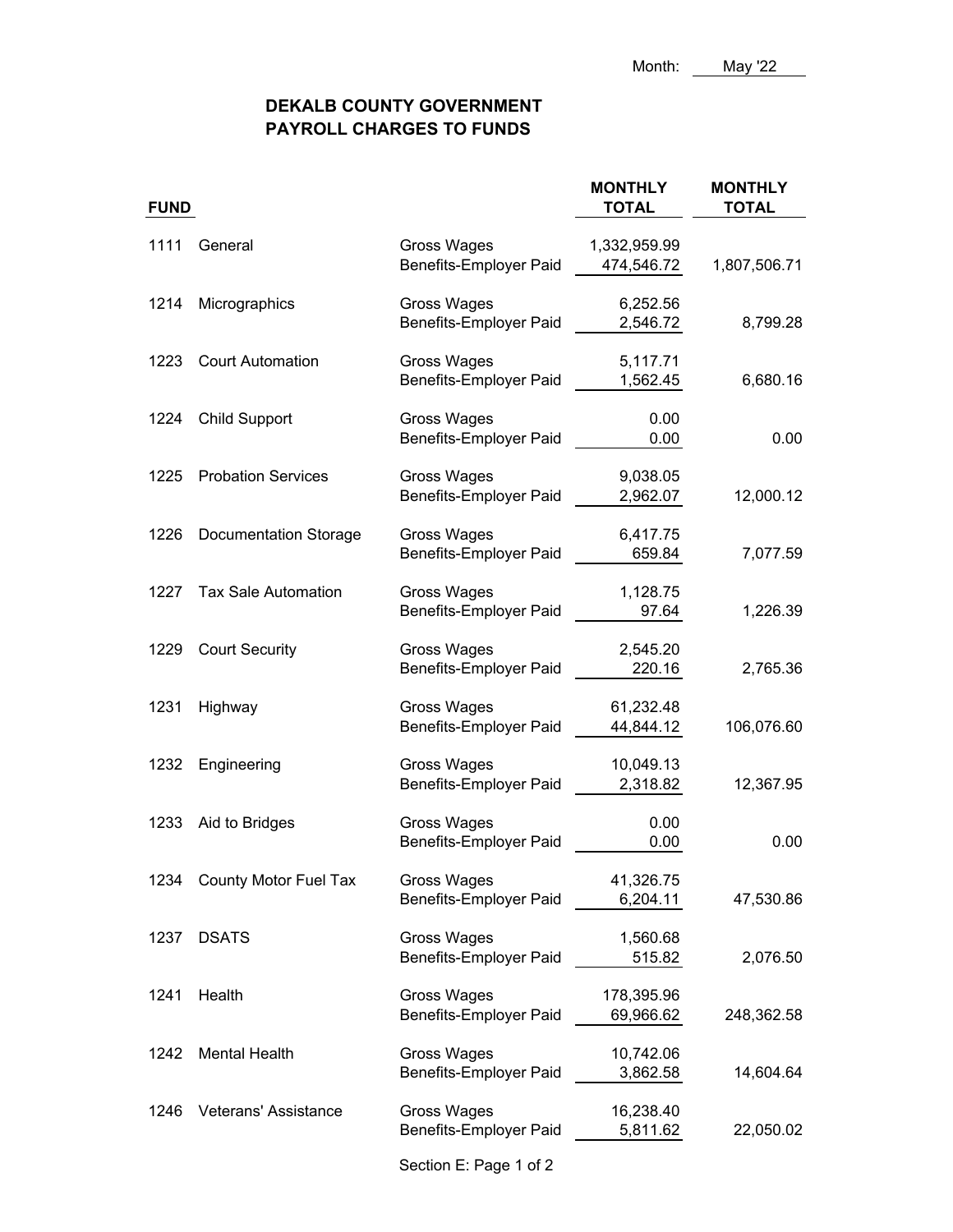### **DEKALB COUNTY GOVERNMENT PAYROLL CHARGES TO FUNDS**

| <b>FUND</b> |                          |                                              | <b>MONTHLY</b><br><b>TOTAL</b> | <b>MONTHLY</b><br><b>TOTAL</b> |
|-------------|--------------------------|----------------------------------------------|--------------------------------|--------------------------------|
|             |                          |                                              |                                |                                |
| 1247        | Solid Waste Program      | Gross Wages                                  | 3,663.80                       |                                |
|             |                          | Benefits-Employer Paid                       | 1,541.32                       | 5,205.12                       |
| 2501        | <b>Nursing Home</b>      | Gross Wages                                  | 452,485.49                     |                                |
|             |                          | <b>Benefits-Employer Paid</b>                | 123,574.93                     | 576,060.42                     |
| 3776        | <b>Treatment Courts</b>  | Gross Wages                                  | 25,596.87                      |                                |
|             |                          | <b>Benefits-Employer Paid</b>                | 7,935.34                       | 33,532.21                      |
|             |                          |                                              |                                |                                |
|             |                          | <b>SUB TOTAL</b>                             |                                | 2,913,922.51                   |
|             |                          |                                              |                                |                                |
| 1251        | <b>Forest Preserve</b>   | Gross Wages<br><b>Benefits-Employer Paid</b> | 24,764.23<br>5,056.11          | 29,820.34                      |
|             |                          |                                              |                                |                                |
| 1252        | FP Land Acquisition      | Gross Wages                                  | 19,903.68                      |                                |
|             |                          | Benefits-Employer Paid                       | 5,508.17                       | 25,411.85                      |
| 1254        | FP Tort & Liability      | Gross Wages                                  | 2,096.79                       |                                |
|             |                          | Benefits-Employer Paid                       | 616.48                         | 2,713.27                       |
| 1255        | FP Natural Resource Mgmt | Gross Wages                                  | 0.00                           |                                |
|             |                          | <b>Benefits-Employer Paid</b>                | 0.00                           | 0.00                           |
|             |                          | <b>FP TOTAL</b>                              |                                |                                |
|             |                          |                                              |                                | 57,945.46                      |
|             |                          | <b>GRAND TOTAL</b>                           |                                | 2,971,867.97                   |
|             |                          |                                              |                                | 2,971,867.97                   |
|             | <b>Pay Period Total</b>  |                                              |                                |                                |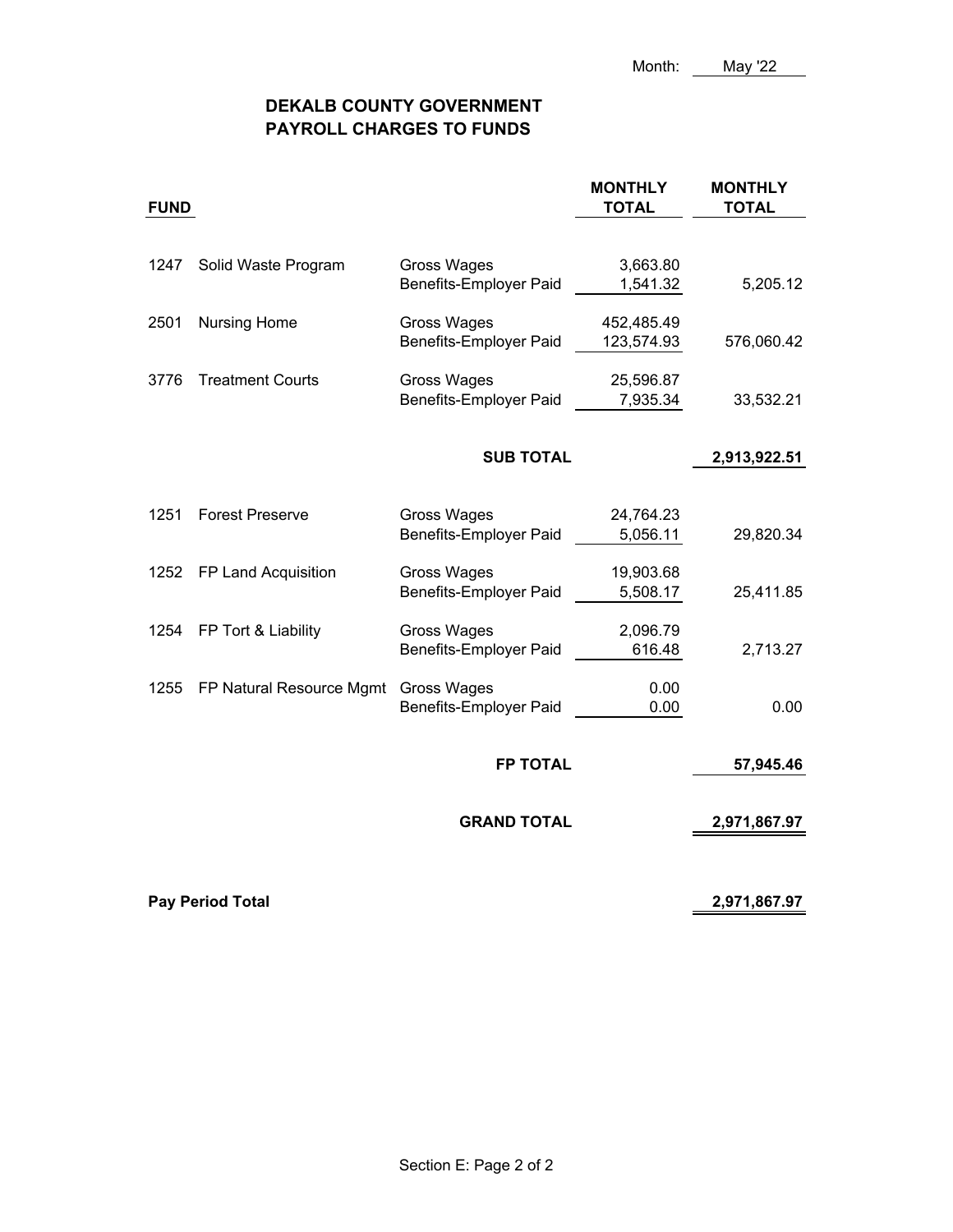### **DEKALB COUNTY GOVERNMENT**

### **COUNTY BOARD MEMBERS PER DIEM & MILEAGE PAYMENTS**

### **PAID IN JUNE FOR ATTENDANCE DURING MAY 2022**

| <b>NAME</b>        | PAID<br><b>MTGS</b> | PER<br><b>DIEM</b> | <b>MILEAGE</b> | <b>COMMITTEE ASSIGNMENTS</b>                              |
|--------------------|---------------------|--------------------|----------------|-----------------------------------------------------------|
| Bagby, Timothy     | 4                   | 340.00             | 2.34           | Executive, Finance*, Planning & Zoning                    |
| Campbell, Scott    | 4                   | 340.00             | 2.34           | Finance, Health & Human Services                          |
| Cozad, Mary        | 3                   | 255.00             | 11.12          | Forest Preserve, Law & Justice                            |
| Crawford, Rukisha  | 3                   | 255.00             | 1.76           | Economic Development, Executive, Health & Human Services* |
| Cribben, Karen     | 3                   | 255.00             | 1.76           | Health & Human Services, Law & Justice                    |
| Cummings, Bill     | 4                   | 340.00             | 2.34           | Finance, Health & Human Services                          |
| Deutsch, Patrick   | 3                   | 255.00             | 1.76           | Forest Preserve, Highway                                  |
| Emerson, John      | 2                   | 170.00             | 11.70          | Economic Development, Forest Preserve                     |
| Emmer, Laurie      | 4                   | 340.00             | 2.34           | Economic Development*, Executive, Highway                 |
| Faivre, Steve      | 3                   | 255.00             | 1.76           | Executive, Finance, Planning & Zoning*                    |
| Frieders, John     | 4                   | 340.00             | 2.34           | Executive*, Finance, Planning & Zoning                    |
| Jones, Kiara       | 0                   | 0.00               | 0.00           | Economic Development, Highway                             |
| Lampkins, Kathy    | 4                   | 340.00             | 2.34           | Economic Development, Law & Justice                       |
| Leifheit, Dianne   | 4                   | 340.00             | 2.34           | Executive, Finance, Law & Justice*                        |
| Little, Maureen    | 1                   | 85.00              | 11.12          | Forest Preserve, Health & Human Services,                 |
| Luebke, James      | 4                   | 340.00             | 2.34           | Finance, Highway                                          |
| Mann-Lamb, Terri   | 3                   | 255.00             | 1.76           | Economic Development, Forest Preserve                     |
| Osland, Jerry      | 3                   | 255.00             | 1.76           | Highway, Planning & Zoning                                |
| Pickett, Michelle  | 3                   | 255.00             | 8.19           | Forest Preserve, Health & Human Services                  |
| Plote, Roy         | 4                   | 340.00             | 2.34           | Executive, Highway*, Planning & Zoning                    |
| Roman, Craig       | 3                   | 255.00             | 14.63          | Executive, Forest Preserve*, Planning & Zoning            |
| Webb, Ellingsworth | 4                   | 340.00             | 2.34           | Health & Human Services, Law & Justice                    |
| West, Larry        | 1                   | 85.00              | 0.59           | Law & Justice, Planning & Zoning                          |
| Willis, Suzanne    | 3                   | 255.00             | 1.76           | Highway, Law & Justice                                    |
| <b>TOTAL</b>       | 74.00               | 6,290.00           | 93.02          | *Denotes Committee Chair                                  |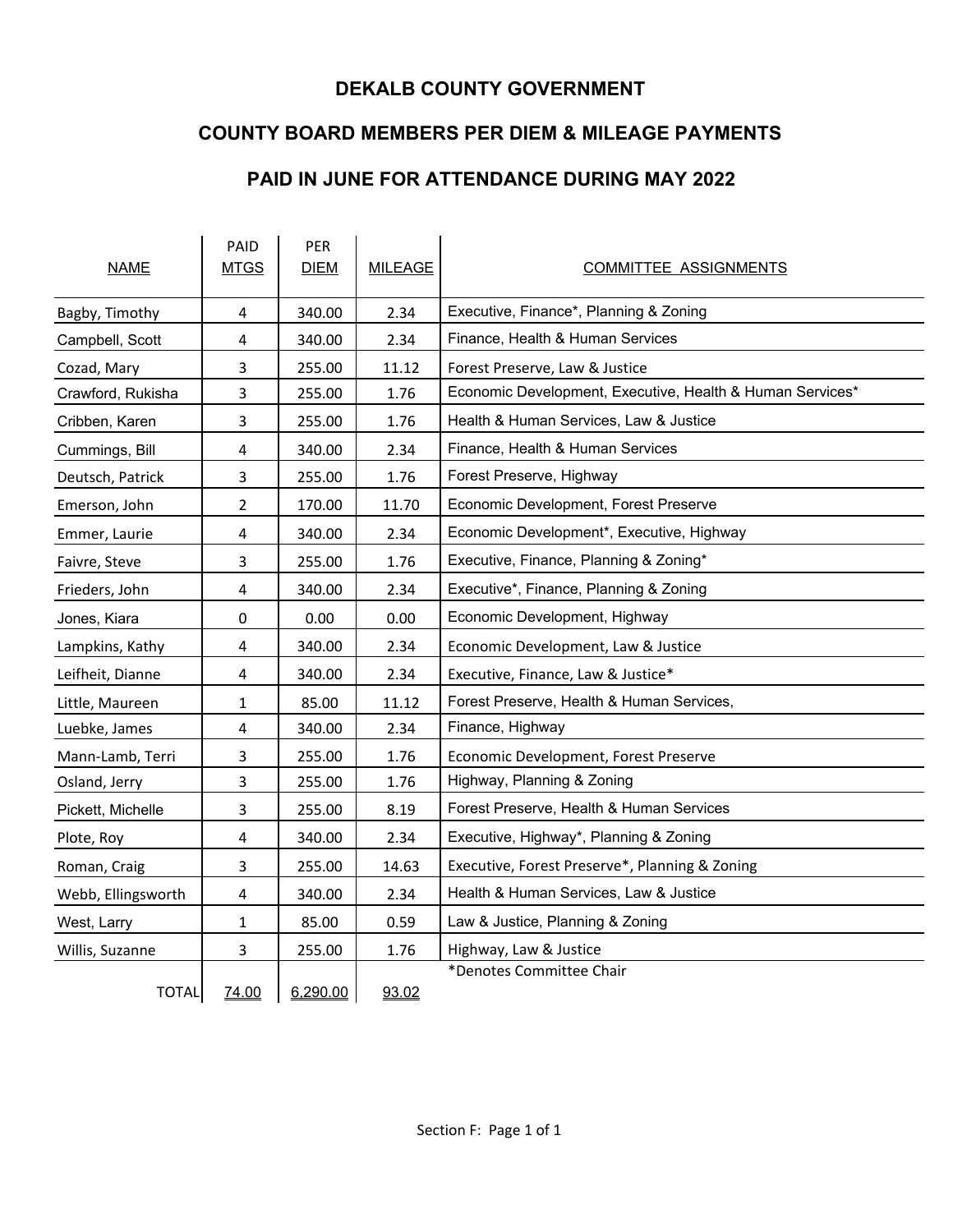|                                     |                                                     |             | Department |
|-------------------------------------|-----------------------------------------------------|-------------|------------|
| <b>Vendor Name</b>                  | Description                                         | Amount      | Amount     |
| <b>REHABILITATION</b>               |                                                     |             |            |
| Symbria Rehab, Inc.                 | PT, OT, ST, Resp. Therapy, Professional Services    | 37,028.40   |            |
|                                     |                                                     |             | 37,028.40  |
| <b>ACTIVITIES</b>                   |                                                     |             |            |
| Capital One NA                      | Groceries, Activities Supplies                      | 180.46      |            |
| Gordon Food Service                 | <b>Activities Supplies</b>                          | 55.62       |            |
| SocialWork Consultation Group Inc.  | <b>Activities Professional Services</b>             | 276.00      |            |
|                                     |                                                     |             | \$512.08   |
| <b>DIETARY</b>                      |                                                     |             |            |
| Capital One NA                      | Groceries                                           | 143.77      |            |
| Direct Supply, Inc.                 | Kitchen Supplies, Groceries, Chemicals, Supplements | 2,704.58    |            |
| Gordon Food Service                 | Kitchen Supplies, Groceries, Chemicals, Supplements | 38, 343. 55 |            |
| Imboden's Meats                     | Groceries                                           | 191.52      |            |
| Lawton, Dawn                        | Groceries                                           | 101.70      |            |
| Nursing Home Petty Cash             | Groceries                                           | 143.07      |            |
| Nutrition Care System, Inc.         | Professional Services                               | 2,332.74    |            |
| Superior Knife LLC                  | <b>Dietary Professional Services</b>                | 54.00       |            |
|                                     |                                                     |             | 44,014.93  |
| <b>NURSING</b>                      |                                                     |             |            |
| Accelerated Care Plus Leasing Inc.  | <b>Nursing Equipment Rental</b>                     | 950.00      |            |
| Airgas USA, LLC                     | Nursing Equipment Rental, Medical Supplies Billable | 4,742.95    |            |
| <b>BrightStar Care</b>              | Nursing CNA Outside Registry                        | 10,710.24   |            |
| Capital One NA                      | <b>Nursing Supplies</b>                             | 123.84      |            |
| Direct Supply, Inc.                 | <b>Nursing Supplies</b>                             | 355.96      |            |
| EZ Way, Inc.                        | <b>Nursing Supplies</b>                             | 2,315.13    |            |
| <b>Favorite Healthcare Staffing</b> | Nursing CNA, LPN, RN Outside Registry               | 124,312.62  |            |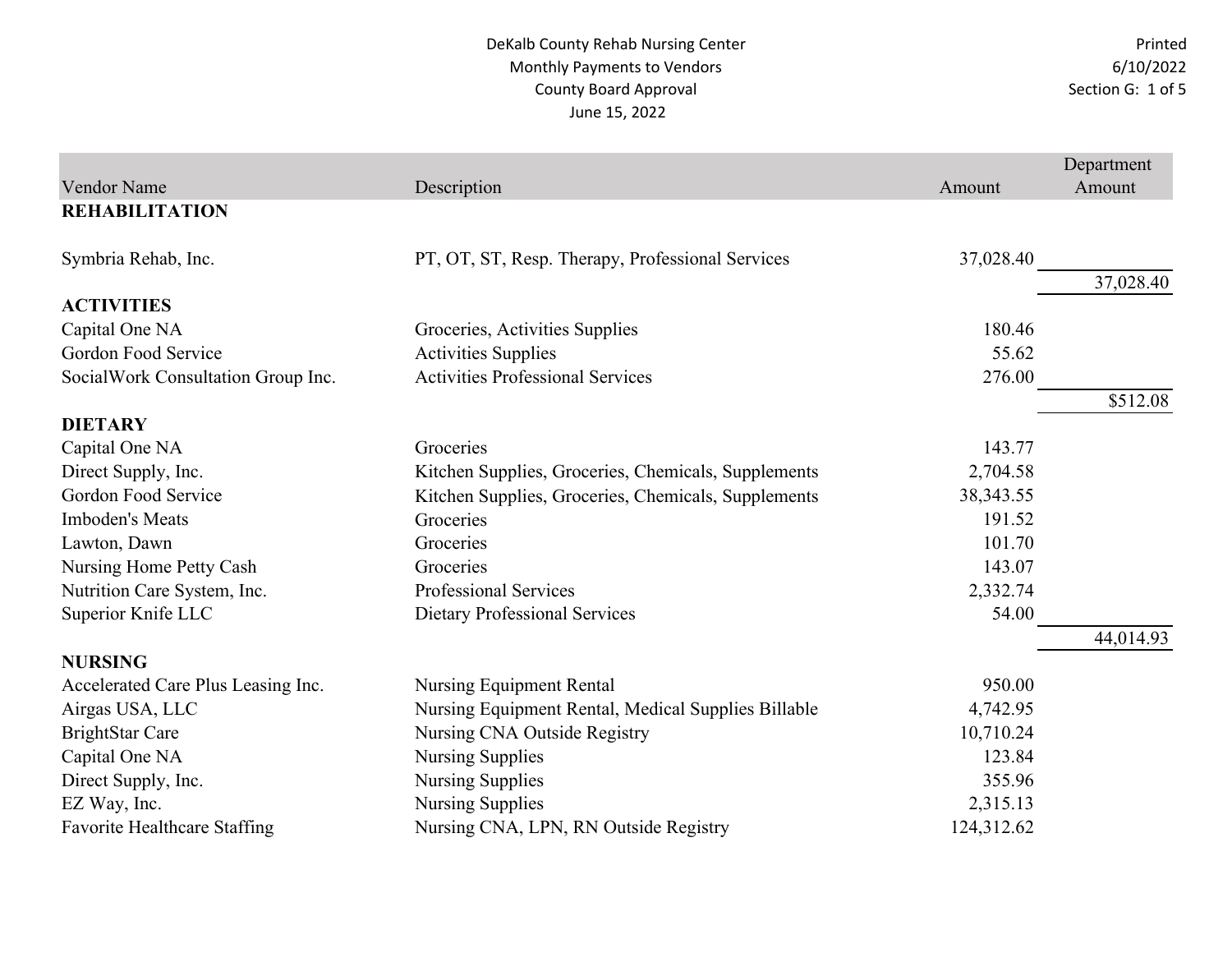Printed 6/10/2022 Section G: 2 of 5

|                                         |                                                           |            | Department |
|-----------------------------------------|-----------------------------------------------------------|------------|------------|
| <b>Vendor Name</b>                      | Description                                               | Amount     | Amount     |
| <b>NURSING - continued</b>              |                                                           |            |            |
| Gordon Food Service                     | Nursing Supplies                                          | 42.36      |            |
| GrapeTree Medical Staffing Inc.         | Nursing CNA, LPN, RN Outside Registry                     | 183,271.50 |            |
| <b>KCI Usa</b>                          | <b>Nursing Equipment Rental</b>                           | 920.04     |            |
| Khanna MD, Sheila                       | <b>Nursing Professional Services</b>                      | 300.00     |            |
| Kishwaukee Community Hospital           | X-ray Fees, Lab Fees                                      | 462.97     |            |
| Maxim Healthcare Staffing Services Inc. | Nursing CNAOutside Registry                               | 1,235.00   |            |
| Mc Kesson Medical-Surgical              | Nursing Supplies, Incontinence Supplies                   | 4,719.24   |            |
| Medline Industries Inc.                 | <b>Nursing Supplies</b>                                   | 1,008.13   |            |
| Mobilex USA                             | X-ray Fee                                                 | 1,486.52   |            |
| Nextaff                                 | Nursing CNA Outside Registry                              | 7,629.75   |            |
| <b>NICL Laboratories</b>                | Lab Fees                                                  | 2,017.30   |            |
| Northwestern Medicne                    | X-Ray Fees, Lab Fees, Professional Services               | 372.46     |            |
| Nurses PRN Health Services, Inc.        | Nursing CNA, RN, LPN Outside Registry                     | 29,681.93  |            |
| On Site Dental Services                 | <b>Nursing Dental Consultant</b>                          | 50.00      |            |
| Professional Medical Inc.               | Nursing Supplies, Incontinence Supplies, Medical Supplies | 14,128.73  |            |
| Shah Medical Associates, LLC            | <b>Utilization Review</b>                                 | 450.00     |            |
| Symbria Rx Services                     | Supplies, Medicare Drugs, Pharmacy Consultant             | 11,104.11  |            |
|                                         |                                                           |            | 402,390.78 |
| <b>ENVIRONMENTAL</b>                    |                                                           |            |            |
| Aramark                                 | <b>Env. Commercial Services</b>                           | 44,628.72  |            |
| <b>Ecolab Center</b>                    | Env. Laundry Supplies                                     | 677.82     |            |
| Home Depot Pro                          | Env. Janitorial Supplies, Laundry Supplies                | 2,850.88   |            |
| Rocket Industrial, Inc                  | Env. Janitorial Supplies                                  | 357.15     |            |
| Waste Management West                   | Env. Commercial Services                                  | 2,435.66   |            |
|                                         |                                                           |            | 50,950.23  |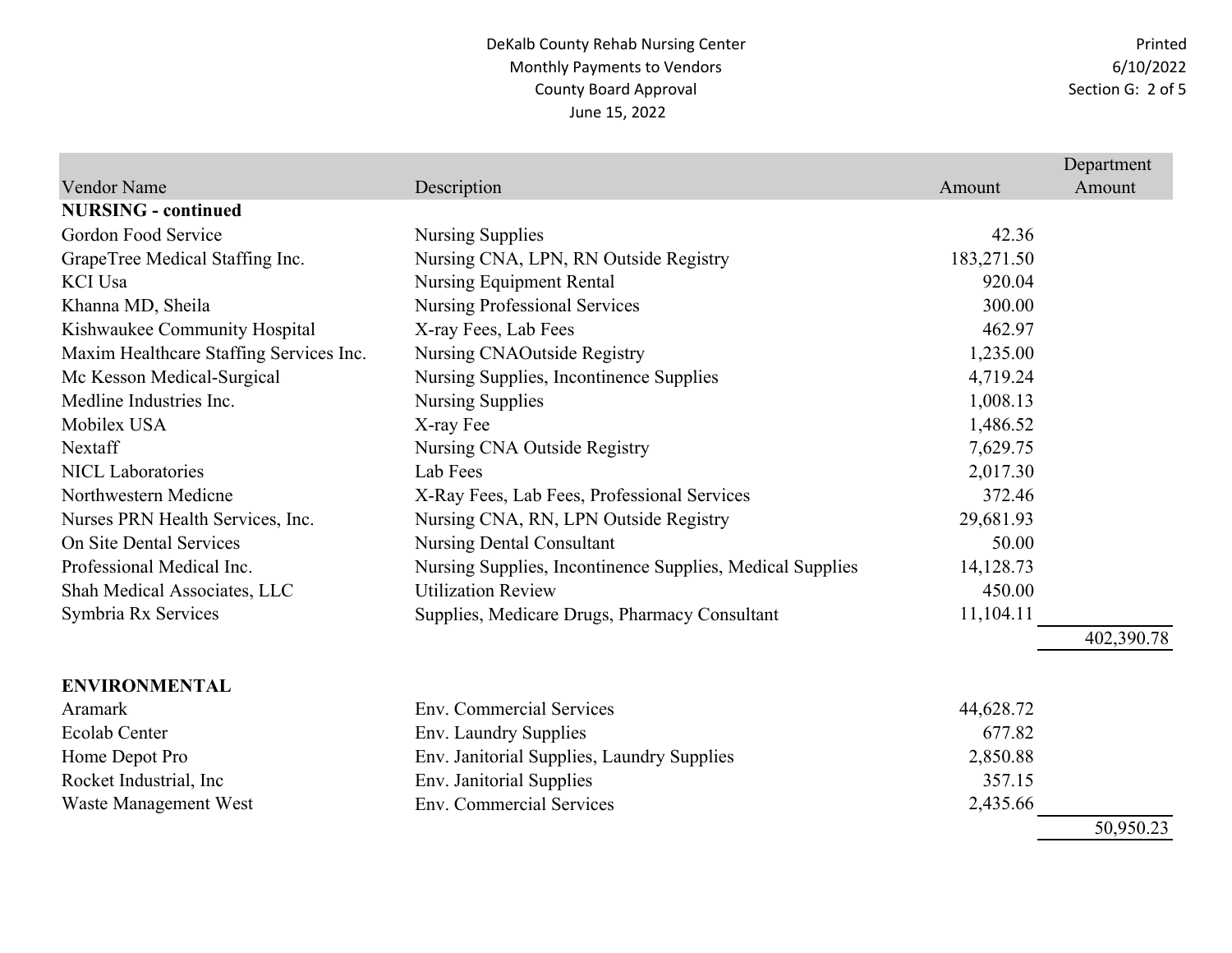Printed 6/10/2022 Section G: 3 of 5

|                                      |                                              |           | Department |
|--------------------------------------|----------------------------------------------|-----------|------------|
| <b>Vendor Name</b>                   | Description                                  | Amount    | Amount     |
| <b>MAINTENANCE</b>                   |                                              |           |            |
| <b>Batteries Plus Bulbs</b>          | Maintenance Parts & Supplies                 | 348.61    |            |
| <b>Century Springs</b>               | Maintenance Equipment Rental                 | 7.99      |            |
| DeKalb Implement Company             | Maintenance Parts & Supplies                 | 74.20     |            |
| <b>Direct Energy Business</b>        | Maintenance Utilities                        | 15,093.92 |            |
| <b>Ecolab Pest Elimination</b>       | Maint. Commercial Services                   | 373.90    |            |
| First National Bank of Omaha         | Maint. Commercial Services, Parts & Supplies | 2,612.36  |            |
| Grainger, Inc.                       | Maintenance Parts & Supplies                 | 106.32    |            |
| Highway Fund                         | Maintenance Fuel                             | 135.39    |            |
| Hill-Rom                             | Maintenance Parts & Supplies                 | 1,056.00  |            |
| Johnson Seat & Canvas                | Maintenance Building                         | 315.00    |            |
| <b>Legend Enterprises</b>            | Maintenance Parts & Supplies                 | 972.90    |            |
| Lowes Companies, Inc.                | Maintenance Parts & Supplies                 | 13.64     |            |
| Mahoney Environmental                | Maint. Commercial Services                   | 158.00    |            |
| Menards, Inc.                        | Maintenance Parts & Supplies                 | 63.89     |            |
| Mo-ST Plumbing & Mechanical          | Maintenance Building                         | 1,200.00  |            |
| <b>National Construction Rentals</b> | Maintenance Rental                           | 69.00     |            |
| Nicor Gas                            | Maintenance Utilities                        | 2,220.13  |            |
| Proshred                             | Maint. Commercial Services                   | 106.72    |            |
| Sta-Kleen, Inc.                      | Maint. Commercial Services                   | 775.00    |            |
| <b>Symmetry Energy Solutions LLC</b> | Maintenance Utilities                        | 5,535.06  |            |
| <b>US Alliance Fire Protection</b>   | Maintenance Building                         | 650.00    |            |
| Verizon Wireless                     | Maint. Commercial Services                   | 191.24    |            |
|                                      |                                              |           | 32,079.27  |
| <b>ADMINISTRATION</b>                |                                              |           |            |
| Ability Network Inc.                 | Maintenance Software                         | 1,056.36  |            |
| AT & T                               | Telephone                                    | 41.92     |            |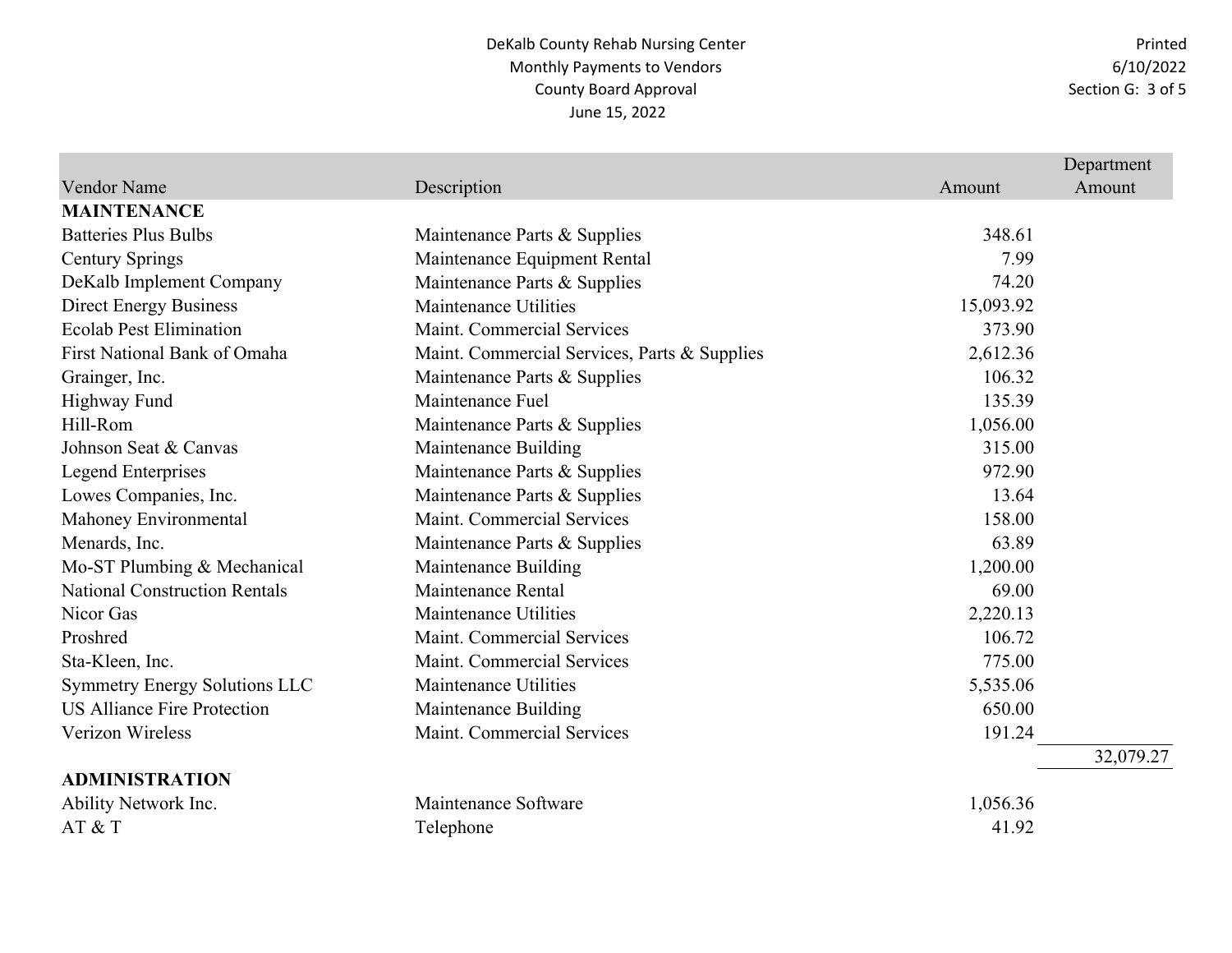Printed 6/10/2022 Section G: 4 of 5

|                                     |                                               |           | Department |
|-------------------------------------|-----------------------------------------------|-----------|------------|
| Vendor Name                         | Description                                   | Amount    | Amount     |
| <b>ADMINISTRATION - continued</b>   |                                               |           |            |
| Capital One NA                      | <b>Public Notices</b>                         | 28.42     |            |
| Cerner Corporation                  | Maintenance Software                          | 1,308.15  |            |
| Change Healthcare                   | <b>Professional Services</b>                  | 124.00    |            |
| Firm Systems, Inc.                  | <b>Backgroung Checks</b>                      | 740.00    |            |
| <b>First National Bank Omaha</b>    | Registrations                                 | 575.00    |            |
| Frontier                            | Telephone                                     | 339.07    |            |
| Health Care Information Systems     | Memberships                                   | 50.00     |            |
| Health Fund                         | <b>Medical Expense</b>                        | 320.00    |            |
| Healthcare & Family Services        | <b>State Provider Fee</b>                     | 21,306.00 |            |
| HIBU Inc.-West                      | Memberships                                   | 146.00    |            |
| Idville                             | Supplies                                      | 297.86    |            |
| Jordon Healthcare Group LLC         | <b>Professional Services</b>                  | 41,767.50 |            |
| Kuttnauer, Janet                    | Mileage-Employee                              | 73.71     |            |
| Laner Muchin, LTD                   | <b>Professional Services</b>                  | 500.00    |            |
| Lawson, Dawn                        | Mileage-Employee                              | 77.59     |            |
| <b>Mid-City Office Products</b>     | Office Supplies                               | 2,814.60  |            |
| New Values Magazine                 | <b>Public Notices</b>                         | 275.00    |            |
| Nursing Home Debt Service Fund      | <b>Fund Balance</b>                           | 55,000.00 |            |
| Nursing Home Petty Cash             | <b>Educational Supplies</b>                   | 94.50     |            |
| PointClickCare                      | Maintenance Software, Professional Services   | 7,499.24  |            |
| Professional Medical Inc.           | Disaster Assistance                           | 3,038.70  |            |
| <b>Quill Corporation</b>            | <b>Supplies</b>                               | 199.90    |            |
| Tort Judgement & Liability Fund     | Professional Services, Worker's Comp. Expense | 1,811.60  |            |
| <b>United States Postal Service</b> | Postage                                       | 750.00    |            |
| <b>US Bank Equipment Finance</b>    | <b>Equipment Rental</b>                       | 1,058.52  | .          |

141,293.64